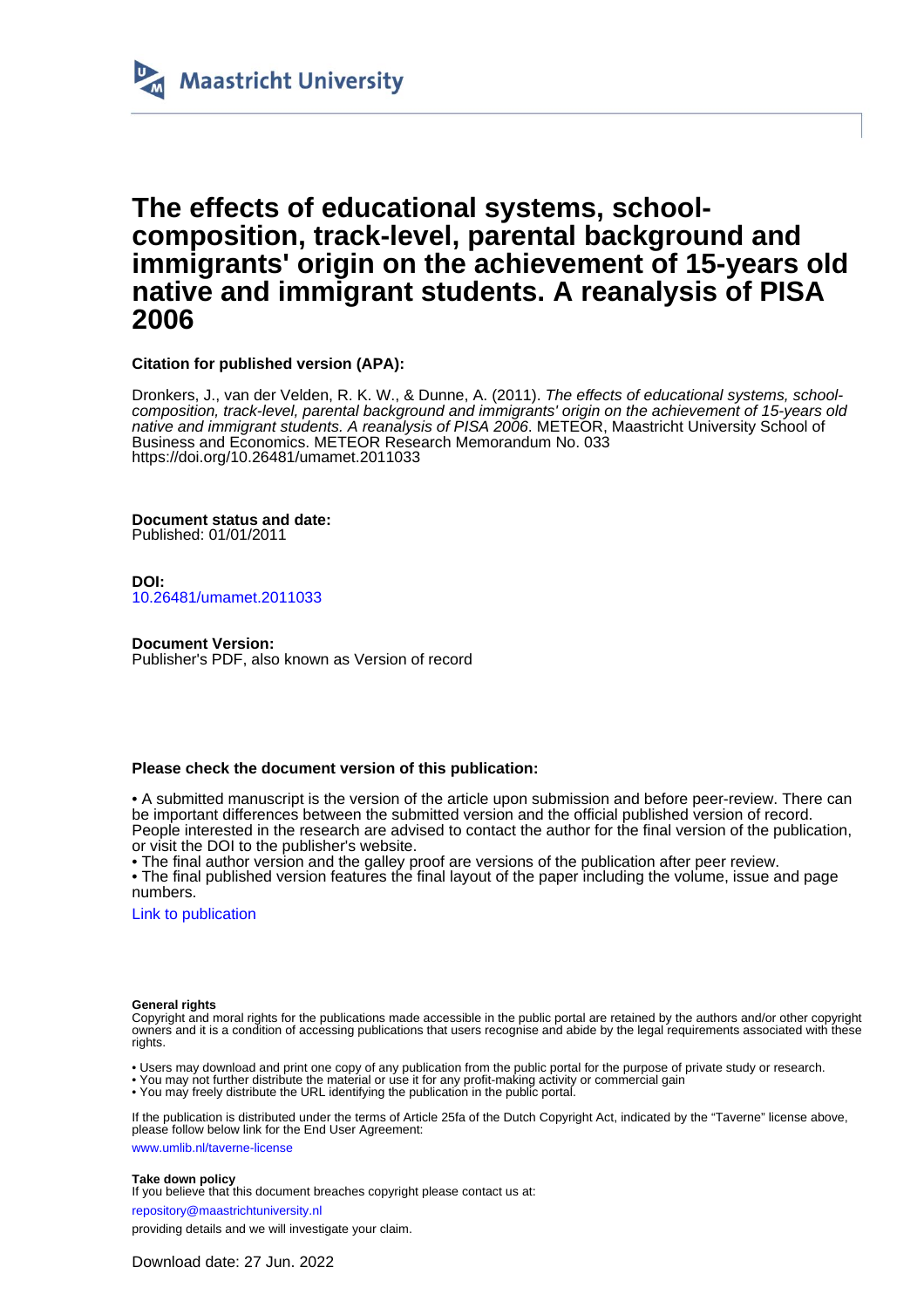

Jaap Dronkers, Rolf van der Velden, Allison Dunne

**The effects of educational systems, school-composition, track-level, parental background and immigrants' origins on the achievement of 15-yearsold native and immigrant students. A reanalysis of PISA 2006** 

RM/11/033

# **METEOR**

**Maastricht University School of Business and Economics** Maastricht Research School of Economics of Technology and Organization

P.O. Box 616 NL - 6200 MD Maastricht **The Netherlands**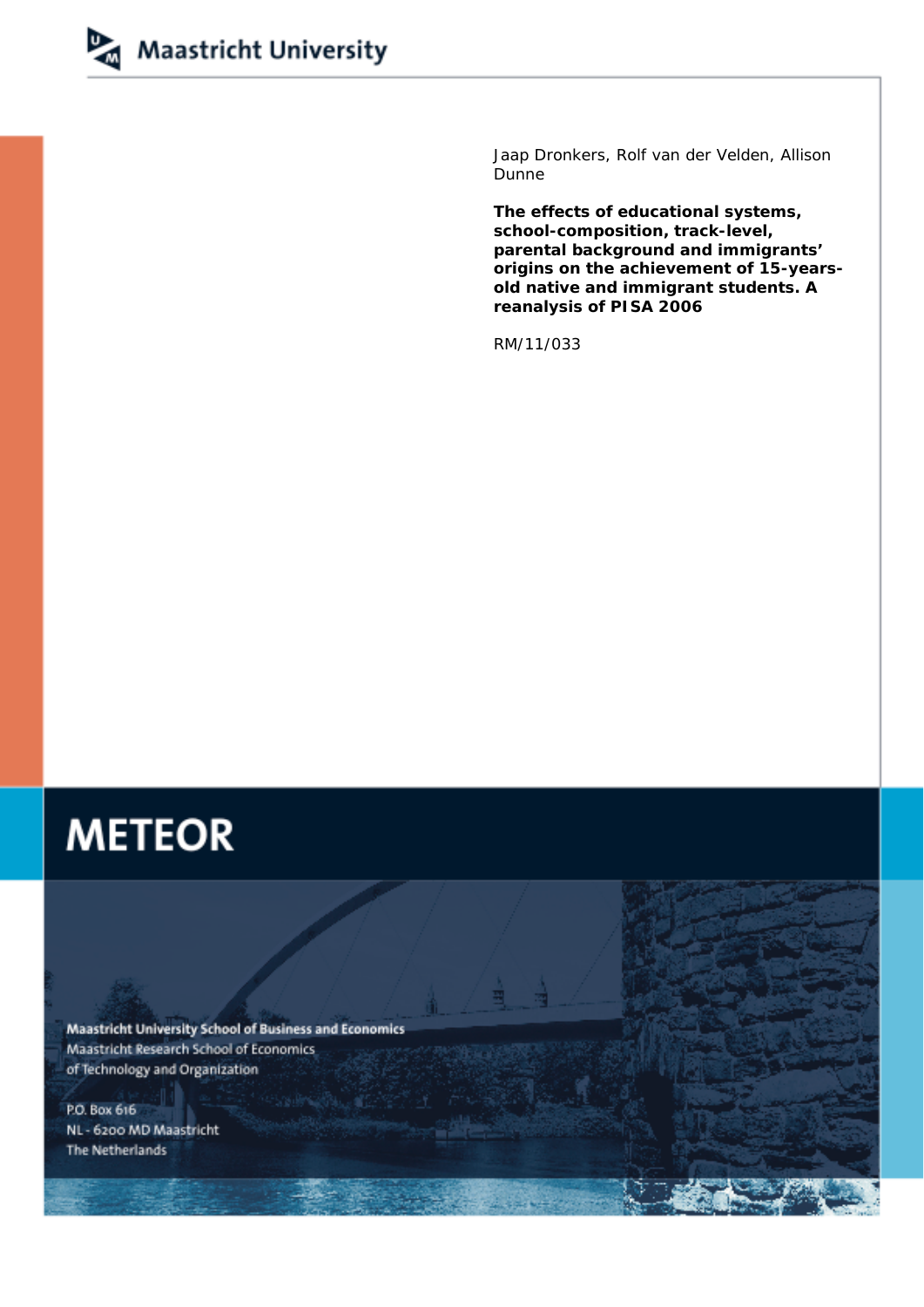**The effects of educational systems, school-composition, track-level, parental background and immigrants' origins on the achievement of 15-years-old native and immigrant students. A reanalysis of PISA 2006.** 

Jaap Dronkers, Rolf van der Velden & Allison Dunne Maastricht University.

## **Abstract**

The main research question of this paper is the combined estimation of the effects of educational systems, school-composition and track-level on the educational achievement of 15-years-old students. We specifically focus on the effects of socio-economic and ethnic background on achievement scores and to what extent these effects are affected by characteristics of the school, track or educational system these students are in. In doing so, we examine the 'sorting' mechanisms of schools and tracks in highly stratified, moderately stratified and comprehensive education systems. We use data from the 2006 PISA (Programme for International Student Assessment) wave.

Compared to previous research in this area the main contribution of this paper is that we explicitly include track‐level and school‐level as separate units of analyses, which leads to less biased results of the effects of characteristics of the educational system.

The results highlight the importance of including track-level and school-level factors in the debate of educational inequality of opportunity for students in different education contexts. The findings clearly indicate that the effects of educational system characteristics are flawed if the analysis uses only a country and a student level and ignores the track- and school-level characteristics. Moreover the inclusion of the track-level is necessary to avoid overestimation of the school-composition effect, especially in stratified educational systems. From a policy perspective, the most important finding is that educational system are not uniformly 'good' or 'bad', but they have different consequences for different groups. Some groups are better off in comprehensive systems, while other groups are better off in moderately or highly stratified systems.

## **1. Introduction**

The effect of characteristics of national educational systems on average achievement levels of students as well on the effect of parental socio-economic status on students' achievement has been the topic of many international comparisons. There is substantial agreement among scholars that the average achievement levels of students and the effect of parental background on these achievement levels vary systematically across national educational systems. The consensus seems to be that students have on average higher scores in comprehensive educational systems compared with equivalent students in highly stratified educational systems: countries where students follow the same curriculum up to age 16 show higher results on achievement tests than countries where students are selected into different tracks of secondary education at a very early age. Moreover the effect of parental background on the achievement of their offspring is much lower in the comprehensive systems than in the highly stratified ones (Breen & Jonsson, 2000; Buchmann & Hannum, 2001; OECD, 2005).

Most of these studies use a simple two-level model with a distinction between countries (with characteristics of the national educational system) and students (with individual and family characteristics). They thus ignore the fact that there are more levels that affect the achievement of students. Students are nested in schools and within schools in different tracks and all of these environments are a source of variation in achievement levels.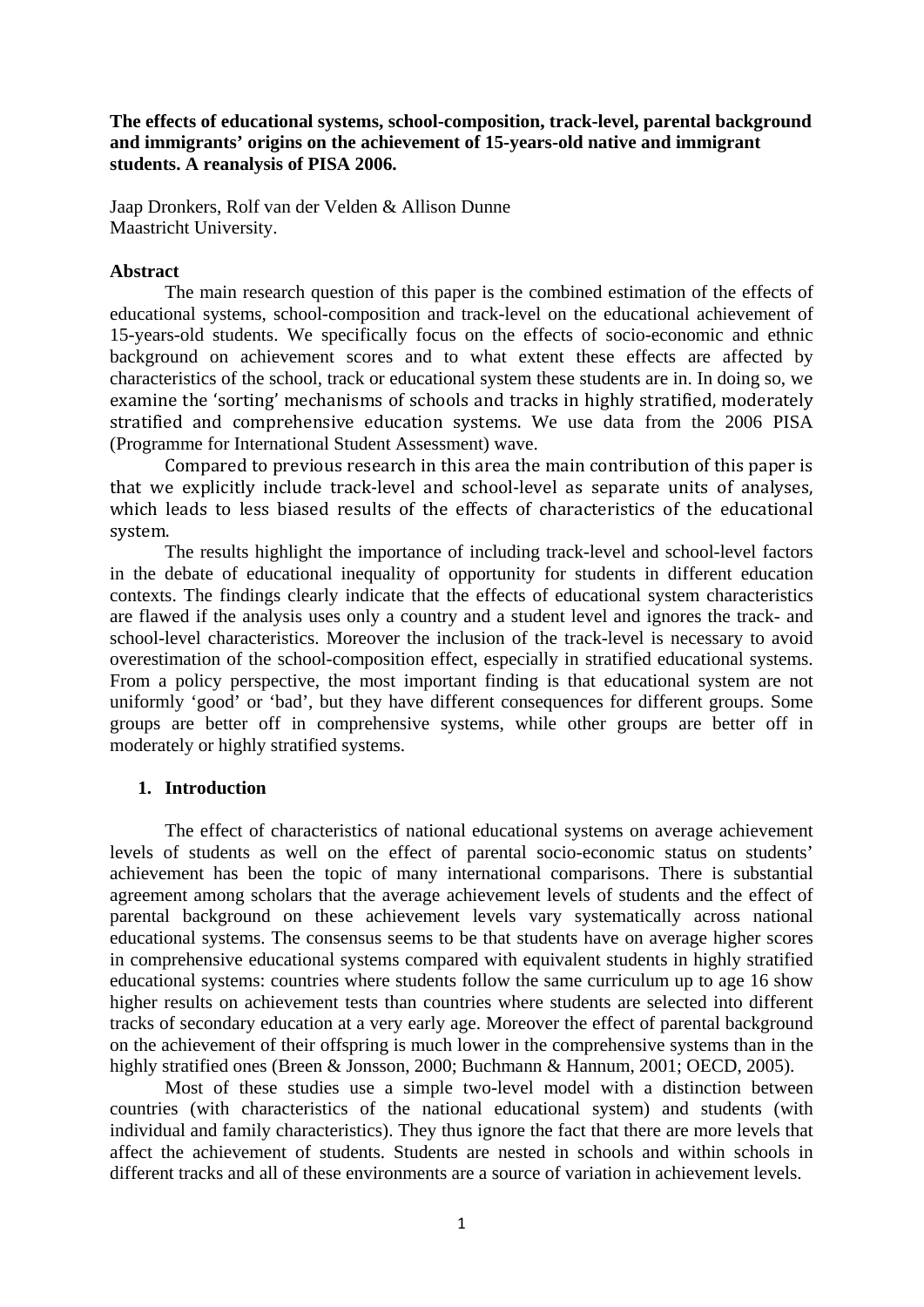Recently Dunne (2010) and Dronkers (2010a) introduced a three-level model: countries, schools and students. They showed that school characteristics like socio-economic composition and ethnic diversity have substantial effects on achievement levels and also affect the relation between parental background and achievement. Moreover these school characteristics seem to mediate some of the effects of the characteristics of educational system that were found earlier. They show that one of the reasons why the relation between parental background and achievement is stronger in stratified educational systems is that these systems show stronger effects of the particular school a student attends.

However these two papers still do not include the level of the track as a separate level in the analysis. This is a serious omission if we consider stratified systems. It is unlikely that the results of stratified systems pertain to all of the tracks that can be distinguished. In fact it might well be that the negative results of such systems only pertain to the lower or vocational tracks in these systems while opposite results might be found for higher or more general tracks. Also they identified schools only by administrative unit and not by track-level. This means that students in schools with different tracks are all regarded as being exposed to the same environment. Both omissions can produce flawed results, because track-level has a strong effect on achievement.

Therefore this paper wants to improve the Dunne (2010) and Dronkers (2010a) papers on two points: 1. Inclusion of track characteristics; 2. Use of 'track-within-school' level, indexed by school-identification number, track-level and vocational orientation instead of the administrative school-level and define school-composition characteristics at this level.

The main research question of this paper is the estimation of the effects of educational systems, school-composition and track-level on the educational achievement of 15-years-old students. We specifically focus on the effects of socio-economic and ethnic background on achievement scores and to what extent these effects are affected by characteristics of the school, track or educational system these students are in. In doing so, we examine the 'sorting' mechanisms of schools and tracks in highly stratified, moderately stratified and comprehensive education systems.

We will analyze native and immigrant students separately to test whether educational systems have the same consequences for both groups. Heus & Dronkers (2010a) found that immigrant students did on average better in a moderately stratified educational system, while native students did on average better in a comprehensive educational system.

We use the 2006 data wave of the Program for International Student Assessment PISA (OECD, 2007). We include only those countries that provide information about the countries of birth of students and parents, because earlier research (Levels, Dronkers & Kraaykamp, 2008) has shown that these countries of origin are important control variables.<sup>i</sup> Therefore the analysis is based on 8,521 immigrant students from 35 different countries of origin, living in 15 Western destination countries and 72,315 native students in these 15 countries. We use a four-level multi-level analysis with cross-classified origin and destination levels for the equations with immigrant students, and a normal four-level multi-level analysis for native students.

The results highlight the importance of including track-level and school-level factors in the debate of educational inequality of opportunity for students in different education contexts. The findings clearly indicate that the effects of educational system characteristics are flawed if the analysis uses only a country and a student level and ignores the track- and school-level characteristics. Moreover the inclusion of the track-level is necessary to avoid overestimation of the school-composition effect, especially in stratified educational systems. From a policy perspective, the most important finding is that educational system are not uniformly 'good' or 'bad', but they have different consequences for different groups. Some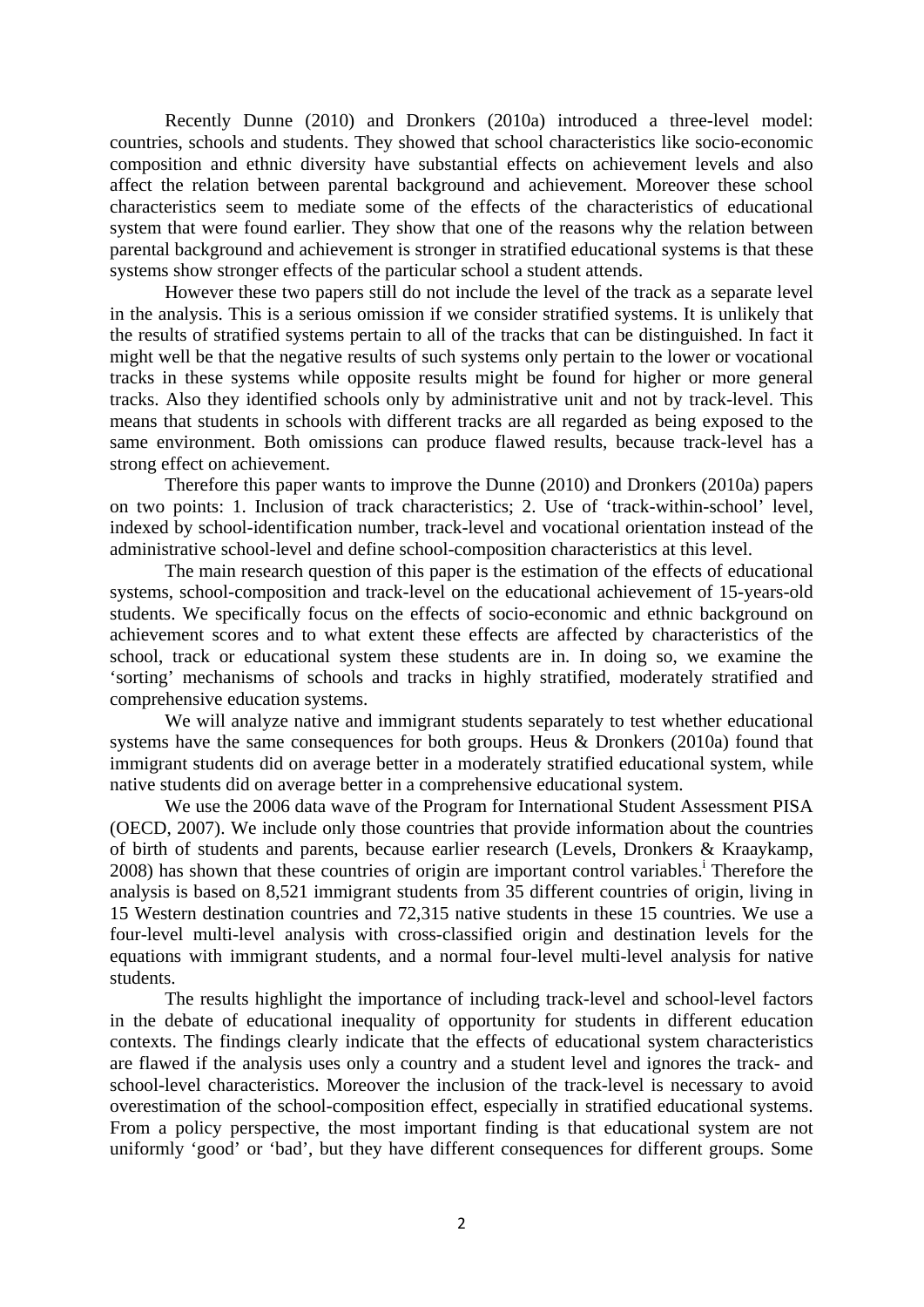groups are better off in comprehensive systems, while other groups are better off in moderately or highly stratified systems.

The remainder of this paper is organized as follows. In section 2 we present an overview of the literature followed by the hypotheses. Section 3 describes the data and operationalisation of the variables. Section 4 describes the models and section 5 the main results. Section 6 concludes.

## **2. Overview of the literatureii**

This paper builds, next to Dunne 2010, on previous comparative work that addressed the issue of educational inequality of opportunity depending on the degree of stratification of educational systems (Treiman & Yip, 1989; Muller & Karle, 1993; Shavit & Blossfeld, 1993; Erikson & Jonsson, 1996; Filmer & Pritchett, 1999; Shavit, Arum & Gamoran, 2007; Pfeffer, 2008). The reproduction of inequality is a central concern of sociologists. This reproduction is not only affected by characteristics of the educational system, but also by characteristics of the school, specifically the school's socioeconomic composition. However, the effect of the school's socioeconomic composition and its 'sorting' effect may vary across countries. One reason the composition effect may vary across countries is that countries vary in the way they sort students for instruction during secondary education. In this section we will first present an overview of the research on school factors and subsequently on the institutional aspects of educational systems.

#### *2.1. School Factors*

Since the Coleman Report (Coleman, 1966) in the United States and the Plowden Report (Peaker, 1971) in the United Kingdom, there has been a debate on the relative importance of individual and school factors. These reports concluded that individual family background was more important than school factors in determining children's educational achievement. Much research has concentrated, since these reports, on assessing the relative importance of individual versus school effects.

Borrowing from both the economic and organisational definitions of school effectiveness (Scheerens & Bosker, 1997), we define schools as organisations that have particular processes in place to turn inputs into output. Inputs to a school include the prior characteristics of students, whereas outputs include student achievement. The transformation process within a school is composed of a number of factors which include teaching and learning methods, track choices and organisational conditions that make it possible for students to learn. Early research already showed the importance of parental socioeconomic status on educational achievement (Blau & Duncan, 1967; Jencks, 1972, Jencks et al, 1979, Hauser & Sewell, 1986). Later research also identified a link between differences in achievement scores and differences in the composition of the student body within the schools. They show that the mean socioeconomic background of a school has an impact on student achievement over and above the effect of a student's individual socioeconomic background (Gamoran, 1992; Willms, 1986, 1992).

The Organisation for Economic Co-operation and Development (OECD) (2005) used the PISA 2000 data to look at how the socioeconomic composition of schools affects achievement from a comparative perspective. In line with the research mentioned above, the report concluded that the school's average socioeconomic status had a statistically significant impact on student performance in reading literacy in all but four countries (Denmark, Finland, Iceland and Korea). Furthermore, school-composition effects far outweighed the impact of other policy-amenable characteristics. Together with individual characteristics, school's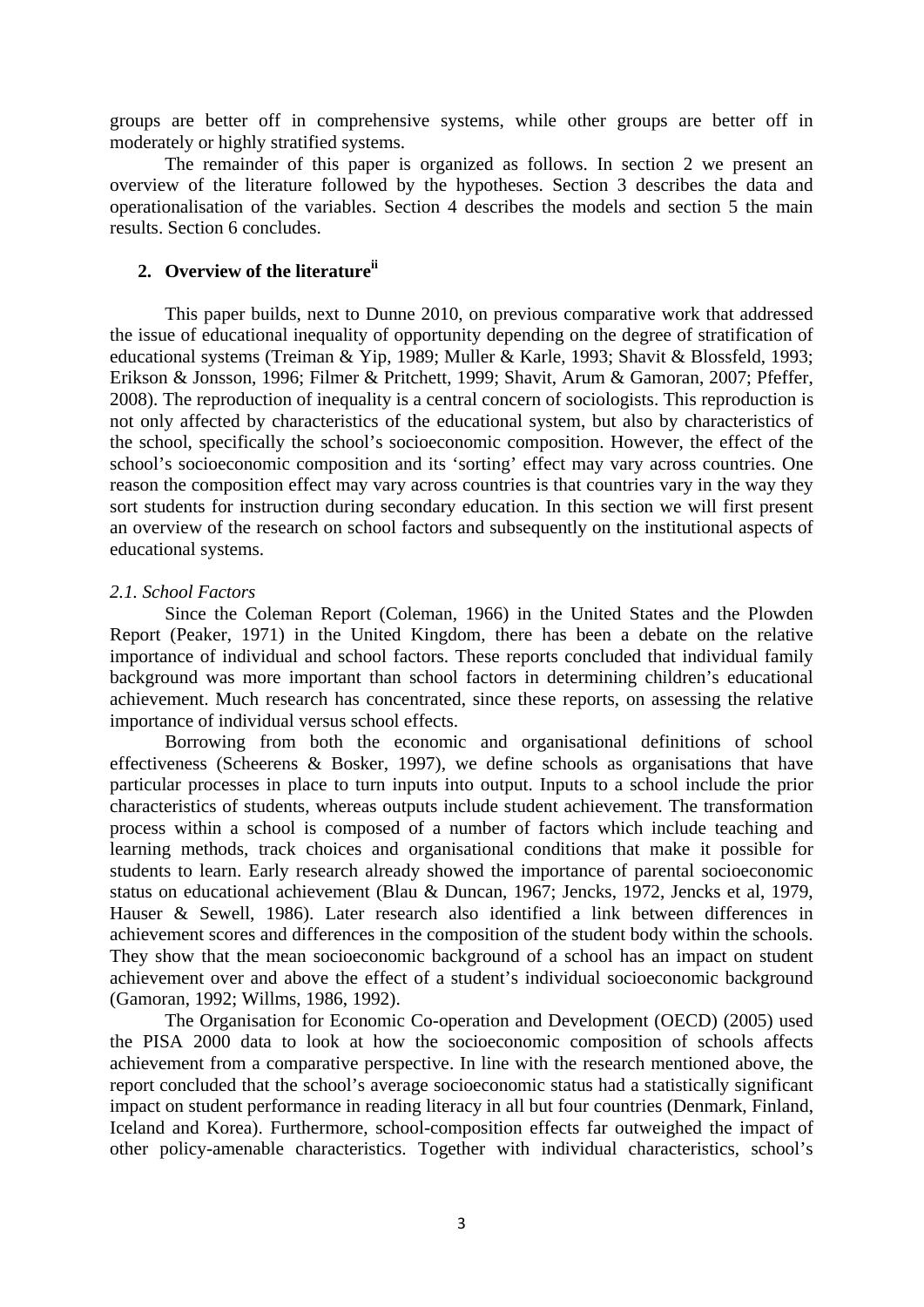socioeconomic composition explained on average 69 per cent of the school effects, compared to only 6 per cent explained by policy-amenable school characteristics.

The results from these studies show the strong link between the socioeconomic composition of the school and student performance and achievement. However, studies have not shown whether this strong relationship between school-composition and student achievement varies systematically across educational systems. Nevertheless this seems plausible: as countries vary in the way they sort their students for instruction, so will composition effects vary across countries.

One important sorting mechanism is ability grouping or tracking. Many studies have found evidence that early division of students into ability groups or tracks increases inequality (Kerckhoff, 1986; Gamoran, 2004; Oakes, Gamoran & Page, 1992). Research has explored achievement and inequality in distinct school types (Hargreaves, 1967; Ammermuller, 2005; Dustmann, 2004), in distinct tracks (Rosenbaum, 1976; Metz, 1978; Oakes, 1985; Gamoran, 1992; Gamoran et al., 1995) and placement into sets (or curricular differentiation; Lucas, 1999). Although these all represent different ways to differentiate students into ability groupings, all types of ability grouping result in unequal educational opportunity.

Ability grouping is not just a school characteristic but most often a characteristic that directly results from the institutional design of the educational system. We will explore this in more detail in the section below.

## *2.2. Stratification in Educational Systems*

Educational institutions have been referred to by Spring (1976) as society's 'sorting machine'. Organisational characteristics of schools and education systems have the effect of channelling students into different educational paths and further life chances. All industrialised countries use organisational mechanisms to sort students into hierarchically arranged tracks, but these mechanisms vary in both their nature and also in their timing. Hopper (1968:30) argued that "the structure of educational systems, especially those within industrial society, can be understood primarily in terms of the structure of their selection processes." Systems can be identified as those that use separate school types to stratify students, those that have a high level of within-school/internal stratification without distinct school types, and systems that are comprehensive with low levels of within-school differentiation.

Early in the debate on the impact of how countries sort their students for instruction, Turner (1960) contributed to the discussion by characterising educational systems as being either contest mobility or sponsored mobility systems. He described comprehensive education systems as 'contest mobility' and described the objective as being "to train as many as possible in the skills necessary for elite status so as to give everyone a chance to maintain competition at the highest pitch" (Turner, 1960: 863). Turner labelled highly selective systems as being 'sponsored mobility' and the objective of such systems is to "indoctrinate elite culture in only those presumably who will enter the elite, lest there grow a dangerous number of 'angry young men' who have elite skills without elite station" (Turner, 1960: 863).

Following this argument many studies have looked at the degree of stratification of educational systems and its impact on inequality of educational opportunity. Studies have revealed the variability across countries in the magnitude of family background effects on student outcomes (Buchmann & Hannum, 2001) and how this is partly explained by the way in which a country sorts students for instruction (Hanushek & Woessmann, 2006). Findings from Breen & Jonsson (2000), Mare (1993), and Shavit & Blossfeld (1993), suggest that comprehensive school reform in countries with previously highly stratified education systems reduced inequality of educational opportunity. However, Breen & Jonsson (2005) in their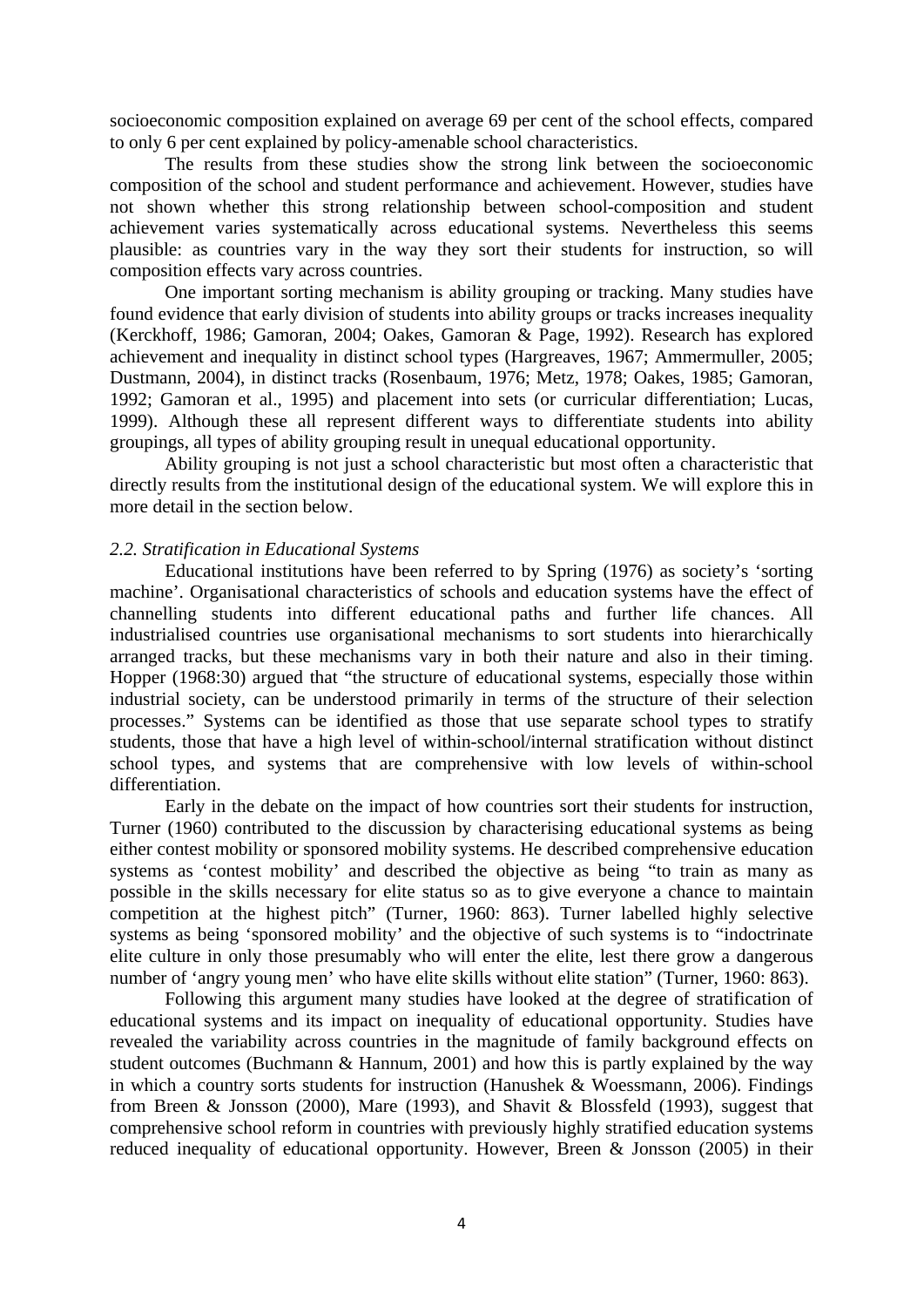review of inequality of opportunity in a comparative perspective, suggest the need to "draw on evidence from more countries."

The OECD (2005) report "School Factors Related to Quality and Equity, Results from PISA 2000," which utilised data from PISA 2000, is one example where evidence was drawn from a wide range of countries. The results indicate the relevance of the structure of secondary education in each participating country. The report used age of selection as an indicator of institutional differentiation and considered its effect on student achievement. The results indicate that education systems with the lowest degree of differentiation achieved "the highest mean student performance in reading literacy" (OECD, 2005:62). Hanushek & Woessmann (2006) also found evidence that early tracking reduced mean performance using the PISA 2000 data.

The OECD report also indicated that in countries with early selection, the correlation between students' socioeconomic background and students' performance was stronger. These findings supported Kerckhoff's (1995) argument that the effects of family socioeconomic status on educational outcomes were stronger in highly stratified systems of education. Later analysis of PISA data by Marks, Cresswell & Ainley (2006) confirmed this finding that countries with highly tracked systems tended to show stronger relationships between socioeconomic background and achievement. Horn (2009) also concluded that the early age of selection in some countries has a close link with high inequality of opportunity. Pfeffer (2008:556) looked at which nations were most successful in reducing the influence of family background on educational attainment by using the International Adult Literacy Survey and found that "rigid education systems with dead-end educational pathways appear to be a hindrance to the equalisation of educational opportunities." Evidence from Hanushek & Woessmann (2006) showed that increased inequality within highly stratified education systems was a result of students in the lower percentiles losing more than the gain amongst students in the upper ones. Lower performers suffered more in highly stratified systems, resulting in a decreased mean performance.

#### *2.3. Dunne (2010) and Dronkers (2010a) results*

A major drawback of many of the previously mentioned studies is that they fail to combine the two lines of research: the effects of school factors and the effects of characteristics of the educational system. They either concentrate on the effects of schools or they concentrate on the effects of educational systems. Both may produce flawed results as the effects of schools may differ across different educational systems and part of the effects of educational systems is in fact produced by schools. Recently Dunne (2010) and Dronkers (2010a) made a major improvement by introducing a three-level model in the analysis: countries, schools and students.

Using PISA 2006 data Dunne selected twenty-four countries that represent a wide range of comparable societies. The countries selected are Australia, Austria, Belgium, the Czech Republic, Canada, Denmark, Finland, Germany, Greece, Hungary, Ireland, Italy, Luxembourg, the Netherlands, New Zealand, Norway, Poland, Portugal, Spain, Sweden, Switzerland, the United Kingdom, the United States.<sup>iii</sup> She applied a three-level model (students, school, countries) and distinguished between native and immigrant students, with only two dummies to control for first and second generation.

She found that students in comprehensive schooling systems have higher overall average achievement which appears to reflect the fact that students in lower socioeconomic composition schools do not lose as much as those in low socioeconomic composition schools in highly stratified education systems. Also, she found very little difference in the average achievement of students in highly stratified education systems and moderately stratified education systems.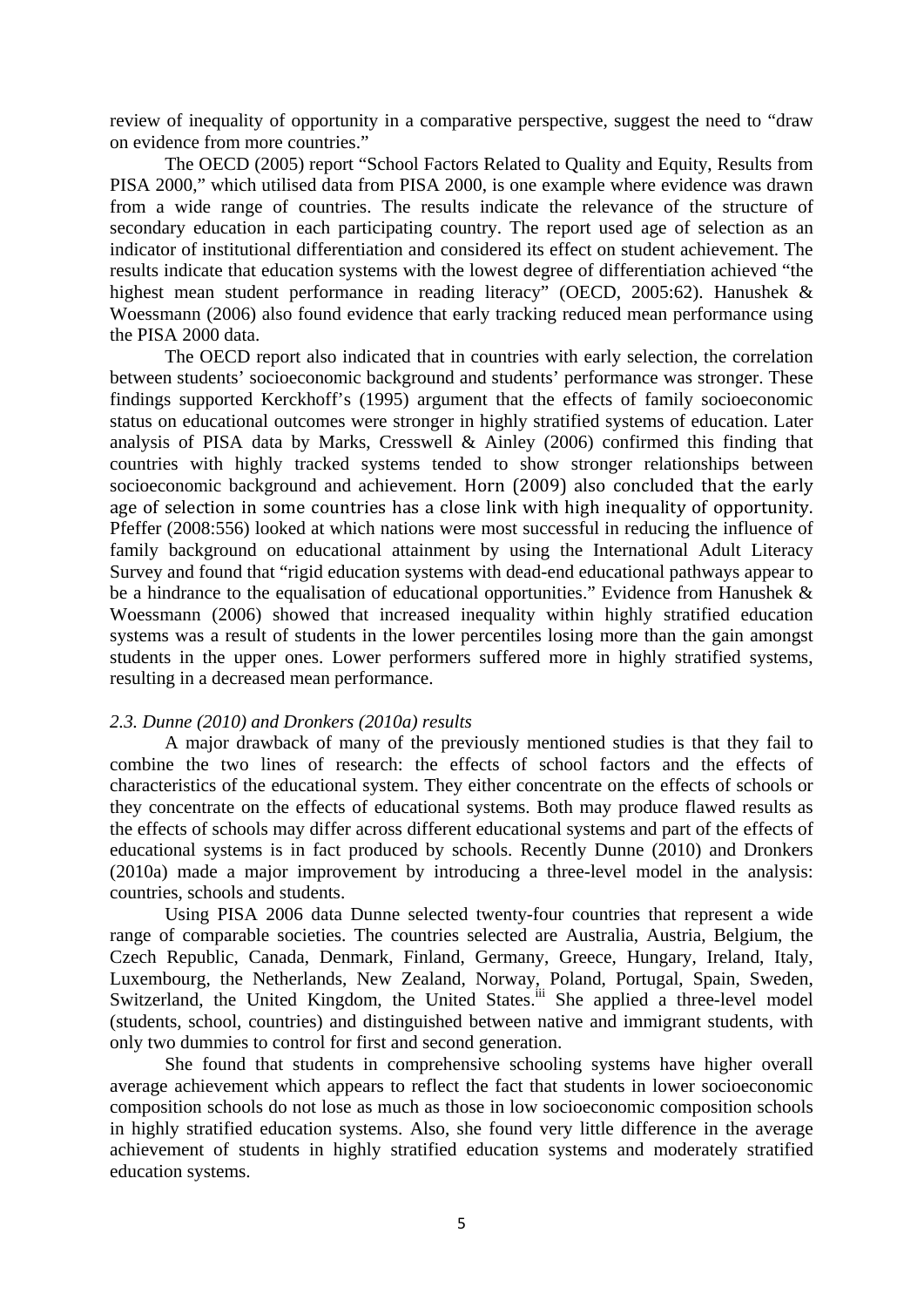Inequality of opportunity at the individual-level appeared not to be as Dunne expected from the evidence in previous research. Students from a higher socioeconomic background actually achieve less in highly stratified education systems than their counterparts in comprehensive systems, unless they are in high socioeconomic composition schools. Therefore, although inequality in educational opportunity is larger in highly stratified systems, it is mediated through school-composition effects. Still, there is a very small individual social background effect within schools in highly stratified education systems.

The degree of stratification of the educational system determines the extent to which the socioeconomic composition of the school becomes a crucial element in the achievement of students. Placement into a higher socioeconomic school is a more significant condition for achievement in highly stratified systems. In comprehensive systems, achievement is very similar across schools with different socioeconomic compositions; therefore there is an advantage for those in lower socioeconomic composition schools in this system compared to those in low socioeconomic schools in highly stratified education systems. On the other hand, individual socioeconomic background has a stronger effect on achievement within schools in comprehensive education systems.

Interestingly, although average student achievement varied greatly depending on the school's socioeconomic composition in highly stratified education systems, within schools the gap in achievement between students from the top and the bottom socioeconomic backgrounds was relatively narrow in comparison to students in comprehensive systems and moderately stratified systems. It appears that there is greater between-school equity within comprehensive education systems, but within-school equity is higher in highly stratified systems. Therefore, it may be more difficult for lower class students to enter higher socioeconomic composition schools in highly stratified education systems, but once these students have entered such schools the effect of their individual background does not hinder them so strongly to achieve high scores.

Dronkers (2010a) also used the 2006 PISA data, based on a slightly different selection of countries than Dunne. He included only those countries that provide information about the countries of birth of students and their parents, because he needed that information for the measurement of ethnic diversity. He found that a greater ethnic diversity of schools hampers the educational performance of both natives and immigrants to a similar degree. However, the negative effect is smaller in education systems with a low degree of stratification in secondary education, while the effect is greatest in education systems with a high degree of stratification. Contrary to his expectations a greater diversity in the socio-economic composition of a school has no effect on the educational performance of natives and immigrants. The socioeconomic composition of a school, on the other hand, is of great importance. He found relatively few differences in the effect of the average parental educational level of students at school in the different education systems.

Dronkers (2010a) also found that students from non-Islamic Asia have an advantage when it comes to educational performance, compared to immigrants from other origin countries. Students from Islamic countries have a substantial disadvantage in educational performance compared to other immigrants.

Finally Dronkers (2010a) found that education systems do not always have the same positive or negative effects on the achievement of native students and students with an immigrant background.

#### 2.4. *Hypotheses*

As indicated above the studies by Dunne (2010) and Dronkers (2010a) distinguish three levels in the analyses: countries, schools and students. Although this is an improvement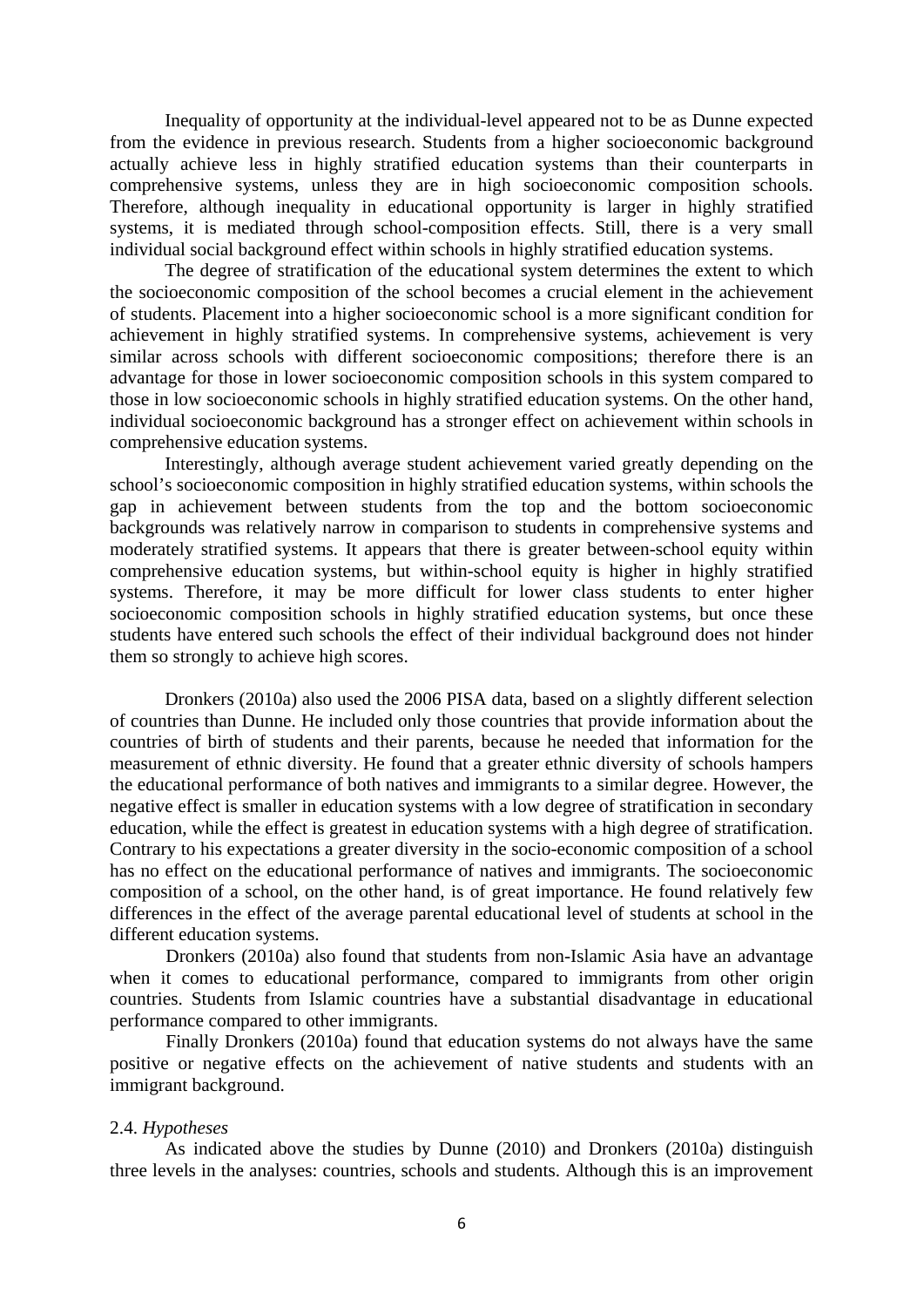compared to the previous two-level studies, these studies are still biased as they ignore one of the key levels, the level of track. Track placement is one of the major characteristics affecting inequality of educational opportunity and it serves as the 'sorting' mechanism of educational systems. It is therefore strange that this level has never been separately identified in previous analyses. Ignoring this level assumes that having a strongly stratified system will have the same effect for the students in the higher as well as the lower tracks. Similarly, ignoring this level assumes that school factors have the same effect for students of all the tracks within that school. Both assumptions are very unlikely. Our first three hypotheses can be seen as improving the hypotheses of Dunne (2010) by explicitly including the track-level as an additional explanatory level. We have added two additional hypotheses, one about the possible different effect of educational systems for immigrants and natives (based on the analysis of Heus & Dronkers, 2010) and a second one about reproduction by the combination of individual parental class and school-composition (Bourdieu & Passeron, 1977).

## *Educational systems, school-composition, track and parental ESCS (Economic, Social and Cultural Status)*

1. Track placement explains a substantial part of the effect of ESCS school-composition on achievement, but mostly in highly stratified educational systems, due to the institutionalized borders in these systems.

2. The positive effect of ESCS school-composition on achievement is strongest in highly and moderately stratified systems, because ESCS school-composition indicates both the level of the track and ESCS neighborhood-composition, while ESCS school-composition in comprehensive educational systems indicates only differentiation in ESCS neighborhoodcomposition. But if one controls for track-level, this stronger effect of ESCS schoolcomposition in highly and moderately stratified systems should disappear.

3. If one controls for track placement, the effect of individual ESCS on achievement is stronger in comprehensive systems: the lack of selection into hierarchical track-levels forces higher class parents to use their cultural and social capital more to ensure sufficient schoolperformance at age 15.

## *Immigrant students and educational systems*

4. Students with an immigrant background have the highest achievement in strongly stratified systems, because these provide them with clear information about their scholastic requirements or in comprehensive educational systems, because these do not have institutionalized borders, which might preclude higher educational performances.

## *Reproduction*

5. The interaction effect of individual ESCS and ESCS school-composition on achievement is positive and equal in all educational systems, because this combination of individual and school-composition ESCS is an indicator of a higher level of unmeasured cultural and financial capital of parents and school.

## **3. Data and operationalization**

## *3.1. PISA 2006*

Since 2000, the OECD has tri-annually conducted large-scale tests among 15-yearolds living in its member states and partner states in order to assess students' mathematical, reading, and scientific literacy. The purpose of this test is to map the competences in the fields of mathematics, physics and reading at the end of the period of compulsory education (at the age of 15 or 16 in most Western countries). We make use of the 2006 wave. The PISA data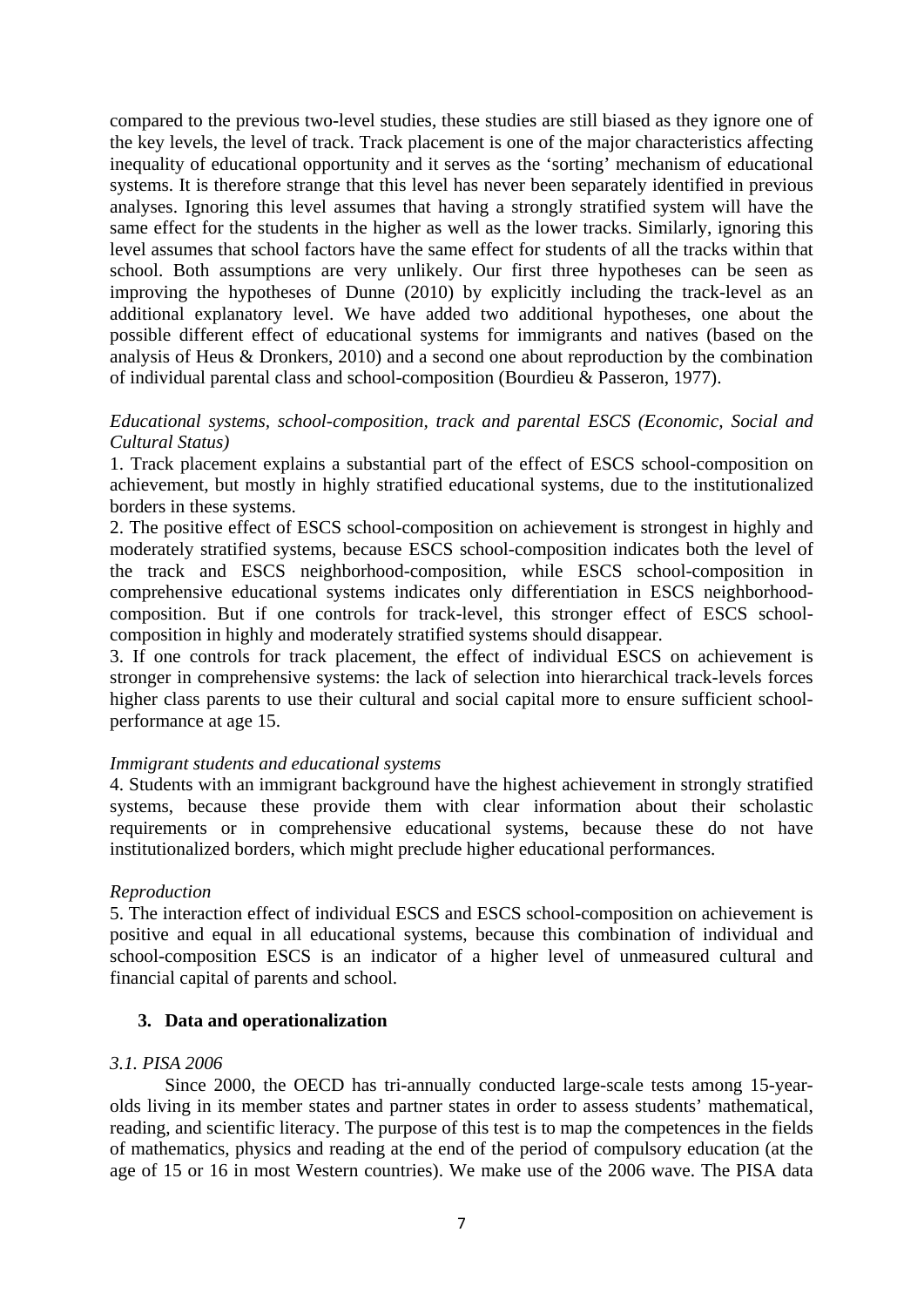for each participating country constitute a representative sample of the schools that teach 15 year-old students. Each school that has been selected tests a sample of all 15-year-olds, irrespective of their track or grade. In addition to educational performance, PISA also supplies information on a large number of individual background characteristics and school characteristics. The school principals provide details on a variety of school characteristics, such as student-teacher ratio, teacher shortages and the location of the school. In the student questionnaires, students are asked for information on such things as the educational level of their parents, the availability of resources at home, the language spoken at home and the country in which their parents were born. Considering the fact that the information on the country of origin of both parents is crucial for our research question, we can only include countries that have actually provided information on these countries of origin. Although no fewer than 57 countries took part in PISA 2006, only the following 15 Western countries had this information available: Australia, Austria, Belgium, Denmark, Finland, Germany, Greece, Latvia, Liechtenstein, Luxembourg, New Zealand, Norway, Portugal, Scotland and Switzerland.<sup>iv</sup> The selection leaves us with 8,581 immigrant students from 35 different countries of origin, living in 15 Western destination countries<sup> $v$ </sup> and all 72,315 native students in these 15 Western countries. Descriptive statistics can be found in appendix A. For a detailed description of the data and performance scores of the students from the different countries of origin, we refer to previous publications (Dronkers, 2010a; Heus & Dronkers, 2010).

#### *3.2. Schools and tracks-within-schools as separate units of analysis*

The PISA data contain two cross-national indicators of the track the students are attending. The student is asked whether he or she is currently enrolled in a certain track of a certain level. This was later recoded in the international format distinguishing between general and vocational tracks on the one hand and between lower and higher tracks on the other hand. This recoding by the National PISA data managers probably reflects the official national policy regarding the placement of different tracks into the International classification. We can see this clearly by comparing for instance Finland and Scotland in appendix B: the 15-year-old students in Finland all attend lower general education while their counterparts in Scotland all attend higher general education. There was no other information available in the PISA data to differentiate this coding any further to make it more comparable. The same held for Germany where all students with a general track were coded at the lower level. But the national specific program code in the PISA data for Germany allowed us to distinguish between those students of general lower education with and without access to higher secondary education and between lower and higher vocational education (see appendix B). For the other countries this was not possible. As a general result, the level of "noise" in the measurement of the real track-level will increase and therefore underestimate the "real" tracklevel effect. This should be kept in mind when looking at the results of track-level effects.<sup>vi</sup>

Schools are the sampling unit in the PISA survey. But these schools often contain both general and vocational education and both levels within secondary education. The schoollevel therefore reflects more the administrative unit of the educational institution, while the combined two track characteristics reflect more the daily reality of the teaching and learning environment, and also of the social intercourse between students and teachers. This daily life unit is a better indicator of the actual school environment of teaching and learning than the administrative unit. We call this the track-within-school-level. We compute this level per country for each student by combining his or her school identification number, the kind of track he or she is following (vocational or general), and the track-level (lower or higher). The result of this redefinition of school environment from an administrative unit into the daily life unit of teaching and learning is visible in appendix B. For example in Australia 345 schools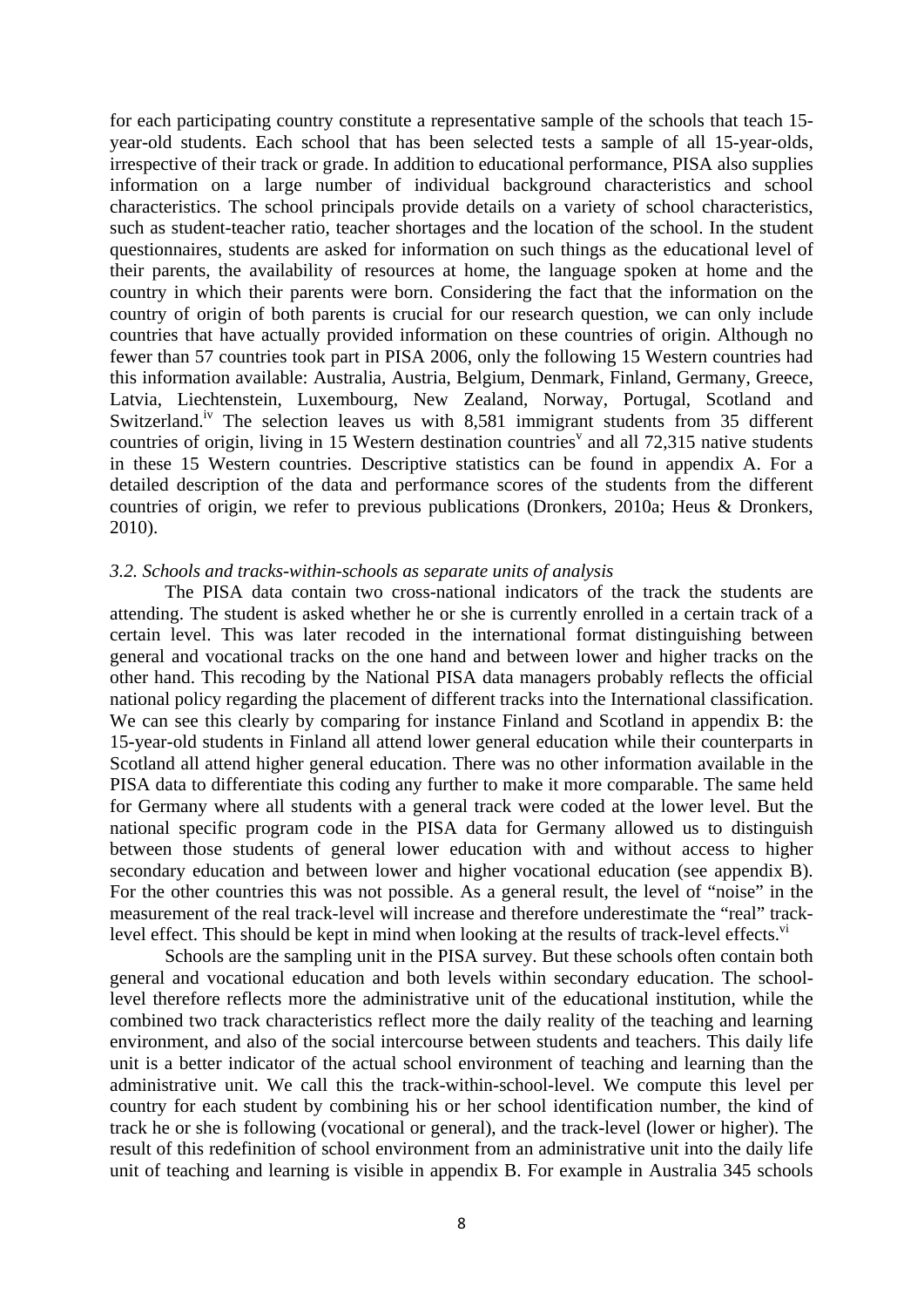offered lower general education, 133 schools higher general education and 10 schools higher vocational education for more than 5 students per school. In order to avoid extreme results for combinations with few cases, we deleted all combinations of school identification number, vocational or general education, and the track-level, which had less than 6 students per school. This means that the analysis will be based on 8,521 immigrant students from 35 different countries of origin, living in 15 Western destination countries and 72,329 native students in 15 countries.

#### *3.3. Dependent variable: linguistic performance*

The dependent variable in this study is *linguistic performance*. To measure linguistic skills accurately would make the test too long to be feasible. Hence a large number of very similar, but shorter tests were created. As such different tests can never have exactly the same degree of difficulty, *Item Response Modelling* (IRM) was used to achieve comparable results between students who made different tests. In this analysis, we averaged the five plausible values that were obtained from the IRM. The linguistic skills scores were standardised for the OECD countries using an average of 500 and a standard deviation of 100. Appendix C shows the average literacy scores for immigrant students for the origin and destination countries. Appendix E shows the outcomes if the dependent variable would be mathematical literacy or science literacy. The results indicate that the conclusions do not change much if we would take another dependent variable.

## *3.4. Individual-level variables of all students*

*Parental ESCS*. The Index of economic, social and cultural status of the parents (ESCS) is a composite index created in the PISA dataset of the occupational status of the parents measured with the ISEI scale (Ganzeboom, De Graaf, Treiman & De Leeuw, 1992), the educational level of the parents measured with the ISCED classification (UNESCO,  $2006$ ), and the presence of any material or cultural resources at the students' homes.<sup>vii</sup> This combination of the parents' occupational status and educational level, together with the resources at home, produces the strongest indicator of the parental environment. We set the average of parental ESCS for each destination country to zero, to ensure that the comparisons for this item show the result for the average student in these countries.

 *Grade.* Since not all students attend the same grade, we have included a variable to account for this. As a result of between-country variance in the way grades are costructed, we have standardized the grade around the modal grade in a country.

 *Female.* We control for gender effects by using a dummy variable indicating whether a student is female (1) or male (0).

#### *3.5. Individual-level variables of immigrant students*

 *Regions of origin.* On the basis of earlier analyses of PISA 2003 data (Levels & Dronkers, 2008; Levels et al., 2008), we combined the countries of origin in five regions of origin in order to simplify the presentation of the analysis: 1. Eastern Europe (Albania, Belarus, Bosnia, Croatia, Czech Republic, Estonia, Hungary, Macedonia, Poland, Rumania, Russia, Serbia & Montenegro, Slovakia, Slovenia, Ukraine); 2. non-Islamic Asia (China, India, Korea, Philippines, Vietnam); 3. Islamic countries (Albania, Bangladesh, Morocco, Pakistan, Turkey); 4. Western OECD countries (Australia, Austria, Belgium, Denmark, France, Germany, Greece, Italy, Netherlands, New Zealand, Portugal, Spain, Sweden, Switzerland, United Kingdom, United States); 5. Sub-Sahara Africa (Cap Verde, Congo, South Africa).<sup>viii</sup>

*Second generation migrant*. In line with Rumbaut (2004), we have constructed *immigrant generation* variables that combine information on the country of birth of both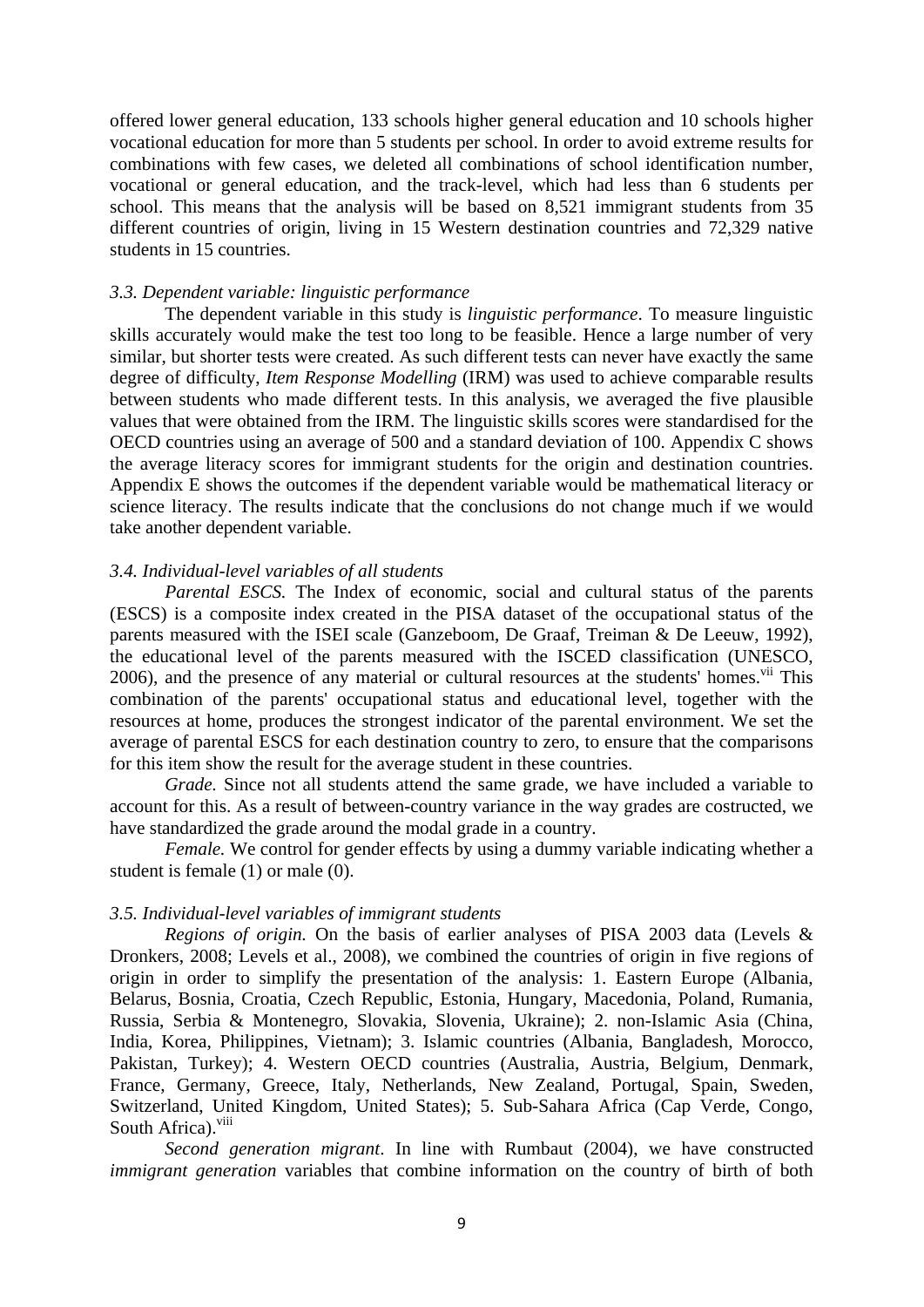parents and the student. Second generation immigrant children are those students of whom at least one parent was born abroad, but who have been born in the current country of destination themselves. First generation immigrant students have been born abroad themselves as well. A dummy indicates whether the student is second generation (1) or not  $(0)$ .

 *One parent migrant, other parent native.* A dummy variable was used to identify students who had one immigrant and one native-born parent (1); students with two non-native parents represent the reference group (0).

 *Home language same as in destination country.* We included a dummy variable to differentiate immigrant children who speak one of their destination country's official languages at home (1) from children who speak a foreign language (0).

## *3.6. Variables measured at the tracks-within-schools-level*

 *Vocational.* A dummy variable indicates whether a student is currently enrolled in a (pre-) vocational (1) or general (0) type of education (ISCED classification).

 *Higher secondary.* This dummy distinguishes the current *track-level* within secondary education as higher secondary (1) or lower secondary (0).

*Ethnic diversity*. Using the numbers of students from all 35 countries of origin, we calculated the Herfindahl index of ethnic diversity per track-within-school (varying between 0 and 1).<sup>ix</sup> Every 35 countries of origin here represented a separate ethnic group, also the native students.<sup>x</sup> The index should be interpreted as follows: the value 0 means that there was no ethnic diversity at all in the school, because all students came from the same country of origin. Values that approach 1 represent a very high degree of diversity: the students at that track-within-school are equally recruited from all origin countries, including the home country. The Herfindahl index has been criticised for being 'colour-blind' (Stolle, Soraka & Johnston, 2008; Voas, Crockett & Olson, 2002), which means that a school with 20% Turkish students and 80% native students, obtains the same diversity score as a school with 20% native students and 80% Turkish students. The specific ethnic composition of the trackwithin-school is therefore also important, and hence we used appropriate indicators (see below).

*ESCS diversity.* In a similar way, we calculated the socio-cultural diversity of the tracks-within-schools. Using the ESCS scores of the parents we divided these parental scores in 5 categories; the group with the lowest 10% scores, the 10-30% group; the 30-70% group; the 70-90% group and the group with the highest 10% scores. $\frac{x}{2}$  On the basis of these 5 categories we calculated the Herfindahl index of socio-cultural diversity (varying between 0 and 1).<sup>xii</sup> The index should be interpreted as follows: a value 0 means that there is no diversity, because all parents of all students at that particular track-within-school are in the same ESCS category. A value approaching 1 indicates a very high level of diversity, indicating that the students are equally recruited from the five ESCS categories. As this Herfindahl index of socio-cultural diversity is "level-blind" and therefore insensitive to the average parental educational level, we have also added the average ESCS of a school to the analysis (see below).

*Percent students from immigrant regions.* As indicated above the countries of origin were combined into five categories in order to simplify the presentation of the analysis. For each track-within-school, we calculated five indexes: the percentage of students from Eastern Europe; the percentage of students from non-Islamic Asia; the percentage of students from Islamic countries; the percentage of students from Western OECD countries; and the percentage of students from Sub-Sahara Africa. These indexes are the necessary counterparts of the Herfindahl index of ethnic diversity, which after all is "colour-blind". Together, these indexes measure the combined effect of ethnic diversity and ethnic share.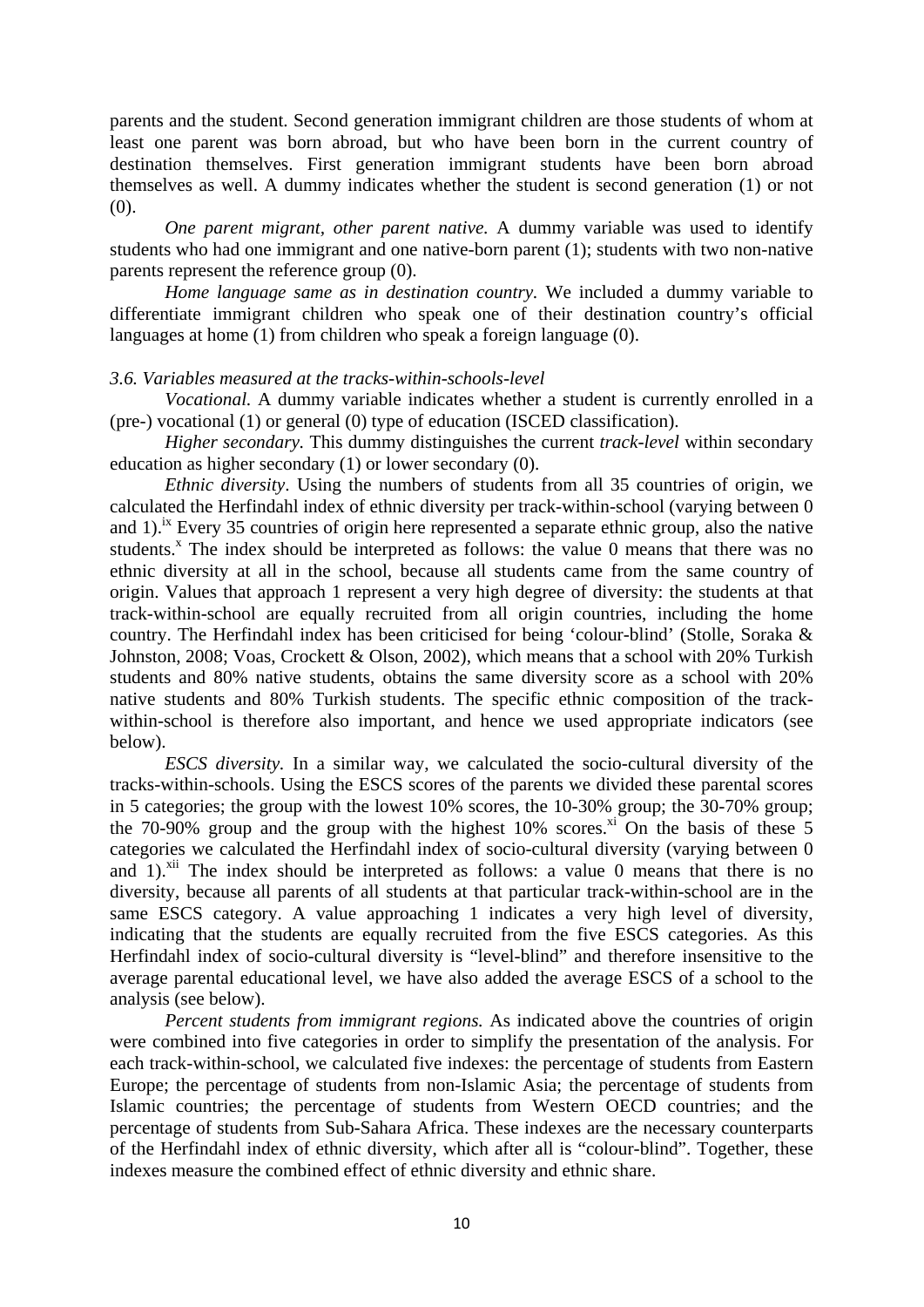*Average ESCS*. We also calculated the average parental ESCS per track-within-school. This index is the necessary counterpart of the Herfindahl index of socio-cultural diversity, which is "level-blind". Together, these indexes measure the combined effect of socio-cultural diversity and socio-cultural share.

#### *3.7. Variables measured at the school-level*

 *Selective admittance of students to the school* is a scale in the PISA data based on the answers of the principals indicating whether admittance to their school was based on academic record and/or on recommendation. We divided the scale in three dummies: selective admittance, some selection and no selection. Although these dummies are measured at the school-level, we use them to control the amount of entrance selectivity at the track-level.

*Teacher shortage*. The degree in which schools suffer a shortage of teachers is an index in the PISA data which indicates according to the principals to what extent education is hampered by the following items: a lack of qualified physics teachers, a lack of qualified mathematics teachers, a lack of qualified language teachers and a lack of qualified teachers for the other subjects. This index is based on the answers given by the school principals. The average of this index for teacher shortage was set to zero for all destination countries and all students, to ensure that the comparisons for this item show the result for the student in schools with an average shortage of teachers.

 *Student-staff ratio.* The student-staff ratio (the number of students per member of staff per school) is based on the answer given by the school principals. The average for this ratio was set to zero for all destination countries and all students, to ensure that the comparisons for this item show the result for the students in schools with an average student-staff ratio.

*Urbanisation*. Two dummies were constructed to indicate whether a school is located in a (large) *city* or in a *rural area*. Schools in an urbanized countryside or in (small) towns serve as the reference category.

 *Schoolsize.* Number of students in the school*.*

*Private public.* Educational systems differ in the shares of public and private schools and in the degree of state grants for these private scores. Two dummies were constructed to separate private dependent and private independent schools from public schools. These variables control for these system differences and effectiveness of these school-types (Dronkers & Avram, 2010a and 2010b).

#### *3.8. Variables measured at the country-level*

*Stratification*. To measure the level of differentiation of the educational system, we classified countries according to their stratification level. We define Austria, Switzerland, Germany and Liechtenstein as highly stratified systems; Belgium, Greece, Portugal, and Luxembourg as moderately stratified systems; and Finland, Norway, Denmark, New Zealand, Australia, Scotland, and Latvia as comprehensive educational systems that are hardly stratified. Our division is based on information on the first age at which students have to choose between different educational types, the number of school-types students can choose between, and the presence of more hidden types of ability grouping (Heus & Dronkers, 2010; OECD, 2007). In the highly stratified countries, children can choose between at least 3 different educational types at age 10 (Germany, Austria), 11 (Liechtenstein), or 12 (Switzerland). In comprehensive systems, children are not tracked into different educational types before age 15. We use dummy variables indicating whether countries have highly stratified, moderately stratified or comprehensive education systems.

*Age of selection*. Apart from these three dummies, age of selection is included in the analysis.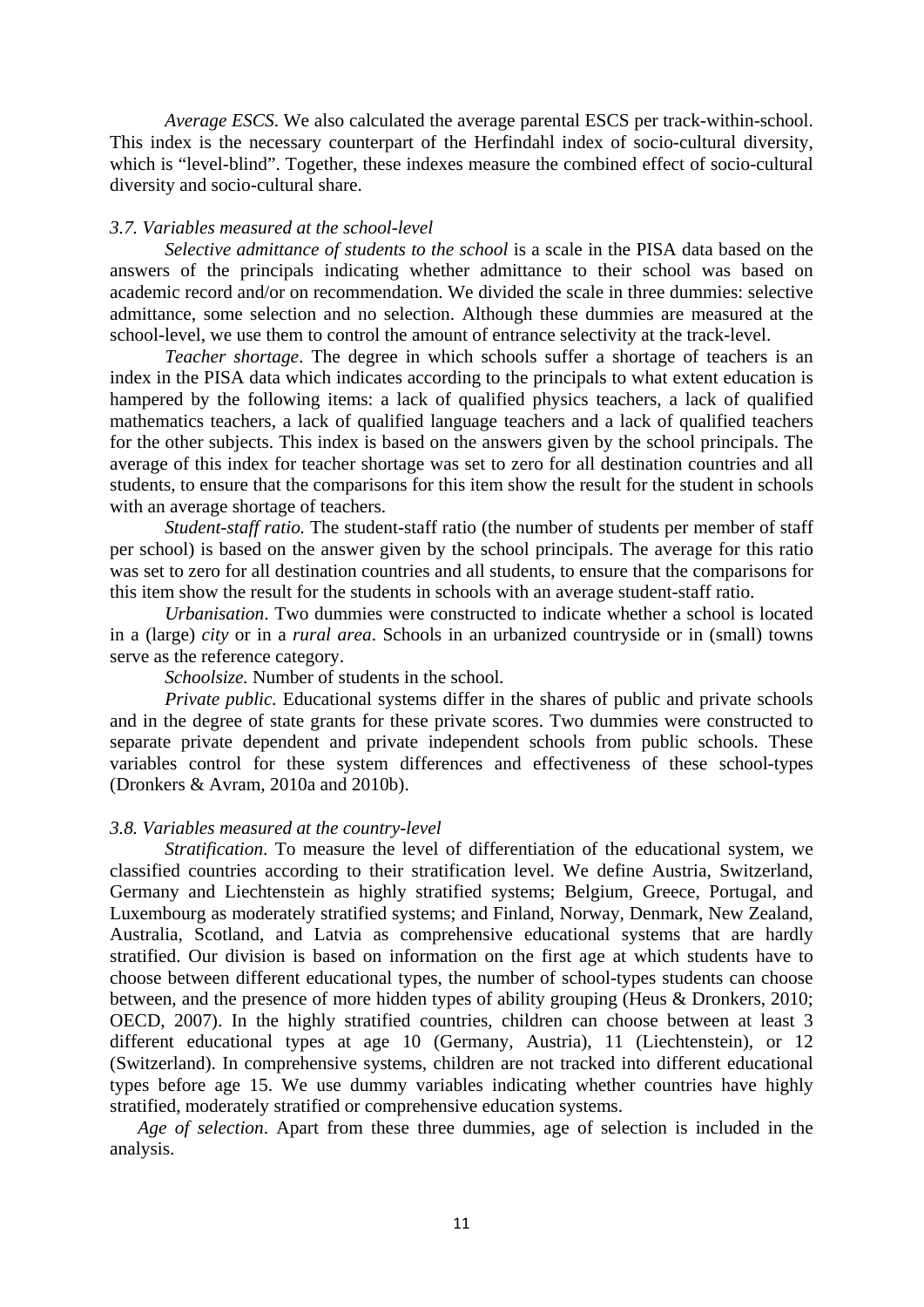#### **4. Models**

The multilevel analyses are done separately for natives (table 1) and immigrant students (table 2).<sup>xiii</sup> The multilevel analysis for the immigrant students uses cross-classified multilevel regression analyses (Snijders and Bosker, 1999; Tubergen 2005), because the countries of origin and destination cannot be structured hierarchically. Because of the maximum of 5 levels in MlWin, we could not use schools as a separate level above the trackwithin-schools level. A cross-classified analysis for immigrant students needs, apart from the four levels for pupils, tracks, schools and destination countries, two more levels, one for the origin countries and the other for the cross-classified identification. However, six levels are impossible in MlWin. Therefore this multilevel analysis has three hierarchical levels: countries of origin/destination, track-within-schools and students. School characteristics are thus transferred to the tracks-within-schools level. The multilevel analysis for the native students does not need a country of origin level. Therefore we could use four hierarchical levels: countries, schools, tracks-within-schools and students.

#### *Models*

 The models in both multi-level analyses are the same. Model 0 is the empty model, which indicates how much variance is situated at the different levels. This model is important because it shows that a relatively large amount of variance is related to the track-withinschools level, underlining the importance of the distinction between schools and trackswithin-schools (see table 1 and 2). It also shows that a larger amount of variance is related to the country of origin than to the country of destination, underlining the importance of including the countries of origin for explaining achievement differences among immigrant students (see table 2).

Model 1 includes the individual characteristics and the educational system characteristics, plus the interactions between the latter and parental ESCS. Model 1 resembles thus the standard approach to the analysis of educational systems effects, with country-level characteristics directly affecting educational performance. The only difference is that this model already contains the other distinguished levels like the tracks-within-schools level, the school-level and/or the origin country-level. In order to estimate the relevance of our approach, we present in Appendix D the same model 1 and the same data but with only 2 levels: students and countries. The omission of the school- and tracks-within-schools-levels increases the amount of variance at the individual-level and at the country-level. Also the parameters of the individual variables tend to be stronger in a two-level model than in a comparable four-level model. Especially the effects of parental ESCS are larger in a two-level approach than in the more correct four-level approach. Moreover the interactions between parental ESCS and educational systems characteristics are smaller in a two-level approach than in the more correct four-level approach. This is true both for native and immigrant students, if we do not take into account the immigration history variables and the origin countries.

Model 2 adds some social and ethnic composition variables at the track-within-schoollevel: the shares of immigrant students, the average parental ESCS, the ECSC- and ethnic diversity and two interaction terms between educational system and average parental ECSC to the equation of model 1. This model assumes that most of the variance at the school- or trackwithin-schools-level is related with the social and ethnic school-composition and not with differences in the curriculum of the track. Model 2 comes closest to the approach of Dunne (2010), who introduced for the first time a school-level between the educational system-level and the students-level.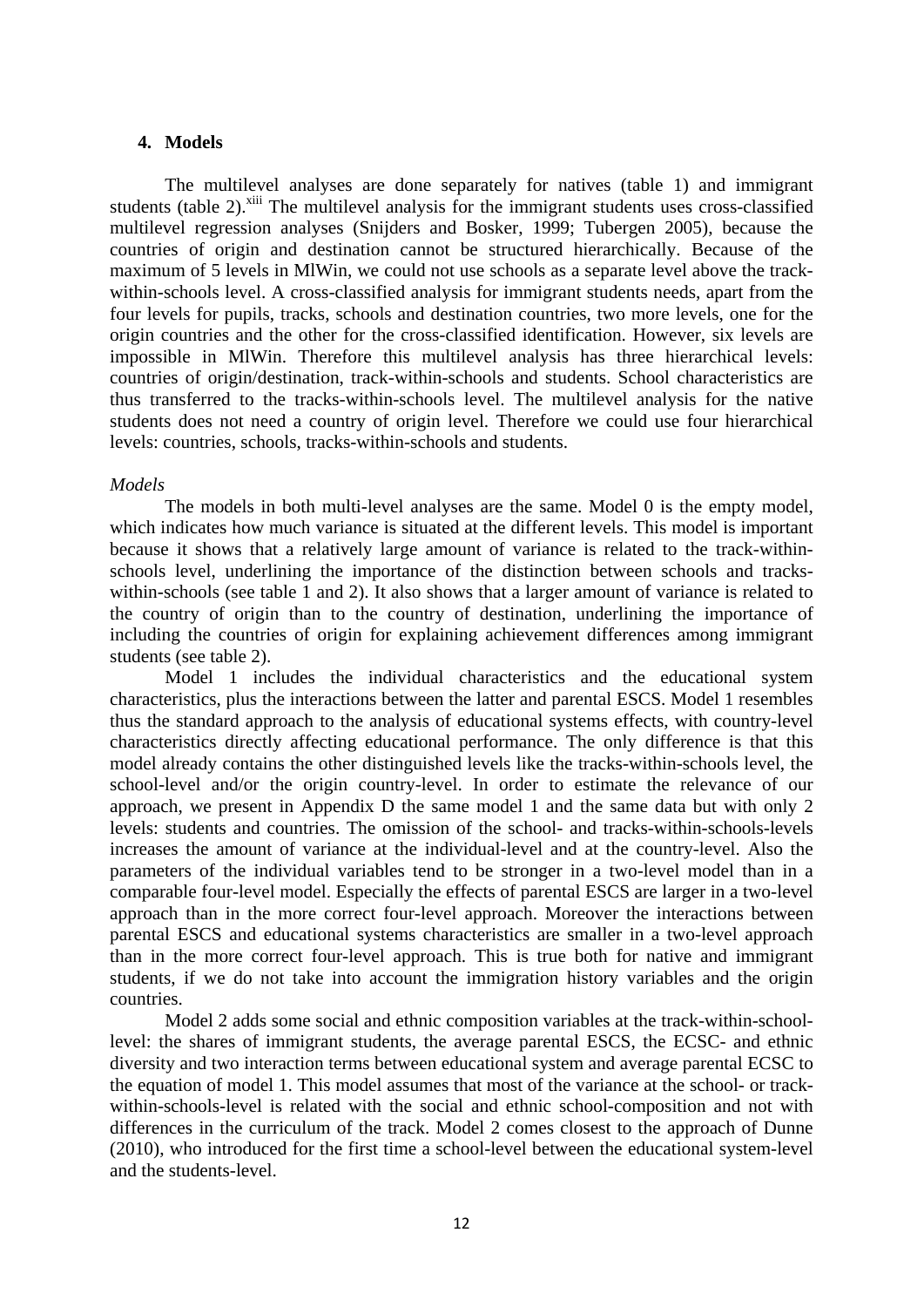In model 3 we add the curriculum characteristics of the track (vocational orientation of the track; the level of the track; and two dummies regarding selective admittance although these dummies are measured at the school-level) as well as the interaction between the level of the track and the stratification of the educational system to the equation of model 1. This model assumes that most of the variance at the school- or track-within-schools-level is related with differences in the track and not with the social and ethnic school-composition.

Model 4 combines models 2 and 3 by adding the social and ethnic composition variables as well as the curriculum characteristics of the track. The results for model 4 show that both aspects (composition and curriculum characteristics of the track) need to be included in the analysis in order to get a better fit with the data. Also the parameters of composition and curriculum variables are significant in this combined inclusion in the equation. This model best reflects our new approach of including curriculum characteristics next to characteristics of the students, the social and ethnic school-composition and characteristics of the educational system.

In models 5 and 6 we add more school variables and interactions to the equation of model 4 in order to make sure that the results of model 4 are not biased by the omission of these variables and interactions. These additions do not substantially alter the results of model 4.

#### **5. Main results**

#### <tables 1, 2 and 3 about here>

Table 1 presents the outcomes of the different models for the native students while table 2 presents the outcomes for the immigrant students. Table 3 summarizes some of the main results of the outcomes of model 6 in tables 1 and 2, especially the different effects of parental ESCS, ECSC school-composition and track-level in the three educational systems. The scores for immigrant students in table 3 pertain to first generation immigrant students from Western OECD countries whose home language is not the same as in the destination country and who have two non-native parents. The scores of the immigrant students from Eastern Europe, non-Islamic Asia, Islamic countries and Sub-Saharan African countries can be found by changing these scores with -8.2, +18.6, -35.3 and -15.0 respectively (see model 6, table 2). The scores of second-generation immigrant students can be found by increasing these scores with  $+9.3$ , of those who use the same language as the destination country with  $+24.2$ and those with mixed parents with +5.8 (see model 6, table 2).

#### *5.1. The different importance of tracks in different educational systems*

Our first hypothesis assumes that track-levels explain a substantial part of the effect of ESCS school-composition on achievement, but mostly in highly stratified educational systems, due to the institutionalized borders in these systems. If we compare the log likelihood of model 4 in tables 1 and 2 with that of model 2 (only school-composition) and model 3 (only curriculum characteristics) we see that the log likelihood is lower in model 4 than that in models 2 and 3 for both populations. This supports our first hypothesis that tracklevel explains a substantial part of the school-composition effect and that the effects of curriculum characteristics should be distinguished from the effects of school-composition. But compared with the log likelihood of model 1 (only individual characteristics) the addition of school-composition (model 2) lowers the log likelihood more than the addition of curriculum characteristics (model 3). This means that school-composition can better explain variance in educational performance than the curriculum characteristics in both populations. Furthermore, it is interesting to note that school-composition – although defined at the trackwithin-school-level – explains as much of the school-level variation as of the track-within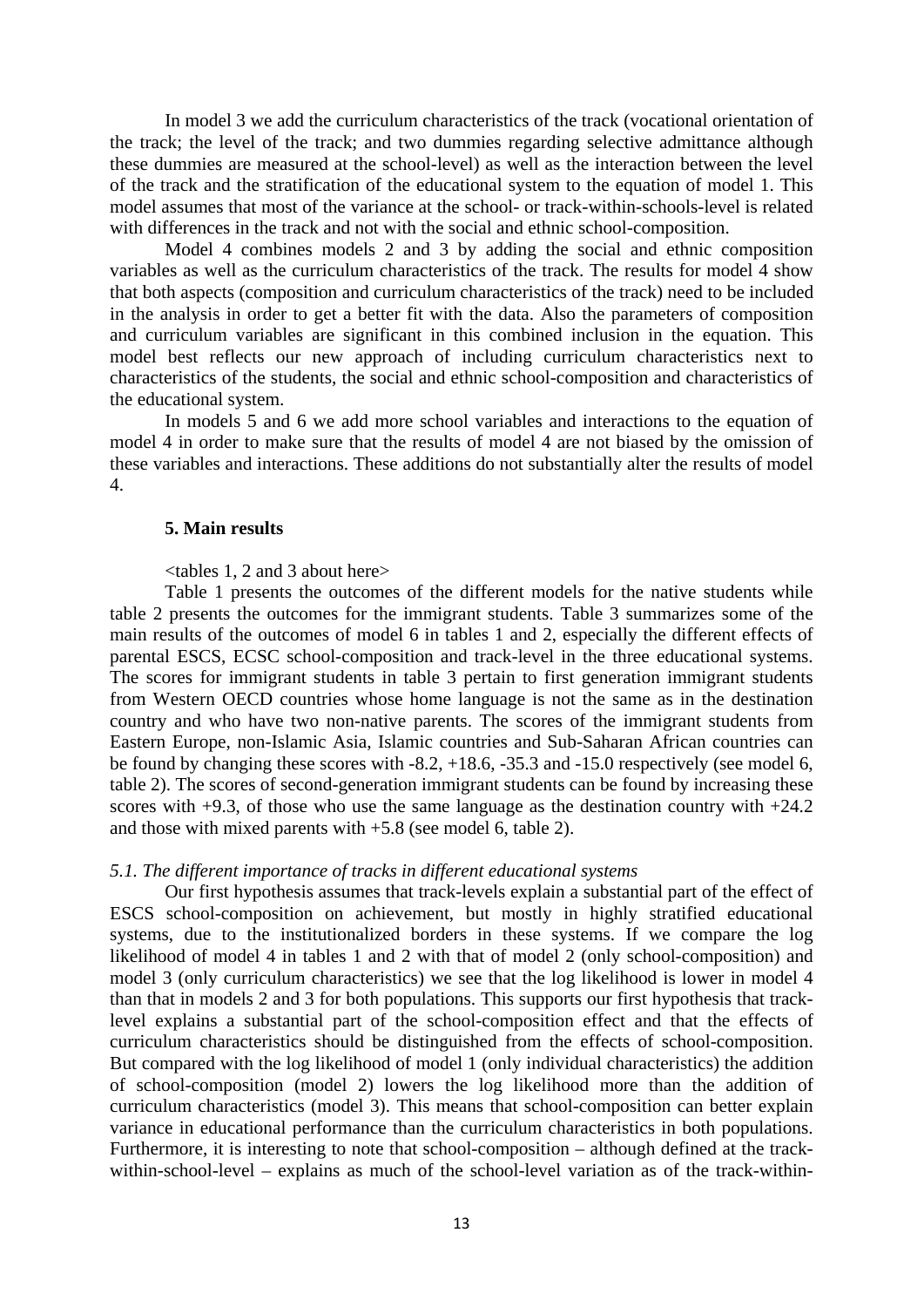school-level variation (see model 2 in table 1), while the curriculum variables only explain track-within-school-level variation. This seems to suggest that the school-composition is as much a school-characteristic as it is a track-within-school characteristic. In other words, school-composition varies as much between schools as within schools between track-levels.

 The interaction terms between track-level and strongly or moderately stratified educational systems are positive and significant for both populations, in accordance with the first hypothesis. It means that for the higher level there is less difference between the educational systems. The main differences occur at the lower level. To illustrate: for native students at the low level the difference between moderate and comprehensive systems is 45,5 to the advantage of the comprehensive system (model 3 in table 1), while for the higher level this has changed into a slight positive advantage for the moderate stratified systems of +14,4  $(-0.6 - 45.5 + 59.3)$ . For immigrant students these figures are -41,1 and +7.5 respectively. Interestingly the interaction term between track-level and moderately stratified educational systems is stronger than the interaction term between track-level and strongly stratified educational systems at least for native students. For immigrant students both interaction terms are more or less the same.

## *5.2. The different importance of ESCS school-composition in different educational systems.*

Our second hypothesis assumes that the positive effect of ESCS school-composition on achievement is strongest in highly and moderately stratified systems, because ESCS school-composition indicates both the level of the curriculum and ESCS neighborhoodcomposition, while ESCS school-composition in comprehensive educational systems indicates only differentiation in ESCS neighborhood-composition. Model 2 in tables 1 and 2 (only school-composition) shows that ESCS school-composition has strong effects on educational achievement, both for native and immigrant students in all systems, but much stronger in the moderately (both groups) and highly (only immigrants) stratified systems than in the comprehensive systems (positive effects of the interaction terms). However, after the inclusion of the curriculum variables (model 4 in tables 1 and 2) these interaction effects are strongly reduced and become insignificant in three out of four cases. This indicates that part of the observed effect of the ESCS school-composition is due to curriculum effects in accordance with our second hypothesis. The only remaining effect of ESCS schoolcomposition is for immigrants in highly stratified systems. This suggests that the strong results of Dunne's (2010) of school-composition were partly caused by the fact that she did not include the track-level in her analyses.

#### *5.3. The different importance of individual ESCS in different educational systems*.

 Our third hypothesis assumes that the effect of individual ESCS on achievement is stronger in comprehensive systems. The lack of selection into hierarchical track-levels forces higher-class parents to use their cultural and social capital more to ensure sufficient schoolperformance at the end of secondary school. Tables 1 and 2 show that individual ESCS has strong effects on educational achievement, both for native and immigrant students. These individual ESCS effects tend to be a little bit larger for the native students than for the immigrant students (see table 3). Individual ESCS of immigrants might be a less good indicator of their resources (ability, social, cultural) than for native parents. Also the positive selection of immigrants due to the obstacles and challenges of migration might be an explanation of this lower effect of individual ESCS on achievement of immigrant students (Feliciano, 2005; Dronkers & Heus, 2010a).

The same table 3 also shows that the effects of individual ESCS is weaker in moderately and strongly stratified educational systems for native and immigrant students, in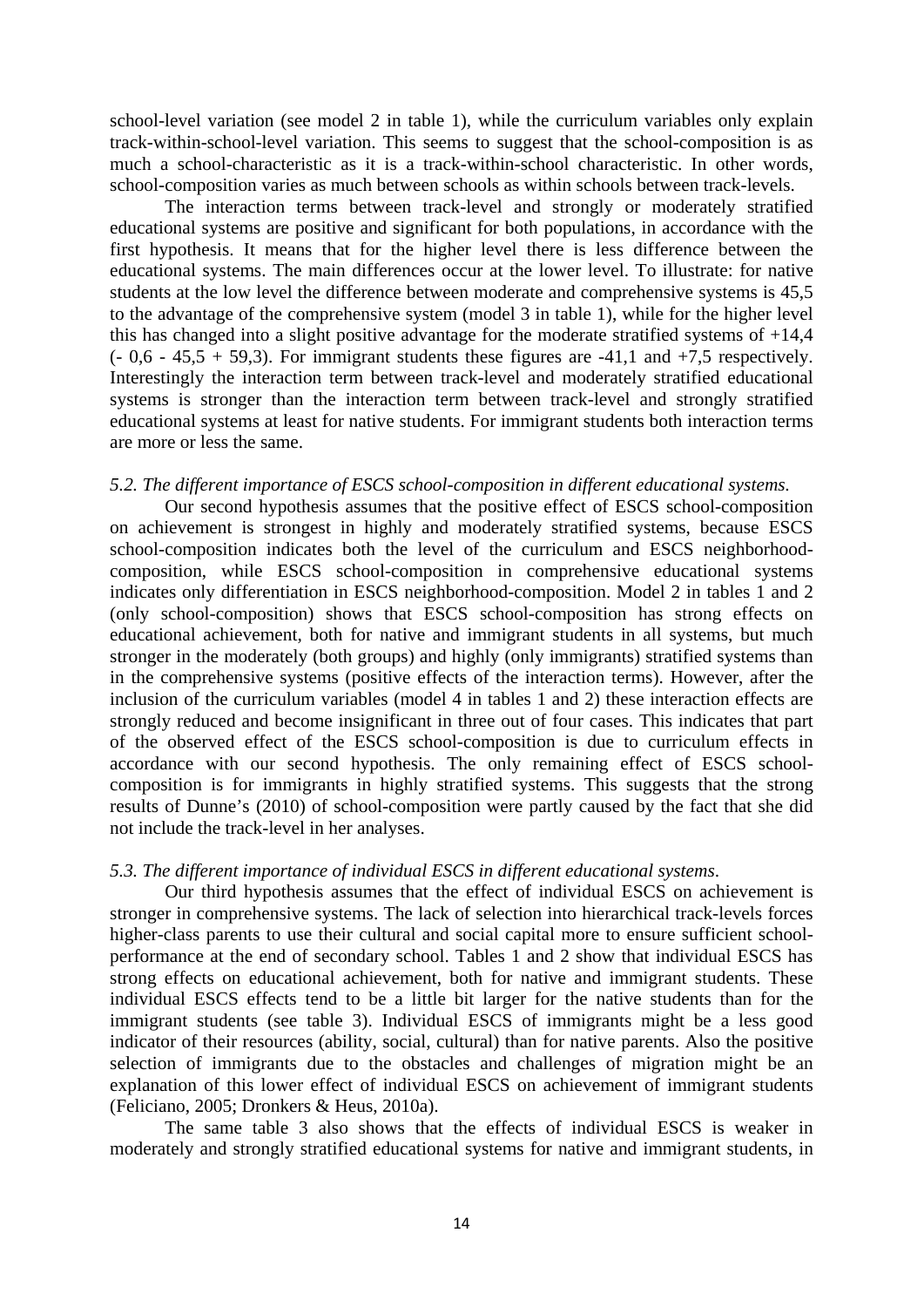accordance with our third hypothesis and Dunne's (2010) results. Thus, her results cannot be explained by her omission of track-level in her analyses.

## *5.4. Immigrants and educational systems.*

Our fourth hypothesis assumes that students with an immigrant background have the highest achievement in either strongly stratified systems, because these provide them with clear information about their scholastic requirements or in comprehensive educational systems, because they do not have institutionalized curriculum borders which precludes high educational performances. The results of table 3 support this expectation only for the comprehensive educational systems, but not for strongly stratified systems. The achievement score of Western OECD first generation immigrant students is largest in comprehensive systems (457.7) while their scores in the other two educational systems are slightly (but not significant) lower (441.0). In contrast the achievement score of native students is highest in comprehensive systems (483.4) and lowest in moderately stratified systems (466.6). The achievement differences between Western OECD first generation immigrant students and native students are smallest in comprehensive  $(483.4 - 457.7 = 25.7)$  and moderately stratified systems (466.6 - 441.0 = 25.6) and largest in strongly stratified systems (481.5 – 441.0 = 40.5). It is also interesting to note that the effect of ESCS school-composition in strongly stratified systems is larger for Western OECD first generation immigrants' than native children (63.2 versus 43.5) but that in moderately stratified system this difference in effect of ESCS school-composition is smaller (35.9 versus 52.5).

As indicated above, the scores for immigrant students in table 3 pertain to first generation immigrant students from Western OECD countries whose home language is not the same as in the destination country and who have two non-native parents. The scores for the other immigrant groups can be found by simply adding or distracting the relevant parameters from model 6 in table 2. But this does not change the different outcomes for the different educational systems.

However, these results are only true for the average students, not for various subgroups. Table 4 gives the estimated reading scores for students with the lowest and highest parental ECSC scores in schools with the lowest and highest average ECSC schoolcomposition in the three educational systems for both natives and Western OECD first generation immigrants.<sup>xiv</sup> The results indicate that students from high ESCS parents perform best in schools with a high ESCS composition in comprehensive systems. This result holds for both native and Western OECD first generation immigrant students and for all tracks (vocational lower, general lower and general higher). These students perform worst in schools with a low ECSC composition in moderately stratified systems (natives) or strongly stratified systems (immigrants). The situation is quite different for the students with low ECSC parents. They perform best in schools with a high ESCS composition in moderately stratified systems (natives) or strongly stratified systems (immigrants). And they perform worst in schools with a low ECSC composition in comprehensive systems. This result holds again for all tracks (vocational lower, general lower and general higher). In other words: students from different ESCS backgrounds do not have the same educational opportunities and constraints in the different educational systems. A generic educational policy for these different groups might therefore produce different outcomes for students from low and high ECSC parents. Interestingly the educational outcomes for immigrant and native students with comparable ESCS background are more alike.

## *5.5. Reproduction*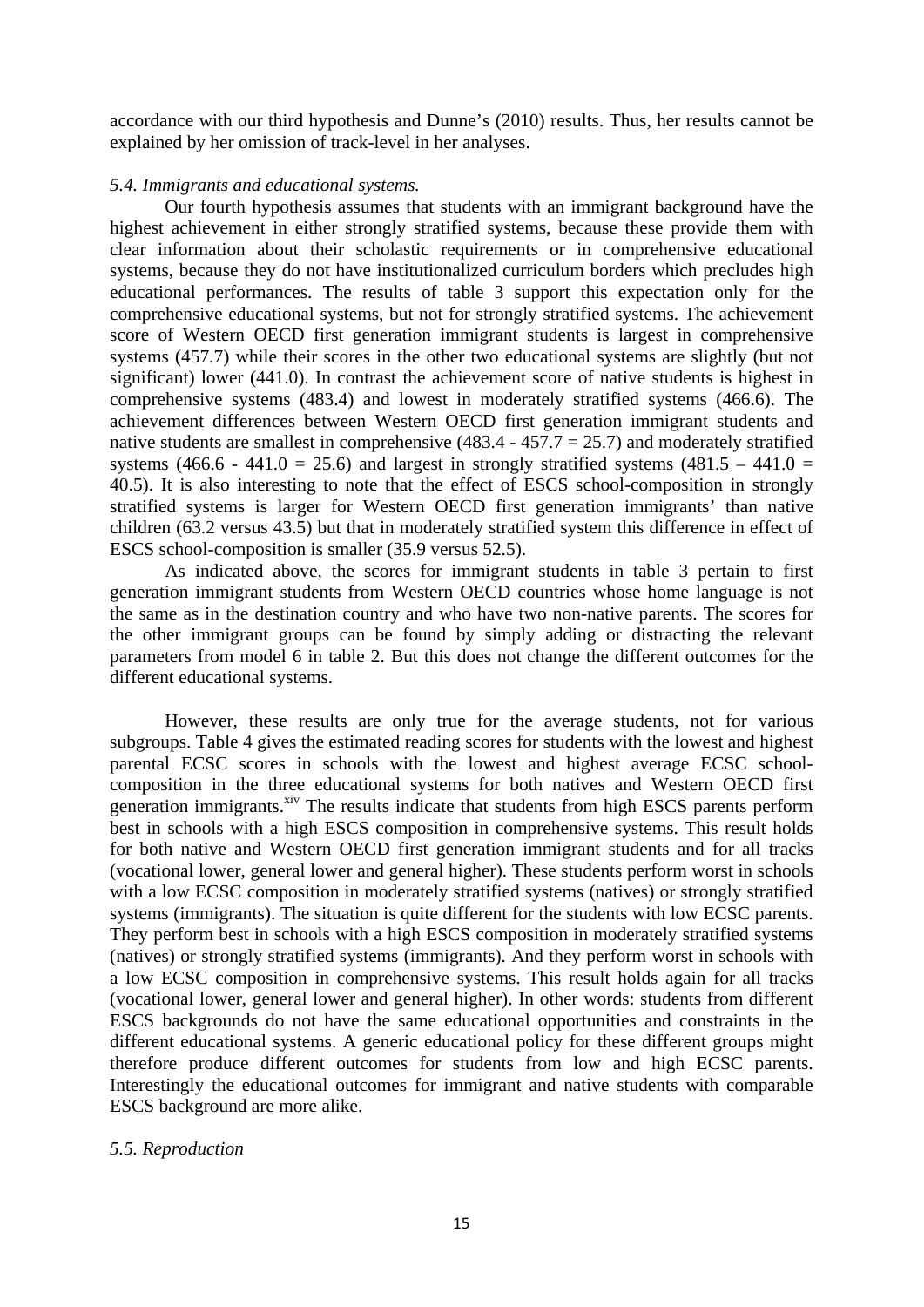Our fifth hypothesis assumes that the interaction effect of individual ESCS and ESCS school-composition on achievement is positive and equal in all educational systems, because this combination of individual and school-composition ESCS is an indicator of a higher level of unmeasured cultural and financial capital of parents and schools. The basic idea is that individual and school ESCS reinforce each other, which will show up in a positive interaction term. Model 6 in tables 1 and 2 shows that this hypothesis is not supported by our analysis, neither for the native nor for the immigrant students. The opposite seems more correct: the interaction is negative and significant for native students. This negative effect might result from measurement errors in the individual indicators but also from regression-to-the-mean. Although this result does not directly invalidate the reproduction theory, it does invalidate some of their strong claims like the reinforcement effect.

#### **6. Conclusions**

#### *6.1. The importance of school- and track-level.*

The first conclusion of this paper is that an analysis of educational systems effects is flawed if it uses only a country- and a student-level. Additional school-and and track-withinschool-level is necessary in order to get reliable estimators of system- and individual-effects. Appendix D shows that the omission of the school- and track-within-schools-levels increases the amount of variance at the individual-level and at the country-level compared with fourlevel models. Also the effects of the individual variables tend to be stronger in a two-level model than in a comparable four-level model. Especially the effects of parental ESCS are larger in a two-level approach than in the more correct four-level approach. Moreover the interactions between parental ESCS and educational systems characteristics are smaller in a two-level approach than in the more correct four-level approach. That is true both for native and immigrant students. Finally the fit of four-level models is far better than that of two-level models, which indicates that a two-level model gives a less adequate description of the relations between educational systems and educational achievement than a four-level model. As a consequence the outcomes of two-level models, which are still dominant in the study of effects of educational systems, are flawed.

#### *6.2 Partial confirmation of the earlier results by Dunne (2010).*

Our analysis confirmed the results of Dunne (2010) on the differential effects of parental background in different educational systems. The direct effect of parental ESCS is strongest in comprehensive systems, and smaller in moderately and strongly stratified educational systems, also after inclusion of the track-level within the schools, the origin countries of immigrant students and the ethnic school-diversity.

However, Dunne's results on the effects of the average school ECSC are not confirmed. Without control for curriculum characteristics the effects of average school ECSC are significantly larger in more stratified systems for both populations. After control for curriculum characteristics however, the effects of average school ECSC in more stratified systems are no longer significant for the native population and only significantly larger for immigrant students in strongly stratified systems.

## *6.3. Different effects of curriculum*

The inclusion of the track-level is necessary to avoid overestimation of the schoolcomposition effect, especially in stratified educational systems. Our results show that the effect of the track-level is absent in comprehensive educational system, while the effect is significant and positive in all stratified educational systems. In other words, the level of the curriculum makes sense in stratified educational systems. Table 3 shows the consequences of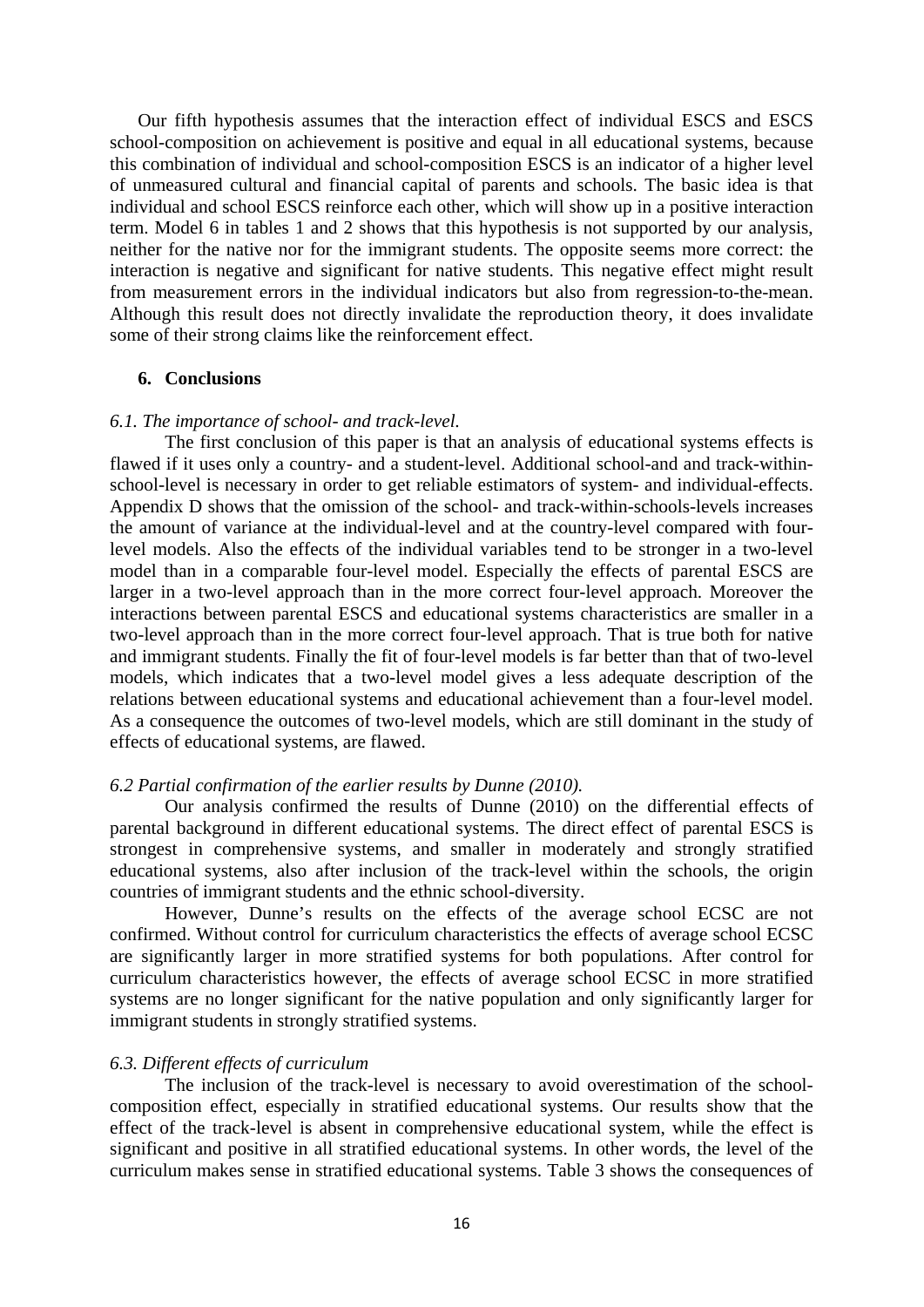this distinction between track-levels. In a comprehensive system, the average reading score for native students is 483 for students at the lower track-level and 479 at the higher level. Note that the fact that there is no difference between the higher and lower level in the comprehensive system is a result of the fact that countries code their system differently (see section 3). In moderately stratified systems the scores are 467 and 488 and in strongly stratified systems 482 and 489. Attaining the higher track-level is thus important for educational achievement in the stratified systems. Not taking the track-level into account will give biased and flawed outcomes in analyses of effects of educational systems and schoolcomposition. The table shows that no educational system can claim to have the best results for all students, but that the results differ for natives and immigrants and for the track-level. For the native students at the lower track-level the best results are obtained in either the comprehensive or the strong stratified systems. For the immigrant students at this level the comprehensive system is clearly superior to the two others. For students at the higher level the situation is clearly different. The native students at this level have the highest achievements in the strong or moderately stratified systems, while the immigrant students get the best results only in the moderately stratified systems.

## *6.4. A negative effect of vocational education?*

Students with a vocational oriented curriculum have lower reading scores than students in a general oriented curriculum, and it is not easy to explain that lower score by the social and cultural characteristics of these students, their schools or educational systems. Despite all control variables in model 6 of tables 1 and 2, students with a vocational oriented curriculum score 54 (immigrants) and 52 (natives) point lower than students in a general oriented curriculum. Appendix E shows that the differences in scores between students with a vocational oriented curriculum and students in a general oriented curriculum for math and science are more or less the same. These equal differences do not support their explanation as a consequence of a choice between more technical and cultural preferences and/or abilities of students. A possible explanation of these equal differences is that students in the general and vocational curriculum differ strongly in scholastic ability, and for that reason differ strongly on all school-tests, irrespective of their content (Rindermann & Ceci, 2009). Further analyses (not shown here) indicate that these lower scores of students with a vocational oriented curriculum occur in all educational systems, but that in moderately stratified systems these students score around 35 points lower than in the other systems (both populations).

#### *6.5. Direct and indirect effects of parental background*

The direct effects of parental ECSC on reading scores are smaller in moderately and strongly stratified educational systems than in comprehensive systems. But the bivariate correlations between parental ECSC and reading scores are more or less equal in the three systems: natives 0.33, 0.36, 0.37; immigrants 0.36; 0.35; 0,39. The analogous partial correlations, controlled for ECSC school-composition, are 0.22, 0.11, 0.10; and 0.23, 0.14 and 0.16 respectively. This difference between the bivariate correlations and partial correlations can be explained by the different bivariate correlations between parental ECSC and ECSC school-composition in the three educational systems: natives 0.48, 0.54, 0.61; immigrants 0.47, 0.48, 0.49. In other words: the influence of parental ECSC on the selection of students into different tracks and schools is higher in stratified systems, because the long-term consequences of that selection are more severe than in comprehensive systems where there is no selection. Without having passed that selection into different schools and tracks the influence of parental ECSC is larger in comprehensive systems because the effect of social background has not yet been transformed into different tracking or ability grouping.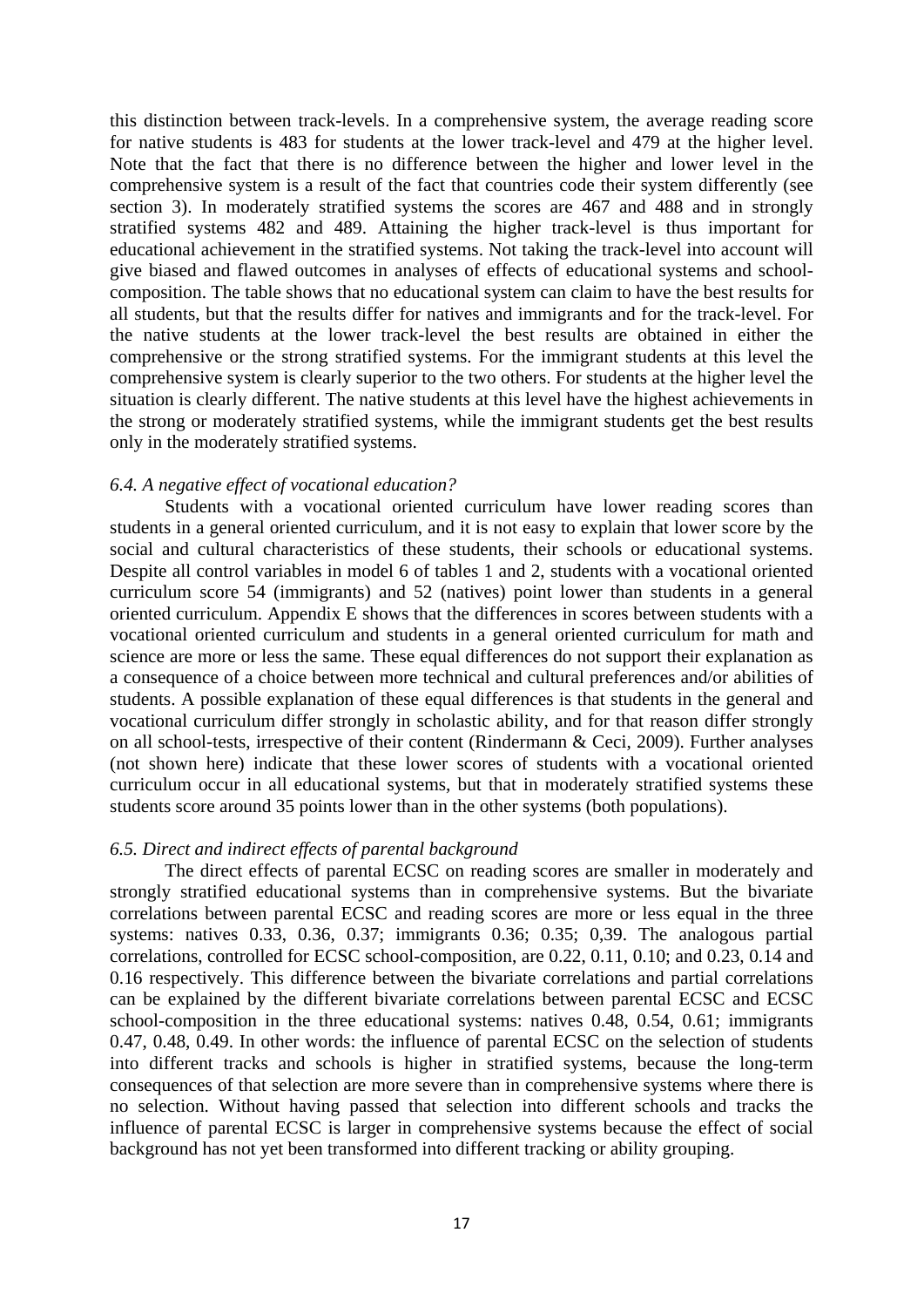#### *6.6 The effects of origin for immigrant students and educational systems*

Estimates of effects of educational systems will be flawed if they do not take into account the different origin countries of immigrant students in different destination countries and the different levels of ethnic school-diversity in different destination countries. By not taking into account the countries of origin of immigrant students the positive effects of comprehensive systems will be overestimated because the Scandinavian countries with comprehensive systems have relatively few immigrant students originating from Islamic countries. Also the negative effects of strongly stratified systems will be overestimated by the non-inclusion of origin countries because Austria, Germany, Liechtenstein and Switzerland have relatively many immigrant students originating from Islamic countries. These flaws are made in influential OECD reports like *Where Immigrant Students Succeed; A Comparative Review of Performance and Engagement in PISA 2003* (OECD, 2006), despite the fact that origin country is already available in PISA 2003.

Immigrant students originating from Islamic countries have a lower educational achievement than equivalent immigrant children, originating from other countries. Multiple explanations may be proposed: a discriminating attitude towards immigrant students from Islamic countries; negative selectiveness of guest worker programmes, where most guest workers in Europe came from Islamic countries; values and standards of the current Islam which are less suitable for success in modern societies (honour, unequal gender roles). André, Dronkers and Fleischmann (2009) have used data from the *European Social Survey* (ESS)<sup>xv</sup> to show that the degree of subjective feelings of discrimination of immigrants in the EU with an Islamic religion is not greater than of Greek Orthodox or Jewish believers. Dronkers and Heus (2010a) have shown that the negative selectiveness of immigrants from Turkey is not greater than that from non-Islamic guest worker countries (Yugoslavia, Italy, Portugal). Dronkers and Fleischmann (2010) have shown on the basis of the same ESS data that second-generation male Islam believers in Europe obtain a lower educational level than comparable immigrants with different religions. We have also shown that the Islamic faith of individual immigrants leads to a lower educational level, not the fact of originating from a country with an Islamic majority.

Immigrant students originating from Non-Islamic Asian countries have higher educational achievement than equivalent immigrant children, originating from other countries. The standard explanations for this advantage (working harder for education; authoritarian education system; the "ideal immigrant") do not stand up empirically (see Dronkers & Heus, 2010b). Asia is therefore a much greater challenge for Europe in the field of education than the US (see also Dronkers, 2010b). These earlier results are not changed by the improved measurement of the concrete school-environment and its characteristics by the track-within-school-level.

#### *6.7. Negative effect of ethnic school-diversity in different systems and populations*

Ethnic school-diversity has a negative effect on achievement scores, but only for immigrant students, not for natives. However, analyses (not shown here) show that the negative ethnic school-diversity effect for native students is significant in strongly stratified system and insignificant in the two other systems. The negative ethnic school-diversity effect does not vary between educational systems for immigrant students. This result partly contradicts the earlier outcomes by Dronkers (2010a) who found significant negative effects for both populations in moderately and strongly stratified educational systems. The most plausible explanation of this difference is the more relevant measurement of the ethnic diversity at the track-within-school-level instead of at the school-level. Measuring ethnic diversity at the school-level might pick up ethnic diversity between tracks instead of ethnic diversity within tracks. The improved measurement of the concrete school-environment and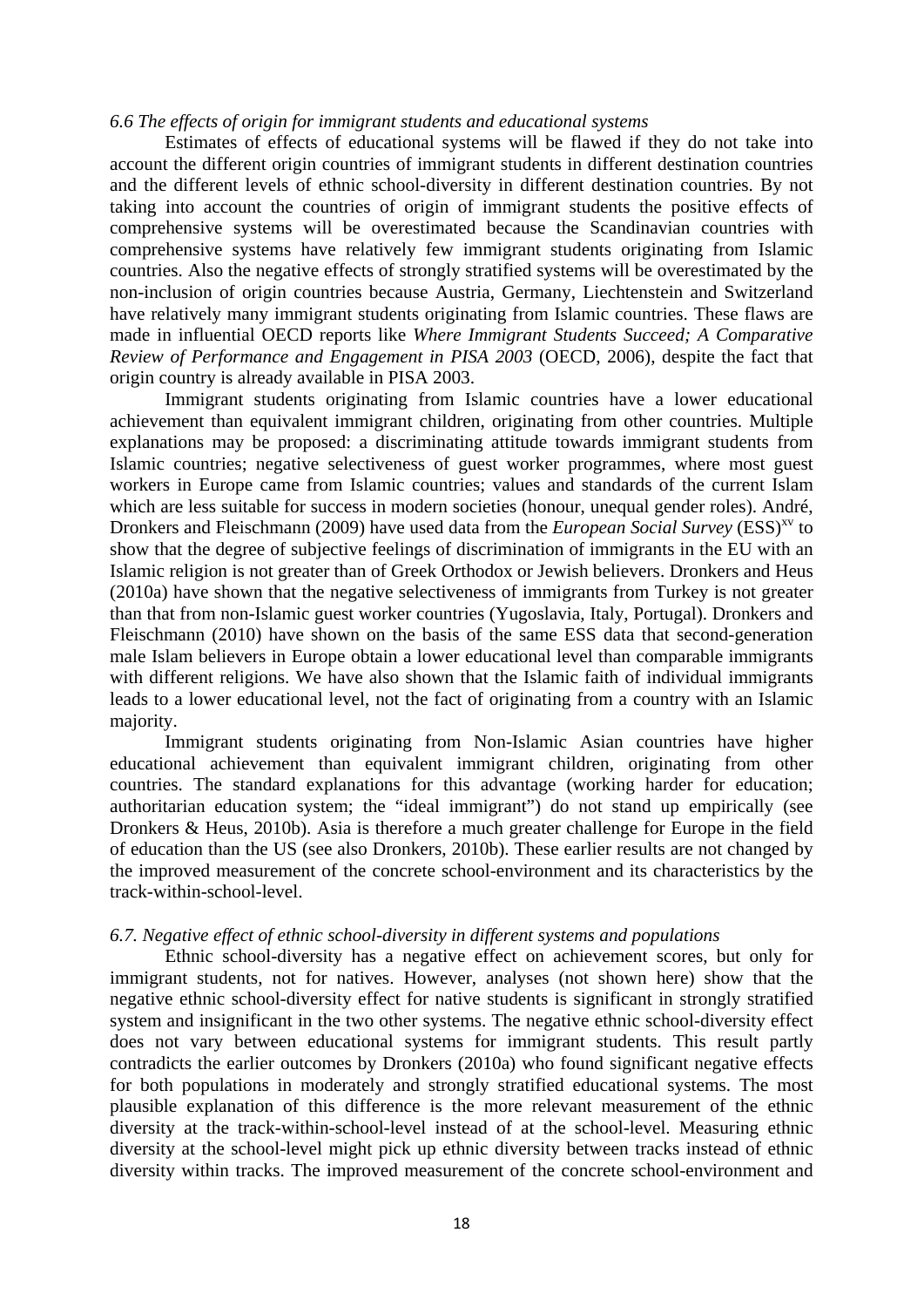its characteristics by the tracks-within-school-level is only relevant for the more stratified systems. But regardless of the educational system, ethnic school-diversity has a negative effect on the educational performance of immigrant students, a result already found by Dronkers (2010a). The improved measurement of the concrete school-environment and its characteristics by the tracks-within-school-level has not changed that result.

## *6.8. No effect of ESCS school-diversity*

ESCS school-diversity has no negative effect. ESCS school-diversity has only a positive significant effect in moderately stratified systems for immigrant students (additional analysis not shown here). ESCS school-diversity does not seem to be such an important factor for the improvement of educational performance, as sometimes suggested by policy-makers and educationalists.

## *6.9. Caveats*

Finally we want to make two caveats in relation with our results. The first is a consequence of the need to control for the origin countries of the immigrant students in order to get a more correct estimation of the effects of educational systems. Doing so requires the inclusion of more destination countries, both inside and outside of Europe. Important countries to take into account would for instance be Canada, England, France and the USA. Only 16 of the OECD countries participating in PISA 2006 have asked sufficiently detailed information about the country of birth of students and their parents and very few additional countries have done that in PISA 2009. This is not only a drawback for the scientific analysis of the educational achievement of immigrant students, but it is also socially and politically irresponsible to deny or ignore the importance of origin countries (see for instance EU Commission, 2008).

The second caveat is that the quality of the measurement of the level of the track students attend needs to be improved especially for countries with comprehensive educational systems (compare the levels of Scotland with that of Finland). Also the internal differentiation within schools (track, streams, etc) should be measured better.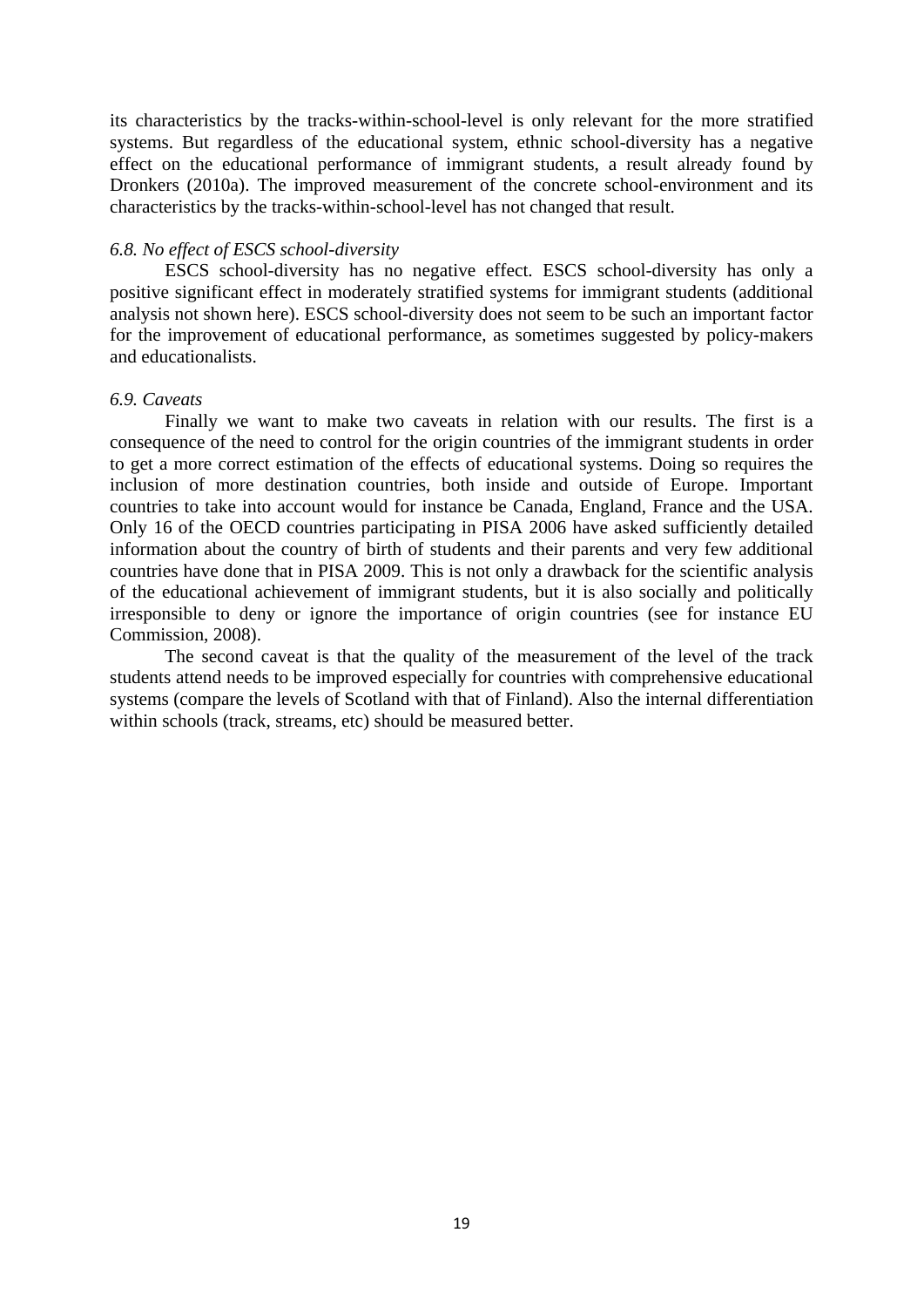#### **Notes**

<sup>i</sup> If they are omitted from the analysis, the results might be misleading (Swedish and Russian immigrants in Finland with a comprehensive system and Turkish and Yugoslav immigrants in Germany with a strongly differentiated system can not be treated as the same immigrants, even after control for all measured background characteristics).

 $\frac{1}{10}$  This section is primarily based on Dunne (2010).

<sup>iii</sup> We could not use the same countries because a number of them collected no information about the countries of birth of the students and their parents.

iv The question on country of birth was not asked in a similar way in all countries. Most countries asked the country of origin for the main immigrant groups in the country concerned. In the German questionnaires, possible countries of origin were therefore: Russia, Former Yugoslavia, Greece, Italy, Poland and Turkey, while the Scottish questionnaire listed the options China, India, the Middle East, Africa, the Caribbean, and Europe. See also Levels, Dronkers & Kraaykamp (2008).

<sup>v</sup> As PISA allows participating countries to determine the country of origin categories themselves, the level of detail differs among countries. As a result, the countries of origin that we have identified are dependent on the quality of the answer categories. To take this into consideration, we have compared the countries of origin that we defined with national statistics. In the case of Australia, Austria, Finland, Luxembourg, New Zealand and Switzerland, the three main groups of immigrants as listed by their national statistics, match countries of origin that we found. In the case of Belgium, Germany, Liechtenstein and Scotland, the two main groups as indicated by their national statistics, match the countries of origin identified by us. In Greece, the main group of foreign origin consists of Albanians (42 percent of all immigrants, Eurostat, 2008), and this also matches our data. The main group of foreign origin in Latvia concerns Russians (35 percent of all immigrants, Eurostat, 2008), and this is also reflected in our data.

<sup>vi</sup> We also checked whether centering the track-level per country would solve this problem. The centered values are displayed in the last column of appendix B and the results of using centered values instead of the measured track-levels are shown in appendix F. In general the results do not change much, which is the reason why we decided to use the original track-levels.

<sup>vii</sup> The measure consists of the presence of a desk, a private room, a quiet place to study, a computer, educational software, Internet, literature or poetry, art, books that may be of use when doing schoolwork, a dictionary, a dishwasher, and the presence of more than 100 books in the house.<br><sup>viii</sup> The number of immigrants' children from Latin America is too small to justify a separate region.

<sup>viii</sup> The number of immigrants' children from Latin America is too small to justify a separate region.<br><sup>ix</sup> The Herfindahl index of ethnic diversity was calculated as follows: 1-((percentage of ethnic group 1)<sup>2</sup> + (percentage of ethnic group  $2)^2 + ... +$  (percentage of ethnic group n)<sup>2</sup>).

 $\bar{f}$  For the computation of the ethnic diversity we used the countries of origins, not the regions of origins. <sup>xi</sup> The groups are defined as follows: 1. Less than 10%: ESCS <= -1.1; 2. 10-30%:  $-1.0 <$  ESCS <= -0.4; 3. 30-70%:  $-0.3 < ESCS < 0.6$ ; 4. 70-90%:  $0.7 < ESCS < 1.2$ ; 5. more than 90%:  $ESCS > 1.3$ .

<sup>xii</sup> The Herfindahl index of socio-cultural diversity was calculated as follows: 1-((percentage of parents from ESCS group 1)<sup>2</sup> + (percentage of parents from ESCS group 2)<sup>2</sup> + ... + (percentage of parents from ESCS group  $5)^2$ ).<br><sup>xiii</sup> The separate analysis of the native and immigrant students is already a departure of the standard approach,

which does not distinguish between these students, despite the fact that they are unequally distributed among the countries in the analysis.

 $x^{\text{inv}}$  For an overview of the underlying parameters, see appendices G and H.  $x^{\text{inv}}$  The ESS contains information about the individual religion of the respondents.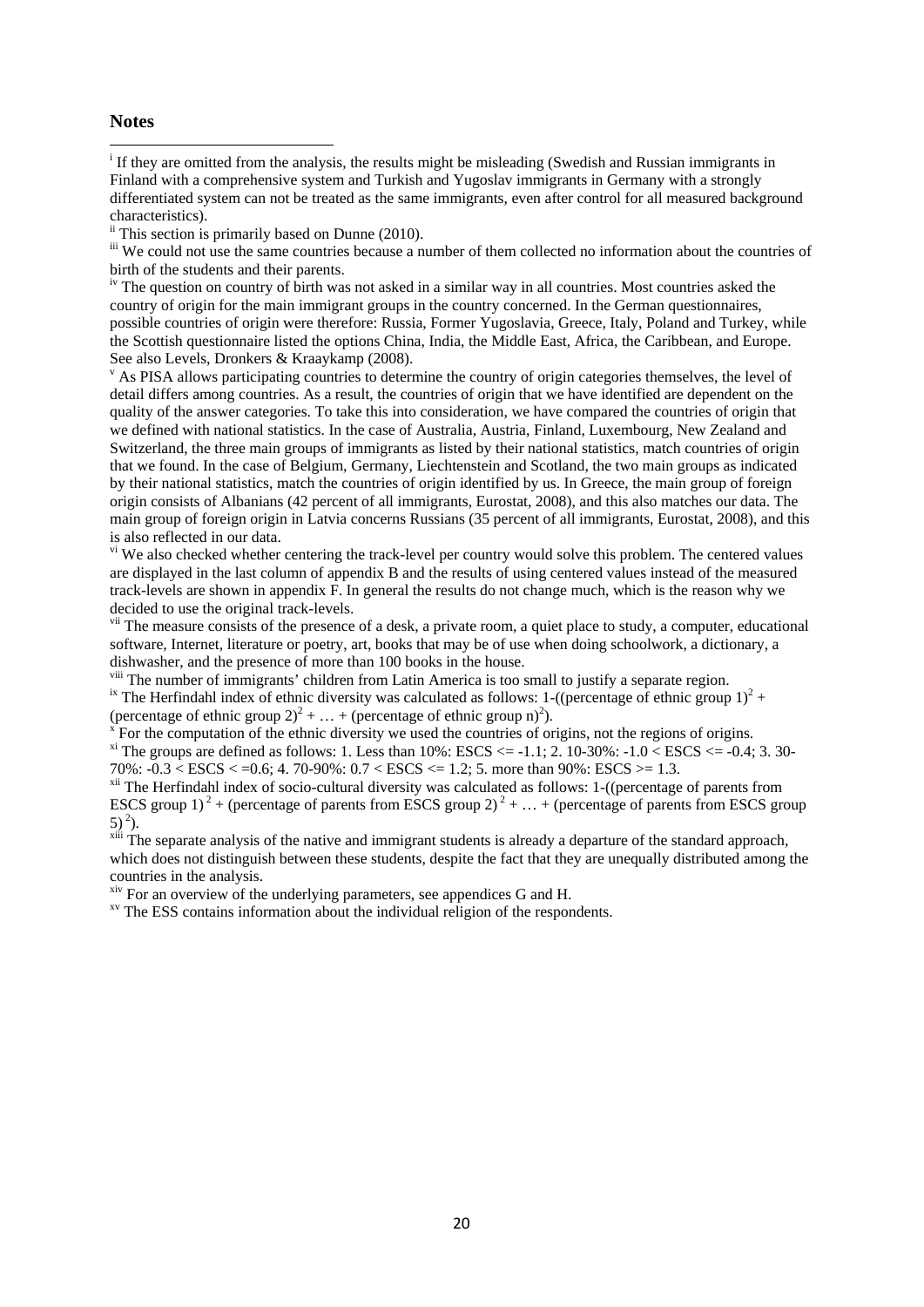## **Literature**

Ammermuller, A. (2005), Educational Opportunities and the Role of Institutions, ZEW *Discussion Papers, 44.* 

André, S., Dronkers, J. & Fleischmann, F. (2009), Verschillen in groepsdiscriminatie, zoals waargenomen door immigranten uit verschillende herkomstlanden in veertien lidstaten van de Europese Unie [Differences in In-Group Discrimination as Perceived by Immigrants from Various Countries of Origin in Fourteen Member-States of the European Union], *Mens en Maatschappij* 84: 448-482.

Blau, P. M. & Duncan, O.D. (1967), *The American Occupational Structure*, New York: The Free Press.

Bourdieu, P. & Passeron, J.C. (1977), *Reproduction in Education, Society and Culture,*  Sage Publications.

Breen, R. & Jonsson, J.O. (2000), Analysing Educational Careers: A Multinomial Transition Model, *American Sociological Review,* Vol. 65(5):754-772.

Breen, R & Jonsson, J.O. (2005), Inequality of Opportunity in Comparative Perspective: Recent Research on Educational Attainment and Social Mobility, *Annual Review of Sociology*  Vol. 31:223-243.

Buchmann, C. & Hannum, E. (2001), Education and Stratification in Developing Countries: A Review of Theories and Research, *Annual Review of Sociology,* Vol. 27:77-102.

Coleman, J.S. (1966), *Equality of Educational Opportunity,* National Center for Educational Statistics (DHEW/OE), Washington, DC.

Dronkers J. (2010a), Positieve maar ook negatieve effecten van etnische diversiteit in scholen op onderwijsprestaties? Een empirische toets met internationale PISA-data [Positive but also Negative Effects of Ethnic Diversity in Schools on Educational Achievement? An Empirical Test with Cross-National PISA-Data], *Tijdschrift voor Onderwijsrecht en Onderwijsbeleid* 6: 483-499. English version paper presented at the conference Integration and Inequality in Educational Institutions at the University of Bremen, Teerhof, 24-25 September 2010.

Dronkers, J., (2010b), Features of Educational Systems as Factors in the Creation of Unequal Educational Outcomes, In J. Dronkers (Ed.), *Quality and Inequality of Education. Cross-National Perspectives*, pp. 299-328, Dordrecht /Heidelberg/ London/ New York: Springer.

Dronkers, J. & Avram, S. (2010a), A Cross-National Analysis of the Relations of School Choice and Effectiveness Differences between Private-Dependent and Public Schools, *Educational Research and Evaluation,* 16:151-175.

Dronkers, J. & Avram, S. (2010b), A Cross-National Analysis of the Relations of School Choice and Effectiveness Differences between Private-Independent and Public Schools, *Sociological Theory and Methods,* 25: 183-206.

Dronkers, J. & Heus, M. de (2010a), Negative Selectivity of Europe's Guest-Workers Immigration? The Educational Achievement of Children of Immigrants Compared with the Educational Achievement of Native Children in their Origin Countries, In: E. de Corte & J. Fenstad (Eds.), *From Information to Knowledge; from Knowledge to Wisdom: Challenges and Changes facing Higher Education in the Digital Age*, pp. 89-104, London: Portland Press.

Dronkers, J. & Heus, M. de (2010b), *The Higher Educational Achievement of Chinese Pupils, inside and outside of Asia: the Higher Transparency of Chinese Numbers or a Higher Value of Learning within Chinese Culture?* Unpublished manuscript.

Dunne, A. (2010), *Dividing Lines: Examining the Relative Importance of between- and within-School Differentiation during Lower Secondary Education*. Ph.D. European University Institute (Florence).

Dustmann, C. (2004), Parental Background, Secondary School Track Choice and Wages. *Oxford Economic Papers* 56(2).

European Commission (2008), *Migration & Mobility: Challenges and Opportunities for EU Education Systems*. Brussels: Green Paper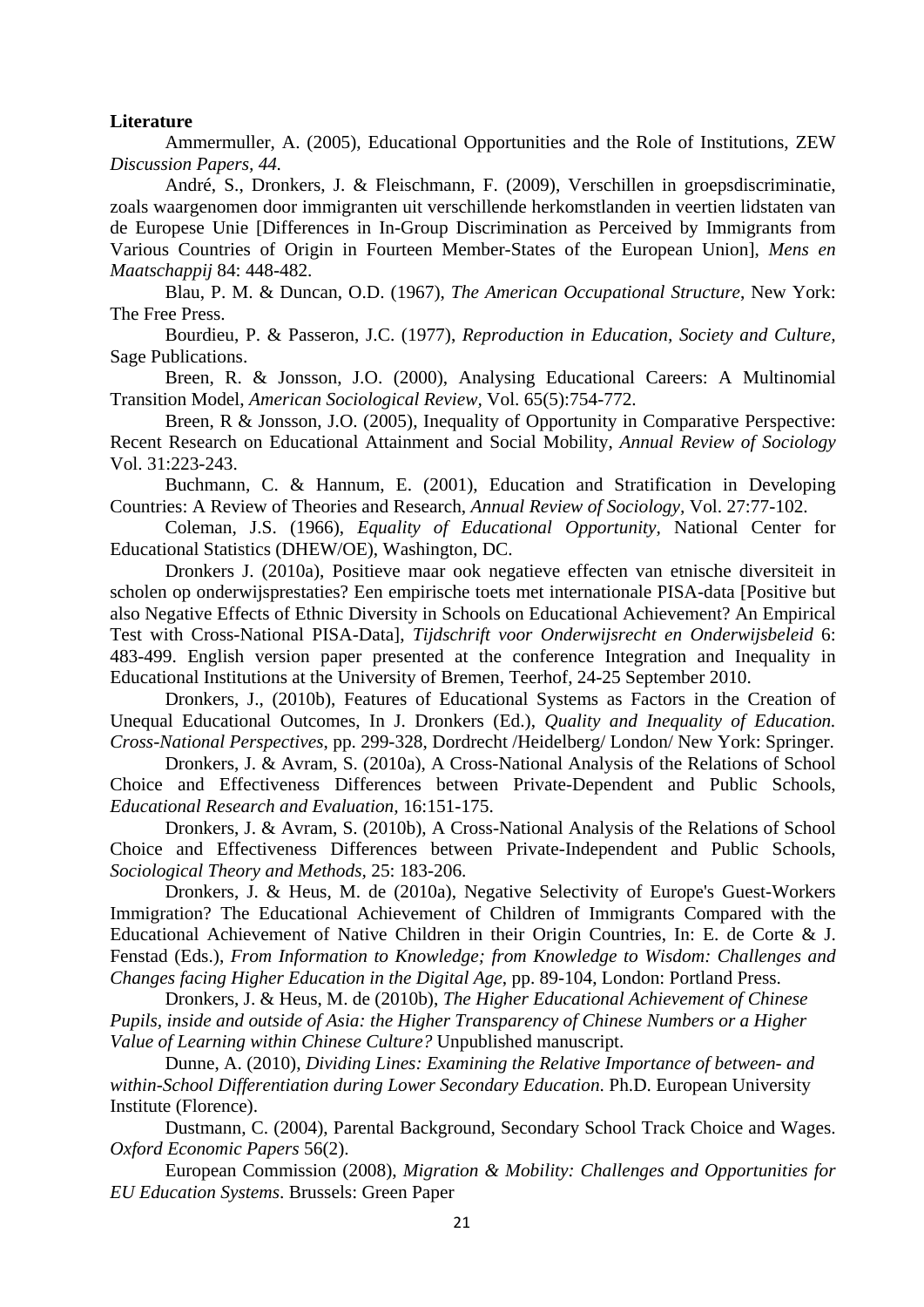Erikson, R., & Jonsson, J. O. (Eds.) (1996), *Can Education be Equalized? The Swedish Case in Comparative Perspective*, Boulder: Westview Press.

Feliciano, C. (2005), Educational Selectivity in U.S. Immigration: How Do Immigrants Compare to Those Left behind? *Demography* 42:131-152.

Filmer, D. & Pritchett, L. (1999), The Effect of Household Wealth on Educational Attainment: Evidence from 35 countries, *Population and Development Review* Vol. 25:85-120.

Gamoran, A. (1992), Social Factors in Education, In: M. Alkin (ed.), *Encyclopedia of Educational Research* ( $6<sup>th</sup>$  ed.), pp.1222-1229, New York: Macmillan.

Gamoran, A. (2004), Classroom Organization and Instructional Quality, In: H.J. Walberg, A.J. Reynolds & M.C. Wang (eds.), *Can Unlike Students Learn Together? Grade Retention,* 

*Tracking, and Grouping*, pp. 141–55. Greenwich, CT: Information Age.

Gamoran, A., Nystrand, M., Berends, M. & LePore, P.C. (1995), An Organisational Analysis of the Effects of Ability Grouping, *American Educational Research Journal.* Vol.32 (4):687-715.

Ganzeboom, H. B. G., Graaf, P. de, Treiman, D. J. & De Leeuw, J. (1992), A Standard International Socio-Economic Index of Occupational Status, *Social Science Research*, 21, 1-56.

Hanushek, E.A. & Woessmann, L. (2006), Does Educational Tracking Affect Performance and Inequality? Differences-in-Differences Evidence across Countries, *Economic Journal,* Vol. 116 (510:C63)*.* 

Hargreaves, D (1967), *Social Relations in a Secondary School,* London: Routledge & Kegan Paul.

Hauser, R. M. & Sewell, W. H. (1986), Family Effects in Simple Models of Education, Occupational Status, and Earnings: Findings from the Wisconsin and Kalamazoo studies, *Journal of Labor Economics*. July 4 (Part 2) S83-S115.

Heus, M. de & Dronkers, J. (2010a), De onderwijsprestaties van immigrantkinderen in 16 OECD-landen. De invloed van onderwijsstelsels en overige samenlevingskenmerken van zowel herkomst- als bestemmingslanden. [The Educational Performance of Immigrant Children in 16 OECD-countries. The Influence of Educational Systems and Other Societal Features of Both Countries of Origin and Destination], *Tijdschrift voor Sociologie,* 31: 260-294.

Hopper, E. I. (1968), A Typology for the Classification of Educational Systems. *Sociology,* 2:29-46.

Horn, D (2009), Age of Selection Counts: a Cross-Country Analysis of Educational Institutions, *Educational Research and Evaluation,* Vol. 15 4:343-366.

Jencks, C. (1972), *Inequality: a Reassessment of the Effect of Family and Schooling in America,* Harmondsworth: Penguin Books.

Jencks, C., Bartlett, S., Corcoran, M., Crouse, J., Eaglesfield, C., Jackson, G.,

McClelland, K., Mueser, P., Olneck, M., Schwartz, J., Ward, S. & Williams, J. (1979), *Who Gets Ahead? The Determinants of Economic Success in America.* New York: Basic Books.

Kerckhoff, A.C. (1986), Effects of Ability Groups in British Secondary Schools, *American Sociological Review,* Vol. 51:842-858.

Kerckhoff, A.C. (1995), Institutional Arrangements and Stratification Processes in Industrial Societies, *Annual Review of Sociology,* Vol. 15:323-47.

Levels, M. & Dronkers J. (2008), Educational Performance of Native and Immigrant Children from Various Countries of Origin, *Ethnic and Racial Studies,* 31:1404-1425.

Levels, M., Dronkers, J. & Kraaykamp, G. (2008), Immigrant Children's Educational Achievement in Western Countries: Origin, Destination, and Community Effects on Mathematical Performance, *American Sociological Review,* 73:835-853.

Lucas, S.R. (1999), *Tracking Inequality: Stratification and Mobility in American High Schools.* Teachers College Press.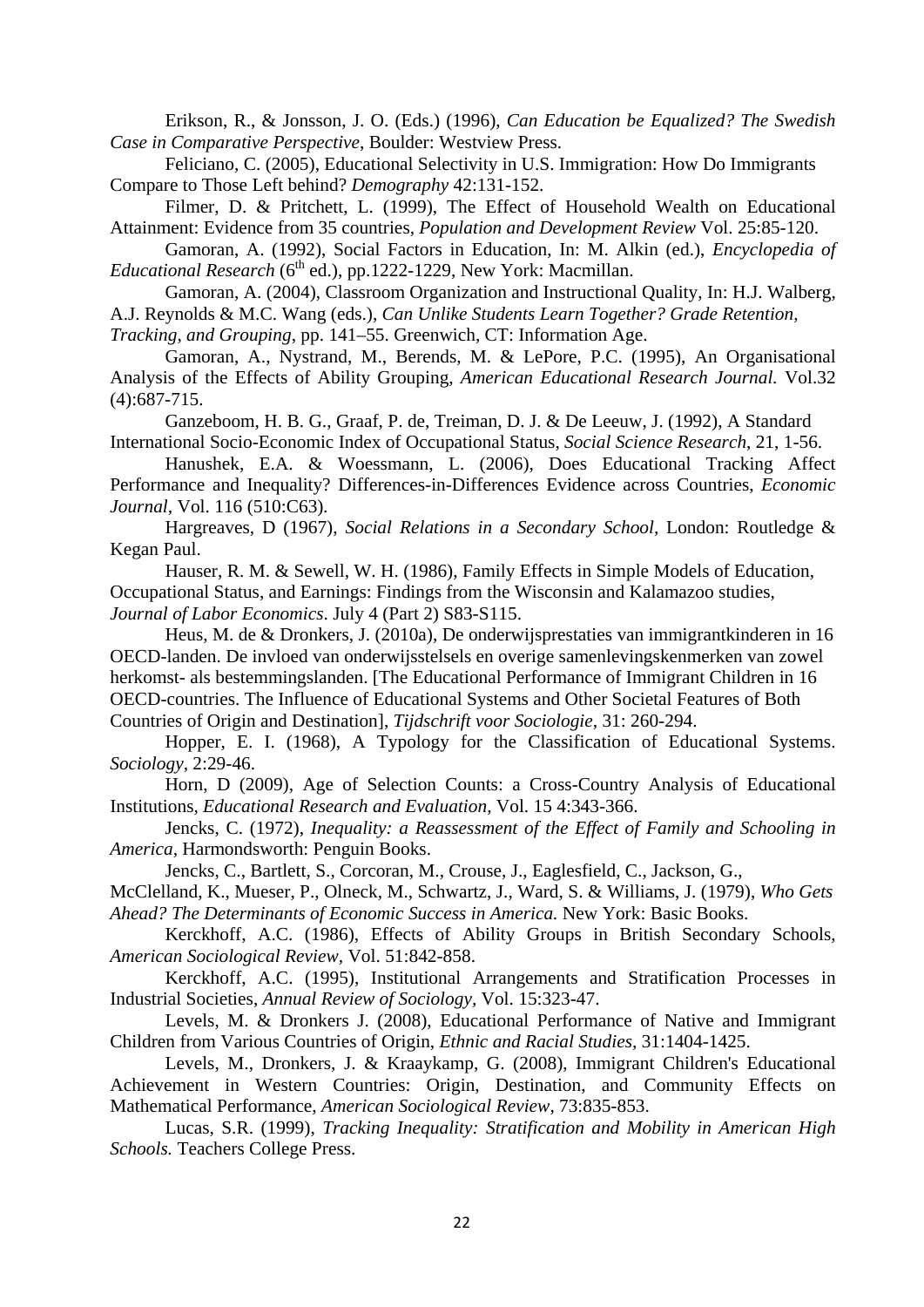Mare, R.D. (1993), Educational Stratification on Observed and Unobserved Components of Family Background, In: Shavit, Y. & H.-P. Blossfeld (eds), *Persistent Inequality: Changing Educational Attainment in Thirteen Countries*, pp. 351-76, Boulder, Co : Westview Press.

Marks, G.N., Creswell, J. & Ainley, J. (2006), Explaining Socioeconomic Inequalities in Student Achievement: The Role of Home and School Factors, *Education Research and Evaluation,* Vol. 12(2):105-128.

Metz, M. H. (1978), *Classrooms & Corridors: The Crisis of Authority in Desegregated Secondary Schools.* Berkeley: University of California Press.

Muller, W. & Karle, W. (1993), Social Selection in Educational Systems in Europe, *European Sociological Review*, Vol. 9: 1-23.

Oakes, J. (1985), *Keeping Track: How Schools Structure Inequality.* Yale University Press.

Oakes, J., Gamoran, A. & Page, R. (1992), Curriculum Differentiation, Opportunities, Outcomes and Meanings, In: Y. Shavit & W. Muller (eds.), *From School to Work: A Comparative Study of Educational Qualifications and Occupational Destinations,* Oxford: Oxford University Press.

OECD (2005), *School Factors Related to Quality and Equity: Results from PISA 2000,*  Paris: OECD.

OECD (2006), *Where Immigrant Students Succeed*. Pisa 2003, Paris: OECD.

OECD (2007), *PISA 2006. Sciences Competencies for Tomorrow's World,* Paris: OECD.

Peaker, G.F. (1971), *The Plowden Children Four Years Later.* London: National Foundation for Education Research in England and Wales.

Pfeffer, P.T. (2008), Persistent Inequality in Educational Attainment and its Institutional Context, *European Sociological Review,* Vol. 25(5):543-565.

Rindermann, H. & Ceci, S.J. (2009), Educational Policy and Country Outcomes in International Cognitive Competence, *Perspectives on Psychological Science, 4*, 551-568

Rosenbaum, J.E. (1976), *Making Inequality: The Hidden Curriculum of High School Tracking.* New York: Wiley.

Scheerens, J. & Bosker, R.J. (1997), *The Foundations of Educational Effectiveness,*  Pergamon, Oxford.

Shavit, Y. & Blossfeld, H.P. (1993), *Persistent Inequality: Changing Educational Attainment in Thirteen Countries.* Westview Press.

Shavit, Y., Arum, R. & Gamoran, A. (Eds) (2007), *Stratification in Higher Education: A Comparative Study*. Stanford: Stanford University Press.

Snijders, T.A.B. & Bosker, R.J. (1999), *Multilevel Analysis: An Introduction to Basic and Advanced Multilevel Modelling.* London: Sage Publications.

Spring, J.H. (1976), *The Sorting Machine: National Educational Policy since 1945,*  McKay.

Stolle, D., Soraka, S. & Johnston, R. (2008), When Does Diversity Erode Trust? Neighboorhood Diversity, Interpersonal Trust and the Mediating Effect of Social Interactions, *Political Studies*, 56, 57-75.

Tuner, R.H. (1960), Sponsored and Contest Mobility and the School System, *American Sociological Review,* Vol. 25(6): 855-867.

Treiman, D. J. & Yip, K.-B. (1989), Educational and Occupational Attainment in 21 Countries, In: M. L. Kohn (Ed.), *Cross-National Research in Sociology*, Newbury Park/London/New Delhi: Sage

Tubergen, F. van (2005), *The Integration of Immigrants in Cross-National Perspective. Origin, Destination, and Community Effects*. Ph.D. Universiteit Utrecht.

Voas, D., Crockett, A. & Olson, D. V. A. (2002), Religious Pluralism and Participation: Why Previous Research is Wrong, *American Sociological Review*, 67, 212-230.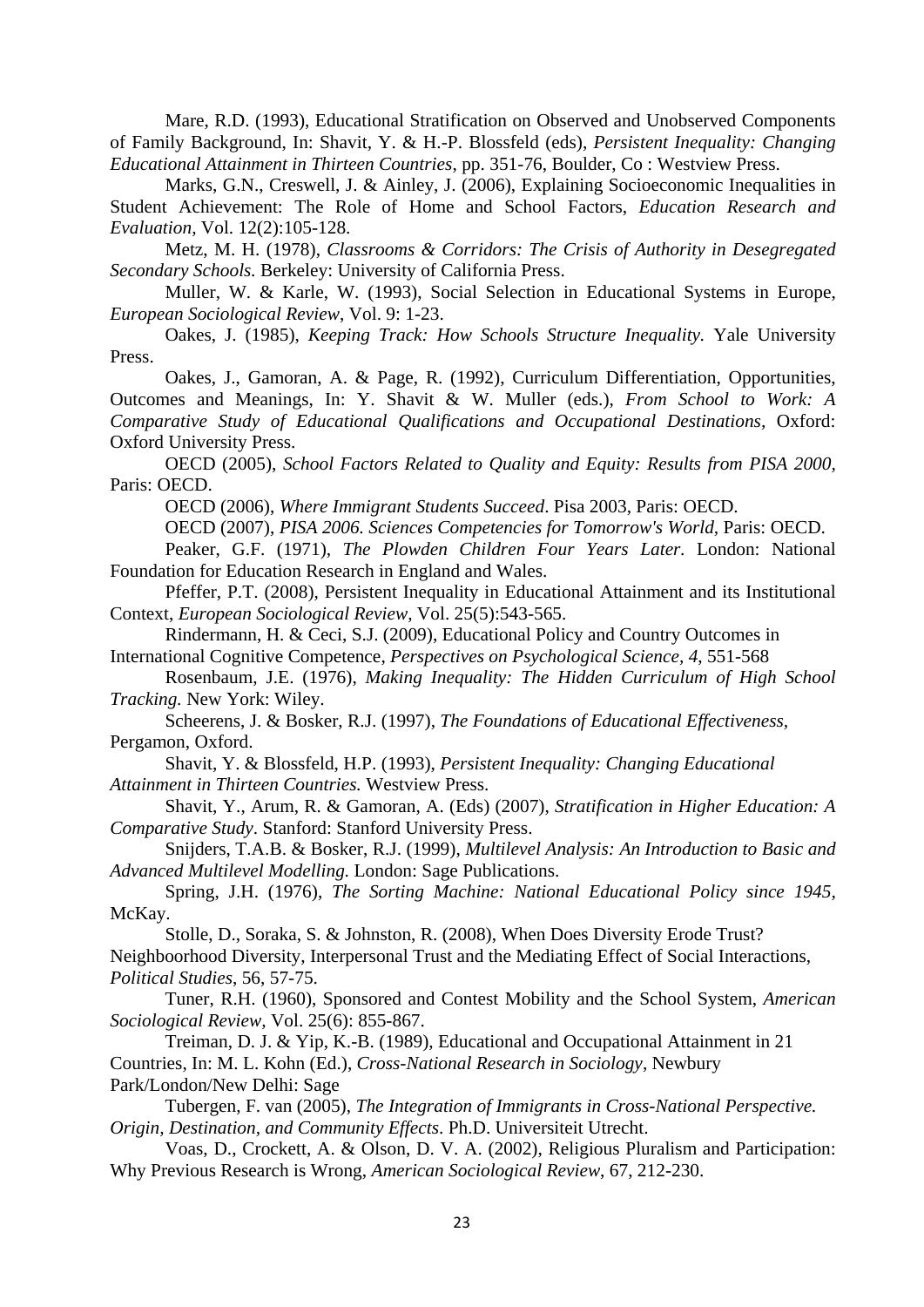Willms, J.D. (1986), Social Class Segregation and Its Relationship to Pupil's Examination Results in Scotland, *American Sociological Review,* Vol. 51:224-241.

Willms, J.D. (1992), *Monitoring School Performance: A Guide for Educators.*  Washington, DC: The Falmer Press.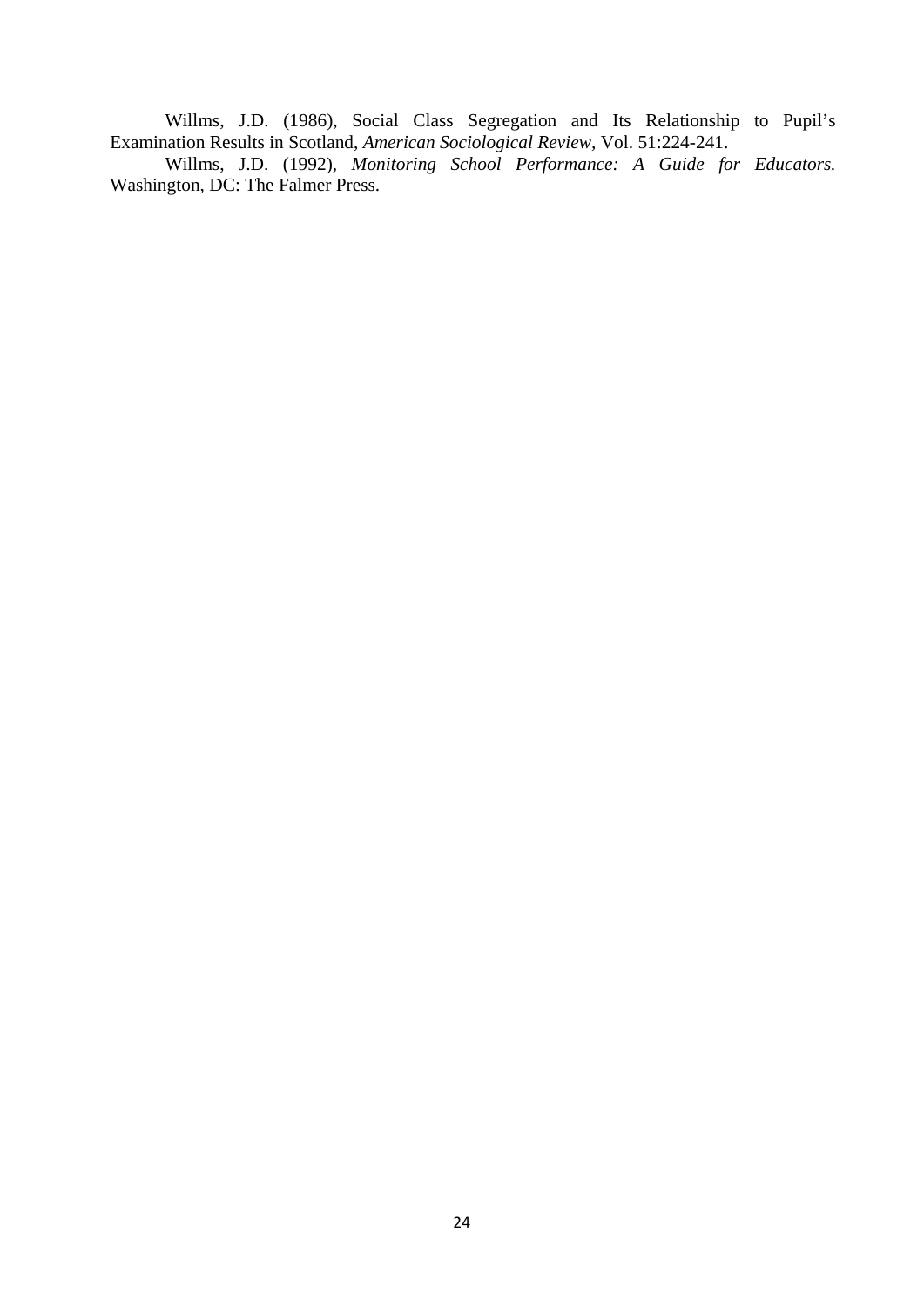Table 1: The effects of individual characteristics, track characteristics, school characteristics, educational systems characteristics on reading score of native students (N countries=15; N schools=2861; N tracks= 3311; N students= 72329)

|                                                              | M <sub>0</sub> | M1          | M <sub>2</sub>    | M <sub>3</sub> | M <sub>4</sub>    | M <sub>5</sub>    | M <sub>6</sub>    |
|--------------------------------------------------------------|----------------|-------------|-------------------|----------------|-------------------|-------------------|-------------------|
| Constant                                                     | 498.8          | 543.5       | 453.8             | 501.8          | 478.5             | 482.6             | 483.4             |
|                                                              | (5.3)          | (60.0)      | (64.3)            | (70.7)         | (62.4)            | (59.9)            | (59.8)            |
| <b>Individual characteristics</b>                            |                |             |                   |                |                   |                   |                   |
| <b>Parental ESCS</b>                                         |                | $28.2**$    | $27.3**$          | $28.6**$       | $27.2**$          | $27.2**$          | $27.4**$          |
|                                                              |                | (0.5)       | (0.5)             | (0.5)          | (0.5)             | (0.5)             | (0.6)             |
| Female                                                       |                | $30.9**$    | $30.8**$          | $30.6**$       | $30.6**$          | $30.6**$          | $30.6**$          |
|                                                              |                | (0.5)       | (0.5)             | (0.5)          | (0.5)             | (0.5)             | (0.5)             |
| Grade (destination country                                   |                | 42.9**      | 40.4**            | 41.8**         | $41.2**$          | $41.1**$          | $41.1**$          |
| centered)<br><b>School-composition</b>                       |                | (0.7)       | (0.7)             | (0.7)          | (0.7)             | (0.7)             | (0.7)             |
| characteristics at track-within-                             |                |             |                   |                |                   |                   |                   |
| school                                                       |                |             |                   |                |                   |                   |                   |
| Average ESCS                                                 |                |             | $50.2**$          |                | 49.1**            | 45.9**            | $46.1**$          |
|                                                              |                |             | (3.1)             |                | (2.9)             | (3.1)             | (3.1)             |
| % students from Eastern Europe                               |                |             | $-0.1(0.2)$       |                | $-0.1(0.2)$       | $-0.1(0.2)$       | $-0.1(0.2)$       |
| (ref=% native students)                                      |                |             |                   |                |                   |                   |                   |
| % students from non-Islam Asia                               |                |             | $0.8**$           |                | $0.7**$           | $0.5**$           | $0.5**$           |
| (ref=% native students)<br>% students from Islamic countries |                |             | (0.3)<br>0.2(0.2) |                | (0.2)<br>0.0(0.2) | (0.2)<br>0.1(0.2) | (0.2)<br>0.1(0.2) |
| (ref=% native students)                                      |                |             |                   |                |                   |                   |                   |
| % students from western OECD                                 |                |             | $-0.5**$          |                | $-0.3(0.2)$       | $-0.3(0.2)$       | $-0.3(0.2)$       |
| countries (ref=% native students)                            |                |             | (0.2)             |                |                   |                   |                   |
| % students from Sub-Saharan                                  |                |             | $-0.6(0.4)$       |                | $-0.5(0.4)$       | $-0.5(0.4)$       | $-0.5(0.4)$       |
| Africa (ref=% native students)                               |                |             |                   |                |                   |                   |                   |
| <b>ESCS</b> diversity                                        |                |             | $19.5***$         |                | $-2.1(7.2)$       | $-3.5(7.2)$       | $-5.9(7.3)$       |
|                                                              |                |             | (7.9)             |                |                   |                   |                   |
| Ethnic diversity                                             |                |             | $-17.7$           |                | $-17.4$           | $-16.0$           | $-16.2$           |
| Curriculum at track-within-                                  |                |             | (11.5)            |                | (10.8)            | (10.9)            | (10.9)            |
| school                                                       |                |             |                   |                |                   |                   |                   |
| Vocational (ref=general)                                     |                |             |                   | $-72.3**$      | $-52.6**$         | $-52.4**$         | $-52.4**$         |
|                                                              |                |             |                   | (2.2)          | (2.4)             | (2.4)             | (2.4)             |
| Higher secondary (ref=lower)                                 |                |             |                   | $-0.6(2.9)$    | $-4.2(2.9)$       | $-4.1(2.9)$       | $-4.2(2.9)$       |
| Selective admittance (ref= Some                              |                |             |                   | $21.5***$      | $17.5***$         | $16.3**$          | $16.4**$          |
| selective admittance)                                        |                |             |                   | (2.7)          | (2.3)             | (2.3)             | (2.3)             |
| Non selective admittance (ref=                               |                |             |                   | $-5.8**$       | $-0.8(1.7)$       | $-2.3(1.6)$       | $-2.3(1.6)$       |
| Some selective admittance)                                   |                |             |                   | (1.9)          |                   |                   |                   |
| <b>School characteristics</b>                                |                |             |                   |                |                   |                   |                   |
| Teacher shortage                                             |                |             |                   |                |                   | $-4.8**$          | $-4.8**$          |
|                                                              |                |             |                   |                |                   | (0.8)             | (0.8)             |
| Student/staff ratio                                          |                |             |                   |                |                   | $0.5**$<br>(0.2)  | $0.5**$<br>(0.2)  |
| School in city (ref=towns)                                   |                |             |                   |                |                   | $-1.8(1.9)$       | $-1.8(1.9)$       |
|                                                              |                |             |                   |                |                   | $5.6**$           | $5.6**$           |
| School in rural (ref=towns)                                  |                |             |                   |                |                   | (1.7)             | (1.7)             |
| School-size*100                                              |                |             |                   |                |                   | $1.3**$           | $1.4**$           |
|                                                              |                |             |                   |                |                   | (0.2)             | (0.2)             |
| Private dependent (ref=Public                                |                |             |                   |                |                   | $-7.5**$          | $-7.4**$          |
| school)                                                      |                |             |                   |                |                   | (2.5)             | (2.5)             |
| Private independent (ref=Public                              |                |             |                   |                |                   | $-9.5**$          | $-9.1**$          |
| school)                                                      |                |             |                   |                |                   | (4.0)             | (4.0)             |
| <b>Educational system</b>                                    |                |             |                   |                |                   |                   |                   |
| characteristics<br>Strongly stratified (ref=                 |                | $-23.6$     | 12.5              | $-23.2$        | 5.0(19.8)         | $-2.4$            | $-1.9$            |
| Comprehensive)                                               |                | (18.1)      | (20.4)            | (22.4)         |                   | (18.9)            | (18.9)            |
| Moderately stratified (ref=                                  |                | $-22.3$     | $-13.5$           | $-45.5**$      | $-19.3$           | $-17.2$           | $-16.8$           |
| Comprehensive)                                               |                | (13.1)      | (14.8)            | (16.6)         | (14.7)            | (14.1)            | (14.1)            |
| Age of selection                                             |                | $-3.5(3.5)$ | 0.8(4.0)          | $-0.7(4.4)$    | $-0.3(3.9)$       | $-0.7(3.7)$       | $-0.7(3.7)$       |
| <b>Interactions with educational</b>                         |                |             |                   |                |                   |                   |                   |
| system                                                       |                |             |                   |                |                   |                   |                   |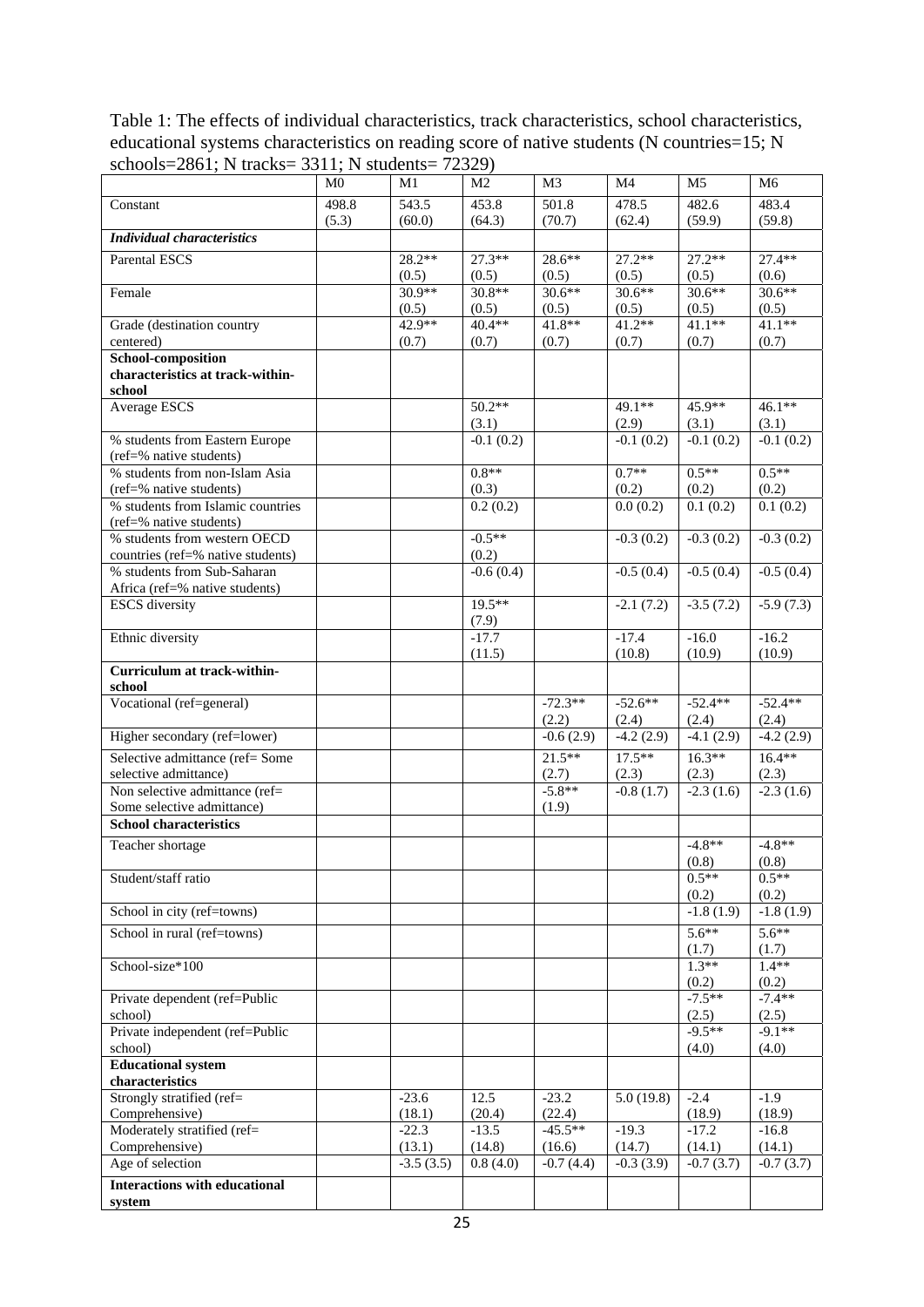| Parental ESCS* strongly stratified |         | $-15.1**$ | $-16.1**$ | $-15.8**$ | $-16.2**$   | $-16.2**$   | $-16.4**$   |
|------------------------------------|---------|-----------|-----------|-----------|-------------|-------------|-------------|
|                                    |         | (0.8)     | (0.8)     | (0.8)     | (0.8)       | (0.8)       | (0.8)       |
| Parental ESCS* moderately          |         | $-14.1**$ | $-15.8**$ | $-15.4**$ | $-15.8**$   | $-15.8**$   | $-15.9**$   |
| stratified                         |         | (0.9)     | (0.8)     | (0.9)     | (0.9)       | (0.9)       | (0.9)       |
| Average ESCS* strongly stratified  |         |           | 4.2(3.9)  |           | $-5.8(3.7)$ | $-2.4(3.7)$ | $-2.6(3.7)$ |
| Average ESCS* moderately           |         |           | $28.2**$  |           | 2.8(4.3)    | 6.5(4.3)    | 6.4(4.3)    |
| stratified                         |         |           | (4.4)     |           |             |             |             |
| Higher secondary* strongly         |         |           |           | $34.2**$  | $13.6**$    | $12.1**$    | $11.9**$    |
| stratified                         |         |           |           | (3.9)     | (4.0)       | (3.9)       | (3.9)       |
| Higher secondary* moderately       |         |           |           | 59.3**    | $26.2**$    | $25.4**$    | $25.1**$    |
| stratified                         |         |           |           | (8.4)     | (8.2)       | (8.1)       | (8.1)       |
| <b>Reproduction</b>                |         |           |           |           |             |             |             |
| Parental ESCS* average ESCS        |         |           |           |           |             |             | $-1.1*$     |
|                                    |         |           |           |           |             |             | (0.6)       |
| <b>Variation</b>                   |         |           |           |           |             |             |             |
| Individual-level                   | 5090.6  | 4447.3    | 4446.4    | 4448.0    | 4448.2      | 4447.7      | 4447.3      |
|                                    | (27.4)  | (23.9)    | (23.9)    | (23.9)    | (23.9)      | (23.9)      | (23.9)      |
| Track-within-school-level          | 2288.2  | 947.0     | 562.4     | 309.4     | 312.5       | 308.4       | 307.7       |
|                                    | (165.2) | (83.8)    | (58.4)    | (42.9)    | (42.4)      | (41.9)      | (41.9)      |
| School-level                       | 1221.2  | 1229.9    | 733.1     | 1258.8    | 796.1       | 756.6       | 759.0       |
|                                    | (169.4) | (96.3)    | (65.4)    | (60.9)    | (51.5)      | (50.3)      | (50.4)      |
| Country-level                      | 391.8   | 258.2     | 336.8     | 401.2     | 309.3       | 280.4       | 279.6       |
|                                    | (154.8) | (102.3)   | (128.9)   | (153.4)   | (118.5)     | (107.3)     | (107.1)     |
| Log likelihood                     | 831363  | 820492    | 819109    | 819436    | 818579      | 818470      | 818466      |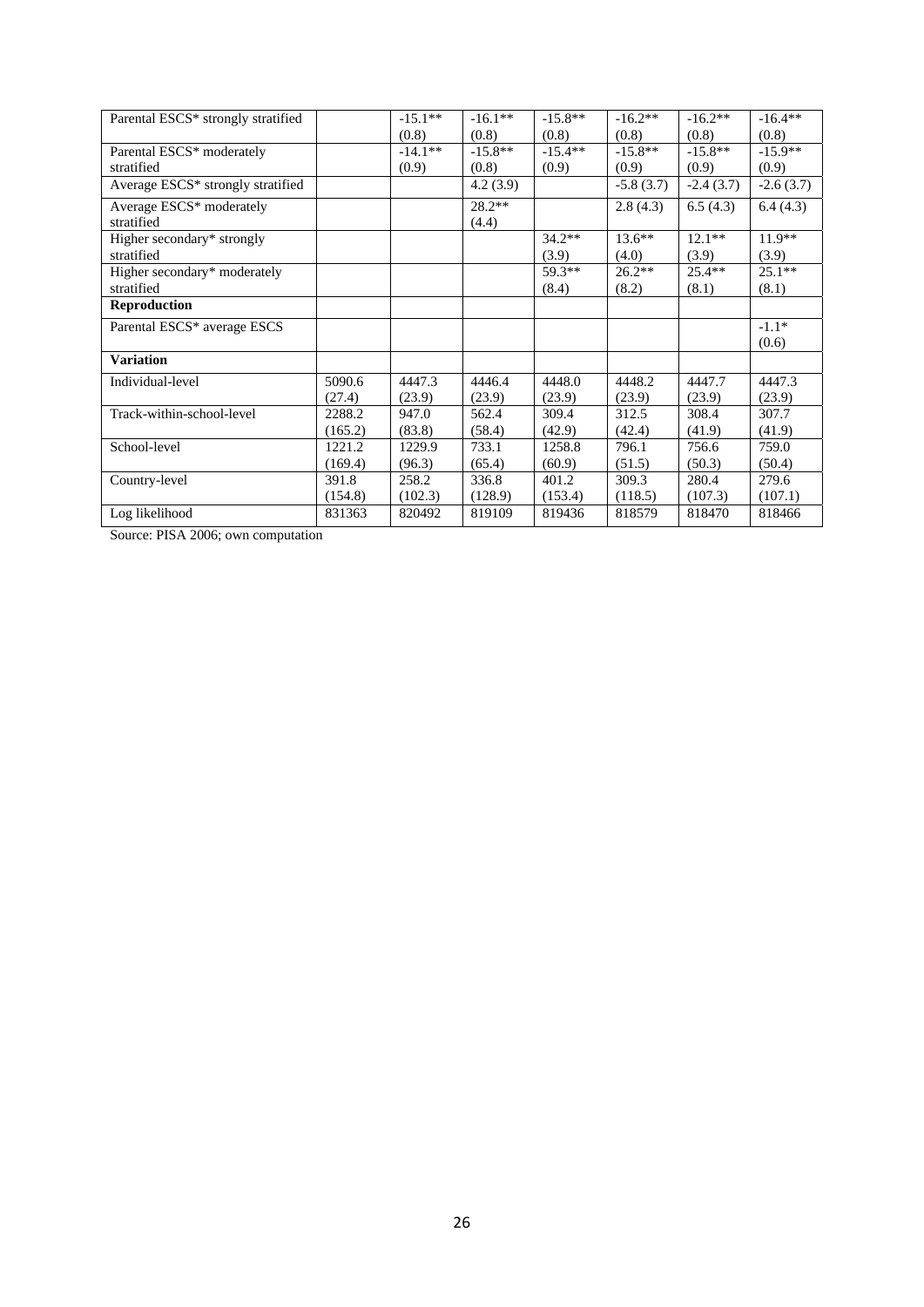Table 2: The effects of individual characteristics, track characteristics, school characteristics, educational systems characteristics on reading score of immigrant students (N origin=35; N destination=15; N tracks=1960; N students=8521)

|                                                               | M <sub>0</sub> | M1                  | M <sub>2</sub>      | M <sub>3</sub>      | M <sub>4</sub>         | M <sub>5</sub>      | M <sub>6</sub>      |
|---------------------------------------------------------------|----------------|---------------------|---------------------|---------------------|------------------------|---------------------|---------------------|
| Constant                                                      | 470.6          | 502.0               | 446.4               | 488.3               | 465.2                  | 457.5               | 457.7               |
| <b>Individual characteristics</b>                             | (8.2)          | (46.2)              | (43.3)              | (45.2)              | (43.6)                 | (44.2)              | (44.2)              |
| <b>Parental ESCS</b>                                          |                | 32.9**              | $25.0**$            | $33.4**$            | $25.0**$               | 24.9**              | $25.0**$            |
|                                                               |                | (2.0)               | (2.1)               | (2.0)               | (2.1)                  | (2.1)               | (2.1)               |
| Eastern Europe origin (ref=                                   |                | $-7.0(7.4)$         | $-10.1(7.1)$        | $-5.9(6.9)$         | $-6.8(6.8)$            | $-8.2(6.8)$         | $-8.2(6.8)$         |
| Western OECD countries)                                       |                |                     |                     |                     |                        |                     |                     |
| Non-Islamic Asia origin (ref=                                 |                | $35.3**$            | 17.2                | $32.2**$            | $18.8*$                | $18.7*$             | $18.6*$             |
| Western OECD countries)<br>Islamic countries origin (ref=     |                | (11.2)<br>$-38.2**$ | (10.5)<br>$-35.7**$ | (10.5)<br>$-38.9**$ | (10.2)<br>$-35.1**$    | (10.2)<br>$-35.3**$ | (10.2)<br>$-35.3**$ |
| Western OECD countries)                                       |                | (9.3)               | (8.8)               | (8.7)               | (8.4)                  | (8.4)               | (8.4)               |
| Sub-Saharan Africa origin (ref=                               |                | $-22.7$             | $-13.9$             | $-25.6*$            | $-15.8$                | $-15.0$             | $-15.0$             |
| Western OECD countries)                                       |                | (16.0)              | (14.9)              | (14.9)              | (14.3)                 | (14.2)              | (14.2)              |
| Female                                                        |                | $30.6**$            | 29.9**              | 28.5**              | $28.5**$               | $28.6**$            | $28.6**$            |
|                                                               |                | (1.7)<br>$26.1**$   | (1.6)<br>$24.3**$   | (1.7)<br>25.5**     | (1.6)<br>$24.2**$      | (1.6)<br>$24.2**$   | (1.6)<br>$24.2**$   |
| Home language same as in<br>destination country               |                | (2.3)               | (2.2)               | (2.2)               | (2.2)                  | (2.2)               | (2.2)               |
| One parent migrant, other parent                              |                | 4.8(4.0)            | 6.1(3.8)            | 4.8(3.9)            | 5.4(3.8)               | 5.8(3.8)            | 5.8(3.8)            |
| native                                                        |                |                     |                     |                     |                        |                     |                     |
| Second generation migrant                                     |                | $9.2**$             | $9.7**$             | $8.5**$             | $9.3**$                | $9.4**$             | $9.3**$             |
|                                                               |                | (1.9)               | (1.9)               | (1.9)               | (1.8)                  | (1.8)               | (1.8)               |
| Grade (destination country                                    |                | 40.5**              | $32.3**$            | $35.1**$            | $32.3**$               | $31.8**$            | $31.8**$            |
| centered)<br>School-composition                               |                | (1.6)               | (1.6)               | (1.9)               | (1.8)                  | (1.8)               | (1.8)               |
| characteristics at track-within-                              |                |                     |                     |                     |                        |                     |                     |
| school                                                        |                |                     |                     |                     |                        |                     |                     |
| Average ESCS                                                  |                |                     | 49.8**              |                     | 49.0**                 | 46.8**              | 46.9**              |
|                                                               |                |                     | (4.8)               |                     | (4.7)                  | (5.1)               | (5.1)               |
| % students from Eastern Europe                                |                |                     | 0.3(0.2)            |                     | 0.3(0.2)               | $0.4**$             | $0.4**$             |
| (ref=% native students)<br>% students from non-Islamic Asia   |                |                     | $1.4**$             |                     | $1.3**$                | (0.2)<br>$1.2**$    | (0.2)<br>$1.2**$    |
| (ref=% native students)                                       |                |                     | (0.2)               |                     | (0.2)                  | (0.2)               | (0.2)               |
| % students from Islamic countries                             |                |                     | 0.2(0.1)            |                     | 0.0(0.1)               | 0.1(0.1)            | 0.1(0.1)            |
| (ref=% native students)                                       |                |                     |                     |                     |                        |                     |                     |
| % students from Western OECD                                  |                |                     | $-0.1(0.1)$         |                     | 0.0(0.1)               | 0.0(0.1)            | 0.0(0.1)            |
| countries (ref=% native students)                             |                |                     |                     |                     |                        |                     |                     |
| % students from Sub-Saharan<br>Africa (ref=% native students) |                |                     | $-0.2(0.4)$         |                     | $-0.1(0.4)$            | $-0.2(0.4)$         | $-0.2(0.4)$         |
| <b>ESCS</b> diversity                                         |                |                     | 45.5**              |                     | 22.9                   | 20.4                | $\overline{20.0}$   |
|                                                               |                |                     | (14.1)              |                     | (13.9)                 | (13.9)              | (14.0)              |
| Ethnic diversity                                              |                |                     | $-36.1**$           |                     | $-36.9**$              | $-40.1**$           | $-40.3**$           |
|                                                               |                |                     | (11.4)              |                     | (11.0)                 | (11.2)              | (11.2)              |
| Curriculum at track-within-<br>school                         |                |                     |                     |                     |                        |                     |                     |
| Vocational (ref=general)                                      |                |                     |                     | $-85.8**$           | $-54.5**$              | $-54.1**$           | $-54.1**$           |
|                                                               |                |                     |                     | (4.5)               | (4.6)                  | (4.6)               | (4.6)               |
| Higher secondary (ref=lower)                                  |                |                     |                     | $-0.5(5.2)$         | $\overline{0.5}$ (4.9) | $-0.7(4.9)$         | $-0.8(4.9)$         |
| Selective admittance (ref= Some                               |                |                     |                     | $21.4**$            | $17.7**$               | $18.0**$            | $18.0**$            |
| selective admittance)                                         |                |                     |                     | (3.0)               | (2.7)                  | (2.8)               | (2.8)               |
| Non selective admittance (ref=                                |                |                     |                     | 0.2(2.6)            | 2.2(2.4)               | 1.0(2.4)            | 1.0(2.4)            |
| Some selective admittance)<br><b>School characteristics</b>   |                |                     |                     |                     |                        |                     |                     |
|                                                               |                |                     |                     |                     |                        |                     |                     |
| Teacher shortage                                              |                |                     |                     |                     |                        | $-1.6(1.1)$         | $-1.6(1.1)$         |
| Student/staff ratio                                           |                |                     |                     |                     |                        | $0.8**$<br>(0.3)    | $0.8**$<br>(0.3)    |
| School in city (ref=towns)                                    |                |                     |                     |                     |                        | 2.7(2.7)            | 2.7(2.7)            |
| School in rural (ref=towns)                                   |                |                     |                     |                     |                        | 2.7(2.7)            | 2.7(2.7)            |
|                                                               |                |                     |                     |                     |                        |                     | $0.7**$             |
| School-size*100                                               |                |                     |                     |                     |                        | $0.7**$             |                     |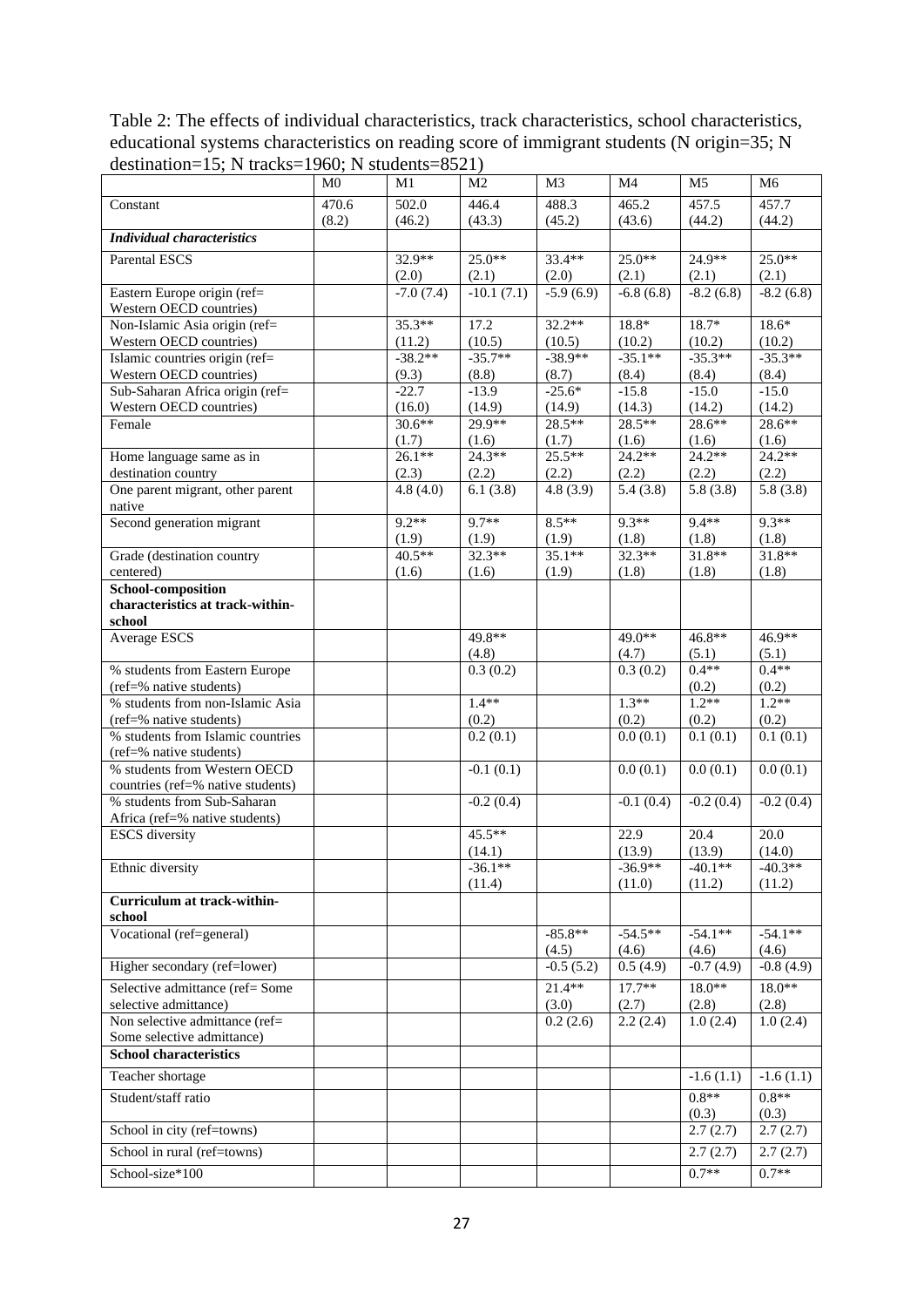|                                          |         |             |              |             |             | (0.2)       | (0.2)               |
|------------------------------------------|---------|-------------|--------------|-------------|-------------|-------------|---------------------|
| Private dependent (ref=Public<br>school) |         |             |              |             |             | $-5.0(3.7)$ | $-4.9(3.7)$         |
| Private independent (ref=Public          |         |             |              |             |             | $-6.6(5.4)$ | $-6.4(5.4)$         |
| school)                                  |         |             |              |             |             |             |                     |
| <b>Educational system</b>                |         |             |              |             |             |             |                     |
| characteristics                          |         |             |              |             |             |             |                     |
| Strongly stratified (ref=                |         | $-28.8*$    | $-9.6(14.4)$ | $-41.1**$   | $-15.4$     | $-16.7$     | $-16.7$             |
| Comprehensive)                           |         | (15.4)      |              | (15.0)      | (14.4)      | (14.5)      | (14.5)              |
| Moderately stratified (ref=              |         | $-25.3*$    | $-10.3$      | $-41.1**$   | $-20.1$     | $-16.7$     | $-16.7$             |
| Comprehensive)                           |         | (13.6)      | (12.6)       | (13.6)      | (13.0)      | (13.1)      | (13.1)              |
| Age of selection                         |         | $-3.1(2.8)$ | $-1.8(2.6)$  | $-2.1(2.8)$ | $-2.1(2.6)$ | $-2.3(2.6)$ | $-2.3(2.6)$         |
| <b>Interactions with educational</b>     |         |             |              |             |             |             |                     |
| systems                                  |         |             |              |             |             |             |                     |
| Parental ESCS* strongly stratified       |         | $-16.1**$   | $-16.5***$   | $-18.5**$   | $-16.5**$   | $-16.4**$   | $-16.5**$           |
|                                          |         | (2.4)       | (2.5)        | (2.3)       | (2.4)       | (2.4)       | (2.5)               |
| Parental ESCS* moderately                |         | $-14.1**$   | $-15.8**$    | $-21.5**$   | $-16.3**$   | $-16.3**$   | $-16.5**$           |
| stratified                               |         | (3.2)       | (3.3)        | (3.2)       | (3.3)       | (3.3)       | (3.3)               |
| Average ESCS* strongly stratified        |         |             | 29.8**       |             | $18.1**$    | $19.6***$   | $19.5***$           |
|                                          |         |             | (5.9)        |             | (5.9)       | (6.1)       | (6.2)               |
| Average ESCS* moderately                 |         |             | $18.4**$     |             | $-11.8$     | $-10.8$     | $-11.0$             |
| stratified                               |         |             | (7.7)        |             | (8.0)       | (8.3)       | (8.3)               |
| Higher secondary* strongly               |         |             |              | $53.1**$    | $16.1**$    | $16.1**$    | $16.3**$            |
| stratified                               |         |             |              | (6.7)       | (6.5)       | (6.5)       | (6.5)               |
| Higher secondary* moderately             |         |             |              | 49.1**      | $31.3**$    | $32.8**$    | $32.7**$            |
| stratified                               |         |             |              | (10.1)      | (9.8)       | (9.8)       | (9.8)               |
| Reproduction                             |         |             |              |             |             |             |                     |
| Parental ESCS* average ESCS              |         |             |              |             |             |             | $-0.5(1.8)$         |
| <b>Variation</b>                         |         |             |              |             |             |             |                     |
| Individual-level                         | 5034.3  | 4599.5      | 4506.7       | 4547.0      | 4520.7      | 4516.2      | $\overline{451}6.2$ |
|                                          | (104.9) | (94.1)      | (89.8)       | (91.8)      | (89.1)      | (89.0)      | (89.0)              |
| Track-within-school-level                | 3338.4  | 1941.0      | 1129.0       | 1481.4      | 931.5       | 917.3       | 917.1               |
|                                          | (155.9) | (114.2)     | (89.6)       | (100.7)     | (83.4)      | (82.8)      | (82.8)              |
| Origin-country-level                     | 1875.4  | 000.0       | 384.9        | 000.0       | 000.0       | 000.0       | 000.0               |
|                                          | (256.9) | (00.0)      | (1719.4)     | (00.0)      | (00.0)      | (00.0)      | (00.0)              |
| Destination-country-level                | 000.0   | 581.4       | 112.6        | 504.2       | 455.7       | 444.8       | 444.6               |
|                                          | (00.0)  | (120.7)     | (1718.0)     | (104.5)     | (93.6)      | (91.8)      | (91.7)              |
| Log likelihood                           | 100118  | 98448       | 97536        | 97951       | 97339       | 97315       | 97314               |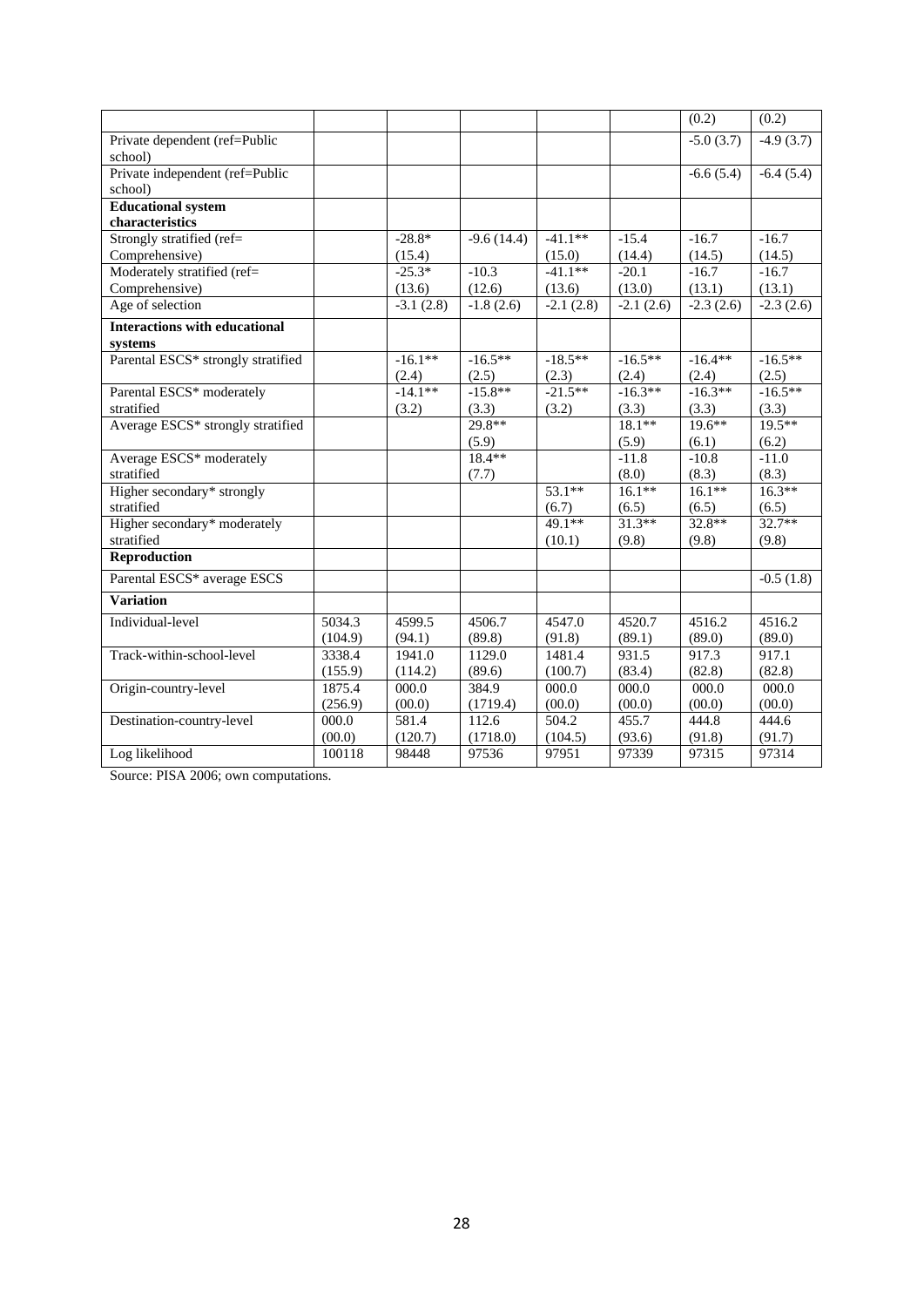|             | composition, and track for or in unforche caucational systems. |                        |                 |               |            |          |  |  |  |  |  |
|-------------|----------------------------------------------------------------|------------------------|-----------------|---------------|------------|----------|--|--|--|--|--|
|             | First generation immigrant students from                       |                        | Native students |               |            |          |  |  |  |  |  |
|             |                                                                | Western OECD countries |                 |               |            |          |  |  |  |  |  |
|             | Comprehensive                                                  | Moderately             | Strongly        | Comprehensive | Moderately | Strongly |  |  |  |  |  |
| Average     | 457.7                                                          | 441.0                  | 441.0           | 483.4         | 466.6      | 481.5    |  |  |  |  |  |
| Parental    | 25.0                                                           | 8.5                    | 8.5             | 27.4          | 11.5       | 11.0     |  |  |  |  |  |
| <b>ESCS</b> |                                                                |                        |                 |               |            |          |  |  |  |  |  |
| School      | 46.9                                                           | 35.9                   | 63.2            | 46.1          | 52.5       | 43.5     |  |  |  |  |  |
| <b>ESCS</b> |                                                                |                        |                 |               |            |          |  |  |  |  |  |
| Track-      | $-0.8$                                                         | 31.9                   | 15.5            | $-4.2$        | 20.9       | 7.7      |  |  |  |  |  |
| level       |                                                                |                        |                 |               |            |          |  |  |  |  |  |

Table 3: Summary of the different effects of parental ESCS, average ESCS schoolcomposition, and track-level in different educational systems.

Source: PISA 2006; own computation. The average scores of the immigrant students from Eastern-Europe, non-Islam Asia, Islamic countries and Sub-Saharan African countries can be found by changing the scores for the Western OECD immigrants with -8.2, +18.6, -35.3 and -15.0 respectively. The average scores of second-generation immigrant students should be changed with +9.3, of those who use the same language as the destination country with +24.2 and those with mixed parents with  $+5.8$ .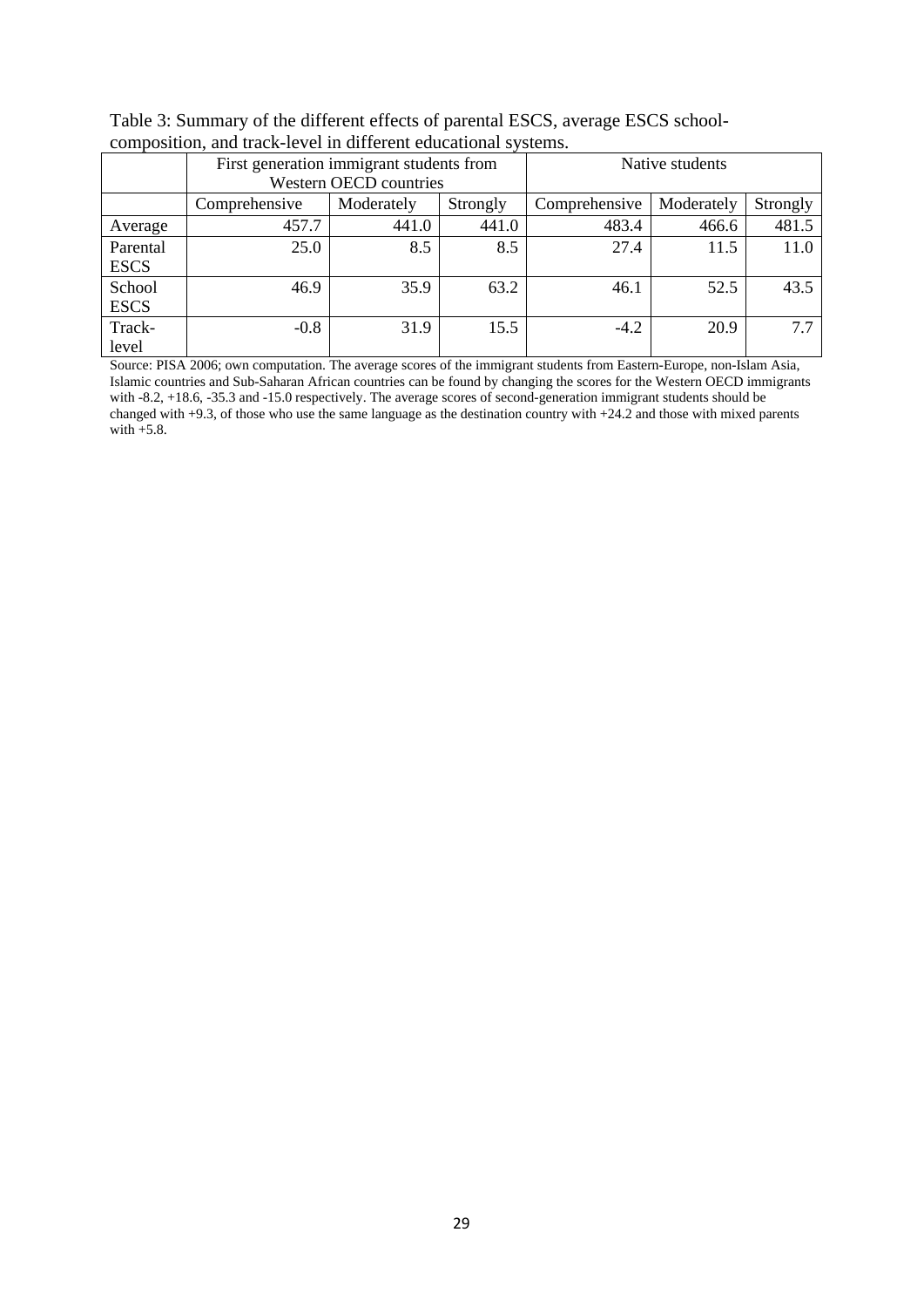Table 4: Estimation of educational performance of first generation immigrants from Western OECD countries and native students with lowest and highest parental ESCS, in schools with lowest and highest ESCS composition and with different track-level in the three educational systems, based on models 6 of tables 1 and 2.

|               | School                     |                                                                  | highest                                   | lowest                                 | highest                                | lowest                                  | highest                                 |
|---------------|----------------------------|------------------------------------------------------------------|-------------------------------------------|----------------------------------------|----------------------------------------|-----------------------------------------|-----------------------------------------|
|               | <b>ECSC</b><br>composition | lowest parent<br>ECSC &<br>vocational<br>& lower                 | parent<br>ECSC &<br>vocational<br>& lower | parent<br>ECSC &<br>general<br>& lower | parent<br>ECSC &<br>general<br>& lower | parent<br>ECSC &<br>general<br>& higher | parent<br>ECSC &<br>general<br>& higher |
|               |                            | First generation immigrants students from Western OECD-countries |                                           |                                        |                                        |                                         |                                         |
| Comprehensive | Lowest                     | 199                                                              | 385                                       | 246                                    | 439                                    | 254                                     | 447                                     |
|               | Highest                    | 374                                                              | 553                                       | 428                                    | 607                                    | 427                                     | 606                                     |
| Moderately    | Lowest                     | 259                                                              | 323                                       | 307                                    | 378                                    | 346                                     | 416                                     |
|               | Highest                    | 412                                                              | 469                                       | 466                                    | 523                                    | 498                                     | 555                                     |
| Strongly      | Lowest                     | 214                                                              | 278                                       | 262                                    | 332                                    | 277                                     | 348                                     |
|               | Highest                    | 462                                                              | 519                                       | 516                                    | 573                                    | 532                                     | 588                                     |
|               |                            |                                                                  | Native students                           |                                        |                                        |                                         |                                         |
| Comprehensive | Lowest                     | 218                                                              | 428                                       | 271                                    | 481                                    | 267                                     | 477                                     |
|               | Highest                    | 416                                                              | 593                                       | 469                                    | 646                                    | 464                                     | 641                                     |
| Moderately    | Lowest                     | 283                                                              | 370                                       | 335                                    | 423                                    | 331                                     | 418                                     |
|               | Highest                    | 505                                                              | 560                                       | 558                                    | 612                                    | 553                                     | 608                                     |
| Strongly      | Lowest                     | 306                                                              | 390                                       | 359                                    | 442                                    | 359                                     | 422                                     |
|               | Highest                    | 494                                                              | 545                                       | 546                                    | 597                                    | 546                                     | 597                                     |

Source: PISA 2006; own computation. The average scores of the immigrant students from Eastern-Europe, non-Islam Asia, Islamic countries and Sub-Saharan African countries can be found by changing the scores for the Western OECD immigrants with -8.2, +18.6, -35.3 and -15.0 respectively. The average scores of second-generation immigrant students should be changed with  $+9.3$ , of those who use the same language as the destination country with  $+24.2$  and those with mixed parents with +5.8.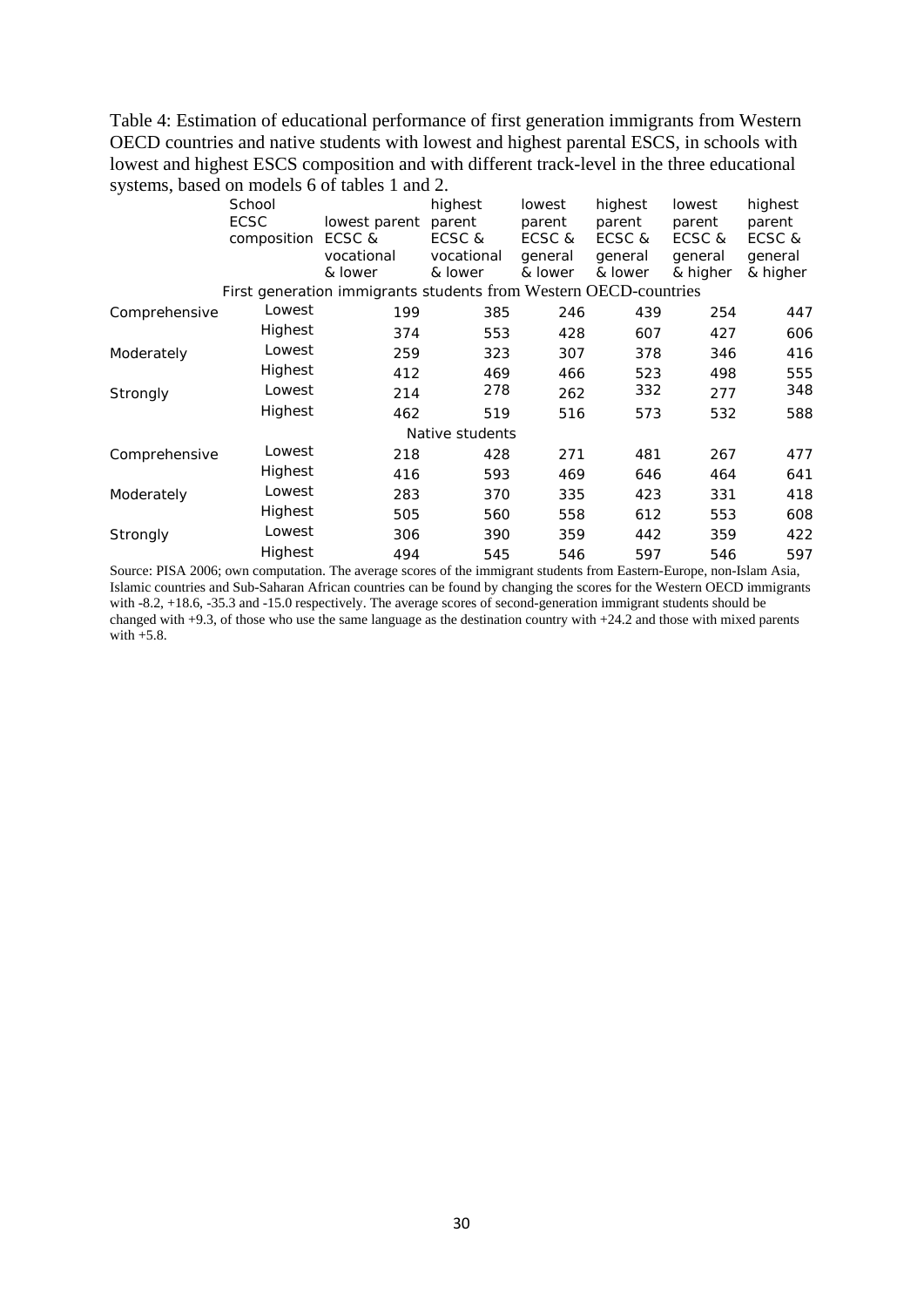|                                         | Native students |        |          |                          | Immigrant students |        |                   |                    |  |
|-----------------------------------------|-----------------|--------|----------|--------------------------|--------------------|--------|-------------------|--------------------|--|
|                                         |                 |        |          | Std.                     |                    |        |                   | Std.               |  |
|                                         | Min.            | Max.   | Mean     | Deviation Min.           |                    | Max.   | Mean              | Deviation          |  |
| Science                                 | 107,74          | 825,65 |          | 517,4749 91,42546 130,30 |                    | 841,04 |                   | 468,6504 103,36225 |  |
| Math                                    | 81,55           | 804,63 |          | 516,2721 87,44408 154,92 |                    | 790,07 | 479,8127 94,65479 |                    |  |
| Reading                                 | 81,02           | 800,16 |          | 505,7618 91,74740 67,34  |                    | 775,21 |                   | 462,9986 102,80869 |  |
| Average ESCS school                     | $-2,19$         | 1,69   | 1445     | 50278                    | $-2,07$            | 1,64   | ,0345             | ,50160             |  |
| Diversity ESCS                          | ,00             | ,80    | 6511     | ,08432                   | ,00                | 79     | ,6635             | ,07145             |  |
| Diversity Ethnic                        | ,00             | ,84    | 1315     | 16457                    | ,03                | 84,    | ,4149             | ,19621             |  |
| % Western OECD                          | ,00             | 91,80  | 3,6089   | 7,63365                  | ,00                | 100,00 | 14,7488           | 18,62151           |  |
| % Eastern Europe                        | .00             | 66,67  | 2,2934   | 5,70455                  | ,00                | 66,67  | 7,9945            | 12,80759           |  |
| % Islamic countries                     | .00             | 92,31  | 1,2043   | 4,25382                  | ,00                | 92,31  | 5,9732            | 13,45775           |  |
| % non-Islamic Asia                      | .00             | 83,33  | ,7722    | 3,35355                  | ,00                | 87,50  | 2,5286            | 8,11845            |  |
| % Sub-Saharan Africa                    | ,00             | 33,33  | 2849     | 1,38090                  | ,00                | 33,33  | 1,1262            | 3,09810            |  |
| Vocational orientation of<br>school     | ,00             | 1,00   | ,0678    | ,25148                   | ,00                | 1,00   | ,0817             | ,27389             |  |
| Level of track                          | .00             | 1,00   | ,3900    | 48756                    | ,00                | 1,00   | $\overline{3}441$ | ,47506             |  |
| Level of track centered                 | $-1,00$         | 1,00   | $-1227$  | ,88899                   | $-1,00$            | 1,00   | $-2881$           | ,90094             |  |
| School size                             | 9               | 4468   | 682,67   | 447,172                  | 23                 | 4468   | 845,77            | 629,165            |  |
| Teacher-student ratio                   | ,889            | 36,588 | 11,79027 | 3,738107                 | ,889               | 36,588 | 11,69007          | 3,942775           |  |
| Teacher shortage                        | $-1,0568$       | 3,6194 | ,088128  | ,9539011                 | $-1,0568$          | 3,6194 | ,287914           | ,9777337           |  |
| School in rural area                    | .00             | 1,00   | 3944     | 48872                    | ,00                | 1,00   | ,2949             | ,45603             |  |
| School in city                          | 00,             | 1,00   | 2594     | 43831                    | ,00                | 1,00   | 3717              | ,48328             |  |
| School admittance not<br>selective      | ,00             | 1,00   | ,4298    | ,48725                   | ,00                | 1,00   | ,2732             | ,44011             |  |
| School admittance selective             | ,00             | 1,00   | 1437     | 34489                    | ,00                | 1,00   | ,2259             | ,41509             |  |
| Private independent school              | ,00             | 1,00   | ,0443    | ,20575                   | ,00                | 1,00   | ,0501             | ,21819             |  |
| Private dependent school                | 00,             | 1,00   | 2564     | 43663                    | ,00                | 1,00   | ,2402             | 42725              |  |
| Public school                           | 00              | 1,00   | 6993     | 45855                    | ,00                | 1,00   | 7097              | ,45395             |  |
| Female                                  | 00              | 1,00   | 4984     | ,50000                   | ,00                | 1,00   | 5008              | ,50003             |  |
| <b>ECSC</b>                             | -4,3905         | 3,3487 | 175748   | ,8911239                 | $-4,4421$          | 2,9709 | $\sqrt{232409}$   | 1,0159425          |  |
| Immigrant first generation              |                 |        |          |                          | ,00                | 1,00   | ,4605             | ,49847             |  |
| Immigrant second generation             |                 |        |          |                          | ,00                | 1,00   | ,5003             | ,50003             |  |
| Mixed marriage                          |                 |        |          |                          | ,00                | 1,00   | ,0563             | ,23057             |  |
| <b>Eastern Europe</b>                   |                 |        |          |                          | ,00                | 1,00   | 2746              | 44635              |  |
| Western OECD                            |                 |        |          |                          | ,00                | 1,00   | 4538              | ,49789             |  |
| Islamic country                         |                 |        |          |                          | ,00                | 1,00   | ,1620             | ,36843             |  |
| Non-Islamic Asia                        |                 |        |          |                          | ,00                | 1,00   | ,0908             | ,28739             |  |
| Sub-Saharan Africa                      |                 |        |          |                          | ,00                | 1,00   | ,0354             | ,18490             |  |
| Language of destination                 |                 |        |          |                          | ,00                | 1,00   | ,4995             | ,50003             |  |
| Grade (destination country<br>centered) | $-2,00$         | 3,00   | ,5924    | 80276                    | $-2,00$            | 3,00   | ,3732             | ,87115             |  |
| Strongly stratified system              | .00             | 1,00   | 3493     | 47677                    | ,00                | 1,00   | 5645              | ,49585             |  |
| Moderately stratified system            | ,00             | 1,00   | 2237     | 41672                    | ,00                | 1,00   | 1402              | 34726              |  |
| Age of first selection                  | 10,00           | 16,00  | 14,0619  | 2,19505                  | 10,00              | 16,00  | 13,2238           | 2,08364            |  |
| Valid N                                 | 72329           |        |          |                          | 8521               |        |                   |                    |  |

Appendix A: descriptive statistics for native and immigrant students separately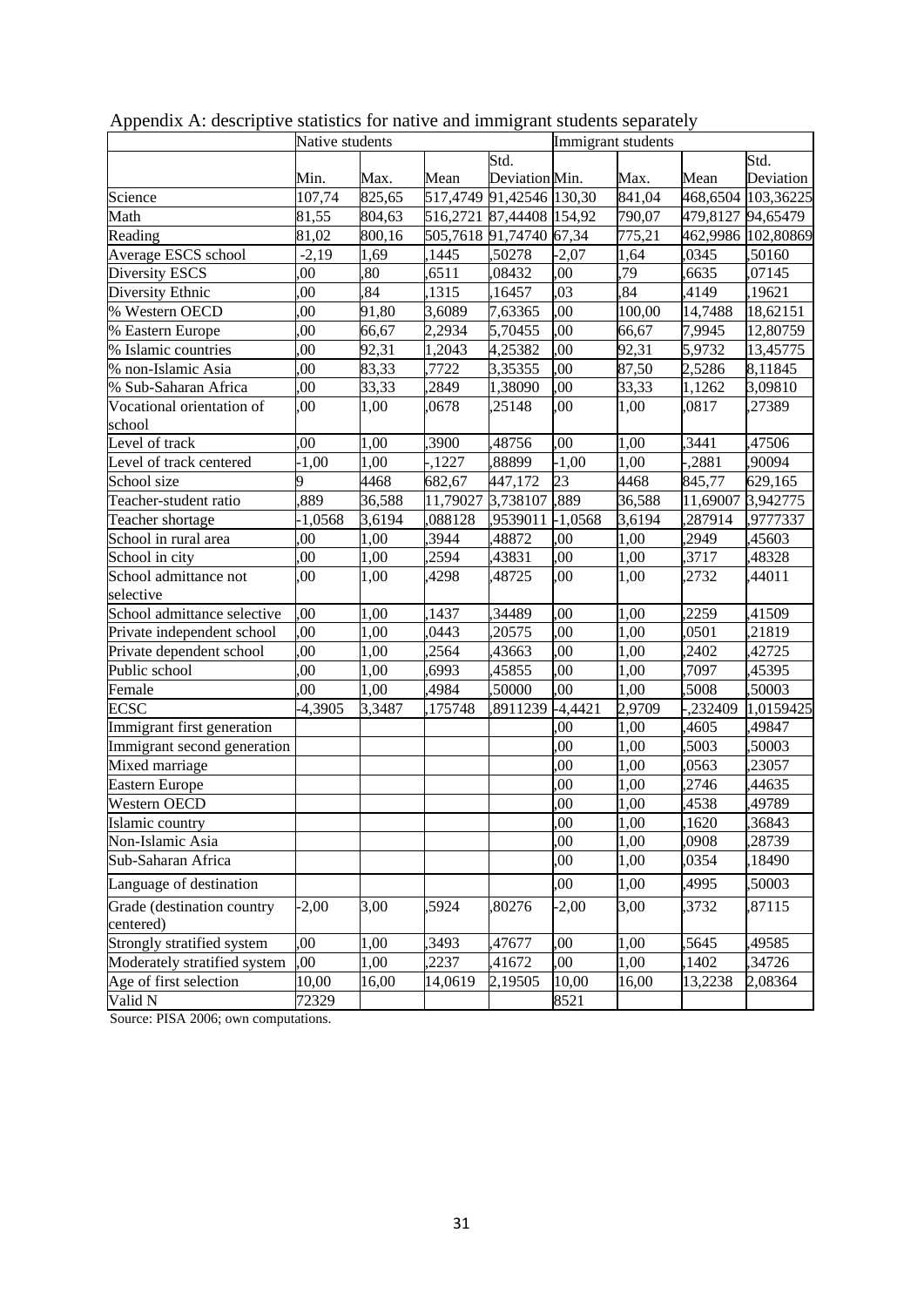|                      | $\frac{1}{2}$ of the contracted within sensons (Funnoce of students of track within sensor $\frac{1}{2}$ ) |                  |                  |                 |                        |                |
|----------------------|------------------------------------------------------------------------------------------------------------|------------------|------------------|-----------------|------------------------|----------------|
| Country              | Level                                                                                                      | ${\bf N}$        | Minimum N        | Maximum N       | Average N              | Level          |
|                      |                                                                                                            | tracks-          | students per     | students per    | students per           | centered per   |
|                      |                                                                                                            | within-          | track-within-    | track-within-   | track-                 | country and    |
|                      |                                                                                                            | schools          | school           | school          | within-                | general/       |
|                      |                                                                                                            |                  |                  |                 | school                 | vocational     |
| Australia            | lower general                                                                                              | 345              | 6                | 56              | $31,87 - 1$            |                |
|                      | higher general                                                                                             | 133              | 6                | 33              | $16,37 + 1$            |                |
|                      | higher vocational                                                                                          | 10               | 6                | 19              | $9,10$ 0               |                |
| Austria              | lower general                                                                                              | 11               | 6                | 26              | $9,64 - 1$             |                |
|                      | higher general                                                                                             | 88               | 6                | 35              | $29,51$ + 1            |                |
|                      | higher vocational                                                                                          | 79               | $\,8\,$          | 38              | $26,06$ 0              |                |
| Belgium              | lower general                                                                                              | 8                | 6                | 18              | $8,50 - 1$             |                |
|                      | lower vocational                                                                                           | $\overline{12}$  | 6                | $\overline{29}$ | $14,33$ -1             |                |
|                      | higher general                                                                                             | 250              | 6                | 161             | $26,76$ + 1            |                |
|                      | higher vocational                                                                                          | 113              | 6                | 66              | $12,64$ + 1            |                |
| Switzerland          | lower general                                                                                              | 458              | 6                | 175             | $23,61$ -1             |                |
|                      | higher general                                                                                             | 37               | 6                | 34              | $16,57 + 1$            |                |
|                      | higher vocational                                                                                          | 17               | 6                | 33              | $15,94$ 0              |                |
| Germany              | lower vocational                                                                                           | $\overline{3}$   | 9                | $\overline{17}$ | $10,0$ $\overline{-1}$ |                |
|                      | lower general                                                                                              | 118              | 9                | 25              | $20,20$ 0              |                |
|                      | higher vocational                                                                                          | 5                | 8                | 25              | $15,40$ 0              |                |
|                      | higher general                                                                                             | 96               | 6                | $\overline{25}$ | $20,59$ +1             |                |
| Denmark              | lower general                                                                                              | 201              | 6                | 28              | $21,64 - 1$            |                |
|                      | higher general                                                                                             | $\overline{2}$   | 6                | $\overline{7}$  | $6,50 + 1$             |                |
| Finland              | lower general                                                                                              | 154              | $\overline{7}$   | $\overline{35}$ | $30,24$ 0              |                |
| Scotland             | higher general                                                                                             | 98               | 9                | 34              | $23,84$ 0              |                |
| Greece               | lower general                                                                                              | 11               | 6                | 27              | $11,64 - 1$            |                |
|                      | higher general                                                                                             | 125              | $\,8\,$          | 35              | $30,66 + 1$            |                |
|                      | higher vocational                                                                                          | 29               | $\overline{7}$   | 34              | $23,93$ 0              |                |
| Liechtenstein        | lower general                                                                                              | 11               | 6                | 77              | $27,18$ -1             |                |
|                      | higher general                                                                                             | $\overline{c}$   | 11               | 26              | $18,50 + 1$            |                |
| Luxembourg           | lower general                                                                                              | 28               | 11               | 205             | $96,71$ -1             |                |
|                      | higher general                                                                                             | 27               | 6                | 125             | $49,33 + 1$            |                |
|                      | higher vocational                                                                                          | 14               | 6                | 32              | $16,64$ 0              |                |
| Latvia               | lower general                                                                                              | 171              | $\boldsymbol{7}$ | 35              | 26,25                  | $\overline{0}$ |
|                      | higher vocational                                                                                          | $\boldsymbol{7}$ | 6                | 21              | $9,86$ 0               |                |
| Norway               | lower general                                                                                              | 191              | $\overline{6}$   | $30\,$          | $23,28 - 1$            |                |
|                      | higher general                                                                                             | 1                | $\overline{7}$   | $\overline{7}$  | $7,00$ + 1             |                |
| New Zealand          | lower general                                                                                              | 3                | 6                | 12              | $9,00 - 1$             |                |
|                      | higher general                                                                                             | 168              | 10               | 50              | $24,43$ + 1            |                |
| Portugal             | lower general                                                                                              | 123              | 6                | $\overline{37}$ | $16,41$ -1             |                |
|                      | lower vocational                                                                                           | 6                | $\sqrt{6}$       | $17\,$          | $9,83 - 1$             |                |
|                      | higher general                                                                                             | 111              | 6                | $\overline{37}$ | $18,14$ + 1            |                |
|                      | higher vocational                                                                                          | 47               | 6                | 34              | $9,57 + 1$             |                |
| <b>Total Natives</b> | Schools                                                                                                    | 2861             |                  |                 |                        |                |
|                      | Tracks-within-                                                                                             | 3311             |                  |                 |                        |                |
|                      | schools                                                                                                    |                  |                  |                 |                        |                |
| Immigrants           | Schools                                                                                                    | 1756             |                  |                 |                        |                |
|                      | Tracks-within-                                                                                             | 1960             |                  |                 |                        |                |
|                      | schools                                                                                                    |                  |                  |                 |                        |                |

Appendix B: The number of schools and number of tracks-within-schools and the number of students in these tracks-within-schools (Number of students of track-within-school >5)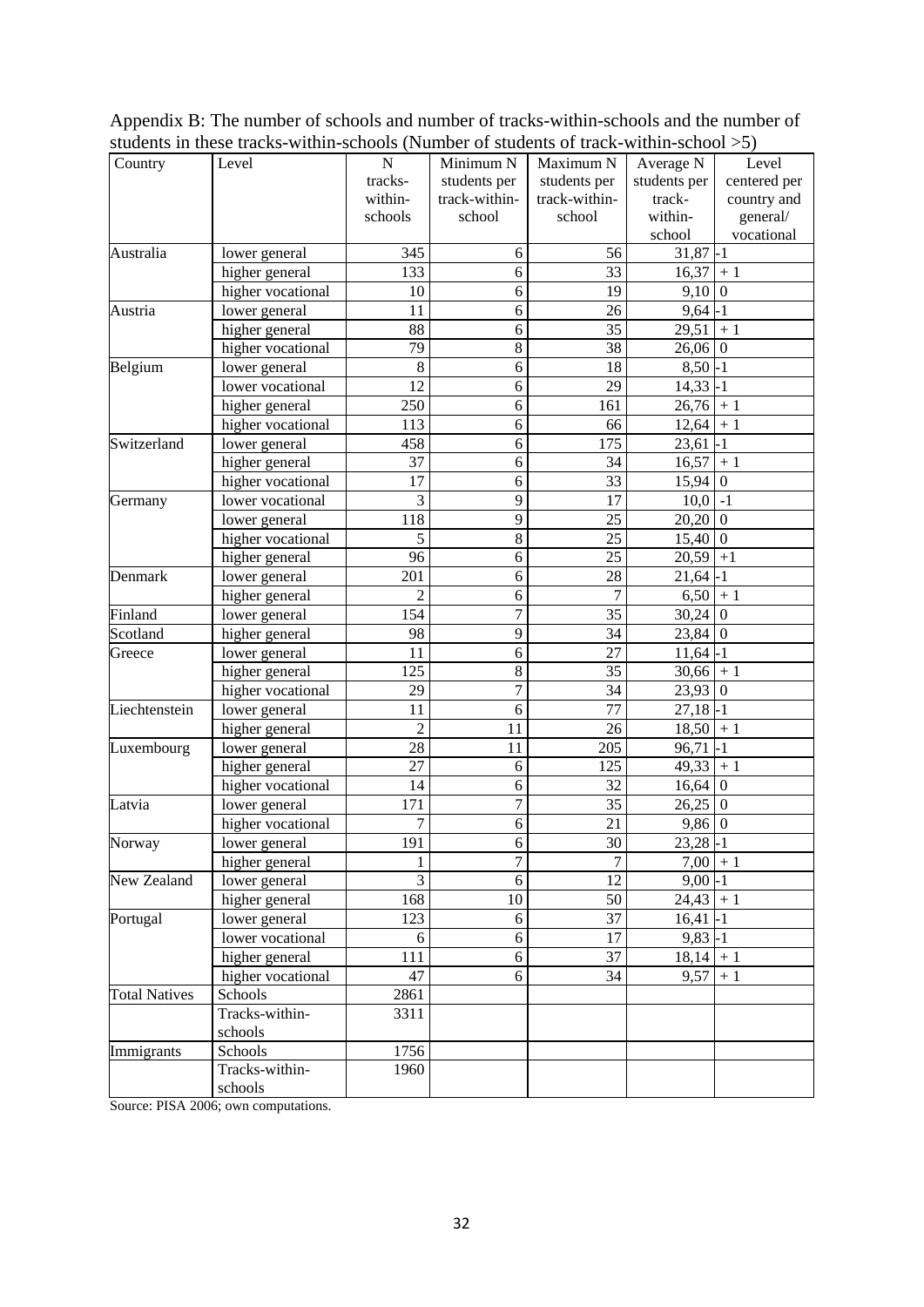| Destination countries |     |     |     |     |     |     |     |     |     |     |     |     |     |     |     |                  |
|-----------------------|-----|-----|-----|-----|-----|-----|-----|-----|-----|-----|-----|-----|-----|-----|-----|------------------|
| Origin countries      | AU  | AT  | BE  | СH  | DE  | DK  | EL  | FI  | LI  | LU  | LV  | NO  | NZ  | PT  | SC  | Mean             |
| Albania               |     | 422 |     | 353 |     |     | 433 |     | 312 |     |     |     |     |     |     | 399              |
| Australia             |     |     |     |     |     |     |     |     |     |     |     |     | 551 |     |     | 551              |
| Austria               |     |     |     | 478 |     |     |     |     | 534 |     |     |     |     |     |     | 501              |
| Bangladesh            |     |     |     |     |     |     |     |     |     |     |     |     |     |     | 453 | 453              |
| <b>Belarus</b>        |     |     |     |     |     |     |     |     |     |     | 486 |     |     |     |     | 486              |
| Belgium               |     |     |     |     |     |     |     |     |     | 521 |     |     |     |     |     | 521              |
| Bosnia Herzegovina    |     | 457 |     |     | 459 | 445 |     |     |     |     |     |     |     |     |     | 454              |
| <b>Brazil</b>         |     |     |     |     |     |     |     |     |     |     |     |     |     | 466 |     | 466              |
| Cap Verde             |     |     |     |     |     |     |     |     |     | 368 |     |     |     |     |     | 368              |
| China                 | 544 | 574 |     |     |     |     |     |     |     |     |     |     | 538 | 456 | 461 | 539              |
| Congo                 |     |     | 437 |     |     |     |     |     |     |     |     |     |     |     |     | 437              |
| Croatia               |     | 469 |     |     | 432 |     |     |     |     |     |     |     |     |     |     | 459              |
| Czech republic        |     | 560 |     |     |     |     |     |     |     |     |     |     |     |     |     | 560              |
| Denmark               |     |     |     |     |     |     |     |     |     |     |     | 394 |     |     |     | 394              |
| Estonia               |     |     |     |     |     |     |     | 485 |     |     |     |     |     |     |     | 485              |
| France                |     |     | 452 | 504 |     |     |     |     | 439 | 493 |     |     |     |     |     | 485              |
| Germany               |     | 525 | 502 | 530 |     |     |     |     | 529 | 520 |     |     |     |     |     | $\overline{519}$ |
| Greece                |     |     |     |     | 412 |     |     |     |     |     |     |     |     |     |     | 412              |
| Hungary               |     | 567 |     |     |     |     |     |     |     |     |     |     |     |     |     | 567              |
| India                 | 539 |     |     |     |     |     |     |     |     |     |     |     |     |     | 494 | 538              |
| Italy                 |     |     |     | 451 | 410 |     |     |     | 447 | 432 |     |     |     |     |     | 443              |
| Korea                 | 499 |     |     |     |     |     |     |     |     |     |     |     | 512 |     |     | 506              |
| Liechtenstein         |     |     |     | 464 |     |     |     |     |     |     |     |     |     |     |     | 464              |
| Macedonia             |     | 401 |     |     | 413 |     |     |     |     |     |     |     |     |     |     | 403              |
| Morocco               |     |     | 442 |     |     |     |     |     |     |     |     |     |     |     |     | 442              |
| Netherlands           |     |     | 489 |     |     |     |     |     |     |     |     |     |     |     |     | 489              |
| New Zealand           | 498 |     |     |     |     |     |     |     |     |     |     |     |     |     |     | 498              |
| Pakistan              |     |     |     |     |     | 408 |     |     |     |     |     |     |     |     | 446 | 423              |
| Philippines           | 512 |     |     |     |     |     |     |     |     |     |     |     |     |     |     | 512              |
| Poland                |     | 532 | 430 |     | 488 |     |     |     |     |     |     |     |     |     |     | 469              |
| Portugal              |     |     |     | 460 |     |     |     |     | 450 | 416 |     |     |     |     |     | 426              |
| Romania               |     | 444 |     |     |     |     |     |     |     |     |     |     |     |     |     | 444              |
| Russia                |     |     |     |     | 462 |     |     | 562 |     |     | 463 |     |     |     |     | 472              |
| Samoa                 |     |     |     |     |     |     |     |     |     |     |     |     | 443 |     |     | 443              |
| Serbia Montenegro     |     | 430 |     | 427 | 397 |     |     | 413 |     |     |     |     |     |     |     | 426              |
| Slovakia              |     | 515 |     |     |     |     |     |     |     |     |     |     |     |     |     | 515              |
| Slovenia              |     | 428 |     |     | 447 |     |     |     |     |     |     |     |     |     |     | 432              |
| South Africa          | 527 |     |     |     |     |     |     |     |     |     |     |     |     |     |     | 527              |
| Spain                 |     |     |     | 467 |     |     |     |     | 517 |     |     |     |     |     |     | 469              |
| Sweden                |     |     |     |     |     |     |     | 497 |     |     |     | 451 |     |     |     | 462              |
| Switzerland           |     |     |     |     |     |     |     |     | 501 |     |     |     |     |     |     | 501              |
| Turkey                |     | 386 | 411 | 433 | 400 | 398 |     |     | 359 |     |     |     |     |     |     | 408              |
| Ukraine               |     |     |     |     |     |     |     |     |     |     | 447 |     |     |     |     | 447              |
| United Kingdom        | 523 |     |     |     |     |     |     |     |     |     |     |     | 554 |     |     | 532              |
| <b>United States</b>  | 559 |     |     |     |     |     |     |     |     |     |     |     |     |     |     | 559              |
| Vietnam               | 505 |     |     |     |     |     |     |     |     |     |     |     |     |     |     | 505              |
| Mean immigrants       | 523 | 445 | 451 | 444 | 430 | 412 | 433 | 532 | 482 | 440 | 465 | 429 | 520 | 465 | 456 | 463              |

## Appendix C. Average reading score of immigrant students per country of destination and country of origin (N=8521)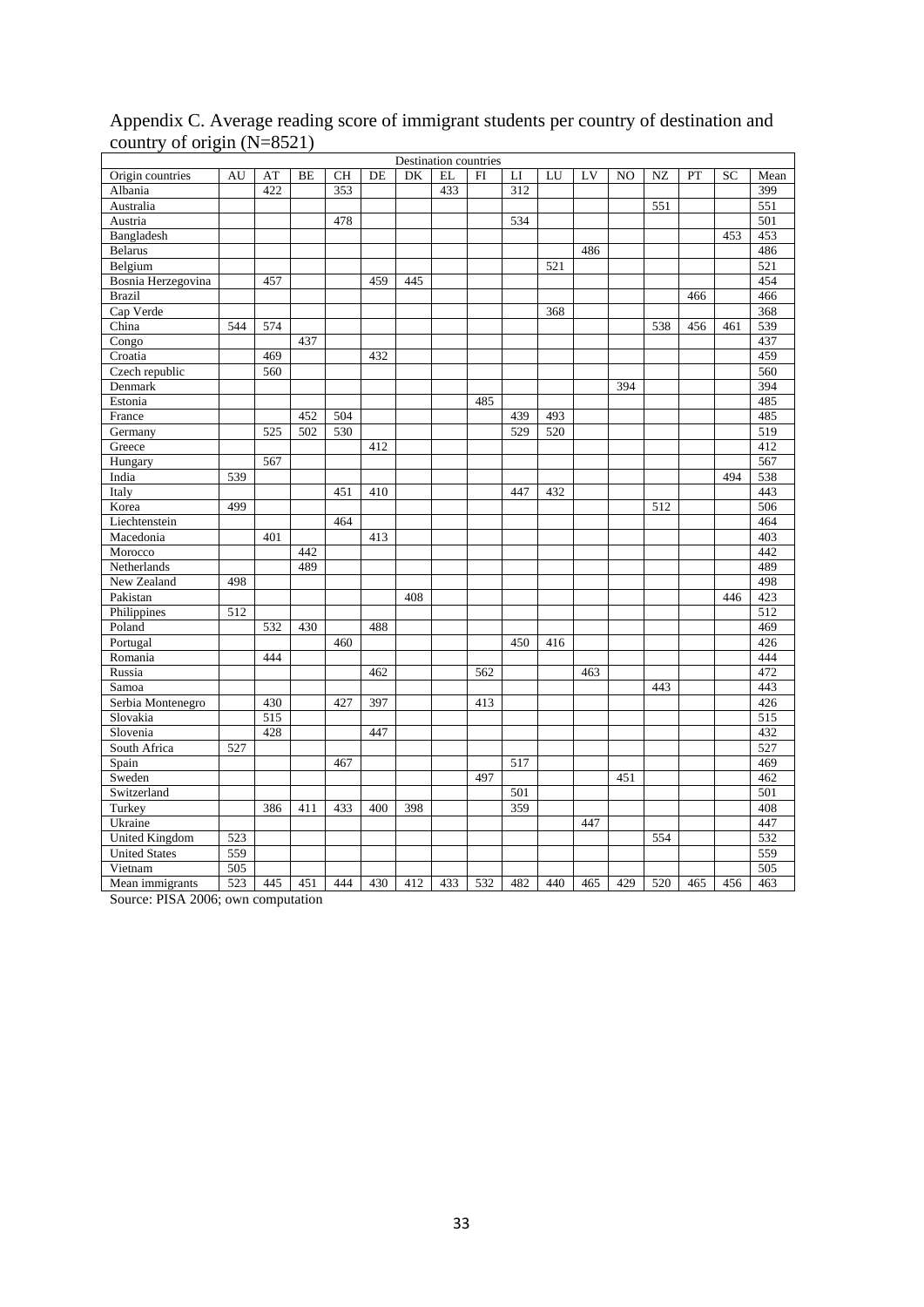Appendix D: The effects of individual characteristics and educational systems characteristics (model 6 in tables 1 and 2) on reading scores of immigrant and native students in analyses with 4 or 2 levels.

|                                            |                            | Immigrant students       |                          | Native students          |                          |                            |  |
|--------------------------------------------|----------------------------|--------------------------|--------------------------|--------------------------|--------------------------|----------------------------|--|
|                                            | Model $1; 4$               | Model $1; 2$             | Only ESCS                | Model $1; 4$             | Model $1; 2$             | <b>Only ESCS</b>           |  |
|                                            | levels                     | levels                   | & female                 | levels                   | levels                   | & female                   |  |
| Constant                                   | 502.0                      | 478.9                    | 465.8(9.7)               | 543.5                    | 559.1                    | 482.1(7.2)                 |  |
|                                            | (46.2)                     | (75.8)                   |                          | (60.0)                   | (58.4)                   |                            |  |
| <b>Individual characteristics</b>          |                            |                          |                          |                          |                          |                            |  |
| <b>Parental ESCS</b>                       | $32.9**$                   | $39.1**$                 | $40.7**$ (1.9)           | $28.2**$                 | 37.9**                   | $39.7**$ (0.6)             |  |
|                                            | (2.0)                      | (2.0)                    |                          | (0.5)                    | (0.6)                    |                            |  |
| Eastern Europe origin (ref=                | $-7.0(7.4)$                | $-9.8**$                 | $\overline{\phantom{a}}$ | $\qquad \qquad \Box$     | $\overline{\phantom{a}}$ | $\overline{\phantom{0}}$   |  |
| Western OECD countries)                    |                            | (3.0)                    |                          |                          |                          |                            |  |
| Non-Islam Asia origin (ref=                | $35.3**$                   | $35.1**$                 |                          | $\overline{\phantom{a}}$ | $\blacksquare$           | $\blacksquare$             |  |
| Western OECD countries)                    | (11.2)                     | (3.9)                    |                          |                          |                          |                            |  |
| Islamic countries origin (ref=             | $-38.2**$                  | $-33.4**$                | $\overline{\phantom{a}}$ | $\overline{\phantom{a}}$ | $\blacksquare$           | $\overline{\phantom{a}}$   |  |
| Western OECD countries)                    | (9.3)                      | (3.3)                    |                          |                          |                          |                            |  |
| Sub-Saharan Africa origin (ref=            | $-22.7$                    | $-22.1**$                |                          | $\overline{a}$           | $\overline{a}$           | $\overline{a}$             |  |
| Western OECD countries)                    | (16.0)                     | (5.0)                    |                          |                          |                          |                            |  |
| Female                                     | $30.6**$                   | $31.7**$                 | $36.2**$ (1.9)           | $30.9**$                 | $35.7**$                 | $39.2**$ (0.6)             |  |
|                                            | (1.7)                      | (1.8)                    |                          | (0.5)                    | (0.6)                    |                            |  |
| Home language same as in                   | $26.1**$                   | $26.8**$                 |                          |                          | $\overline{a}$           | $\overline{a}$             |  |
| destination country                        | (2.3)                      | (2.2)                    |                          |                          |                          |                            |  |
| One parent migrant, other parent<br>native | 4.8(4.0)                   | $8.9**$ (4.1)            | $\mathcal{L}$            | $\frac{1}{2}$            | $\equiv$                 | $\overline{\phantom{0}}$   |  |
| Second generation migrant                  | $\overline{9.2^{**}(1.9)}$ | $7.9**$ (2.0)            | $\bar{\phantom{a}}$      | $\overline{a}$           | $\equiv$                 | $\frac{1}{2}$              |  |
| Grade (destination country                 | $40.5**$                   | $46.0**$                 | $\overline{\phantom{a}}$ | 42.9**                   | 48.4**                   | $\frac{1}{2}$              |  |
| centered)                                  | (1.6)                      | (1.6)                    |                          | (0.7)                    | (0.6)                    |                            |  |
| <b>Educational system</b>                  |                            |                          |                          |                          |                          |                            |  |
| characteristics                            |                            |                          |                          |                          |                          |                            |  |
| Strongly stratified (ref=                  | $-28.8*$                   | $-19.4$                  | $-21.4(13.5)$            | $-23.6$                  | $-20.0$                  | $-0.5(10.3)$               |  |
| Comprehensive)                             | (15.4)                     | (24.4)                   |                          | (18.1)                   | (18.5)                   |                            |  |
| Moderately stratified (ref=                | $-25.3*$                   | $-8.5(17.7)$             | $-32.2*(16.4)$           | $-22.3$                  | $-20.3$                  | $-12.8(12.5)$              |  |
| Comprehensive)                             | (13.6)                     |                          |                          | (13.1)                   | (13.4)                   |                            |  |
| Age of selection                           | $-3.1(2.8)$                | $-2.2(4.7)$              | $\blacksquare$           | $-3.5(3.5)$              | $-4.7(3.6)$              | $\mathbb{L}$               |  |
| <b>Interactions with educational</b>       |                            |                          |                          |                          |                          |                            |  |
| systems                                    |                            |                          |                          |                          |                          |                            |  |
| Parental ESCS* strongly stratified         | $-16.1**$                  | $-14.4**$                | $-2.3(2.5)$              | $-15.1**$                | $-10.9**$                | $-5.5**(0.9)$              |  |
|                                            | (2.4)                      | (2.3)                    |                          | (0.8)                    | (0.8)                    |                            |  |
| Parental ESCS* moderately                  | $-14.1**$                  | $-16.2**$                | $-5.9(3.3)$              | $-14.1**$                | $-5.9**$                 | $\overline{3.7^{**}(0.9)}$ |  |
| stratified                                 | (3.2)                      | (3.1)                    |                          | (0.9)                    | (0.9)                    |                            |  |
| <b>Variation</b>                           |                            |                          |                          |                          |                          |                            |  |
| Individual-level                           | 4599.5                     | 6687.1                   | 7762.6                   | 4447.3                   | 6152.3                   | 6707.3                     |  |
|                                            | (94.1)                     | (102.5)                  | (119.1)                  | (23.9)                   | (34.4)                   | (35.3)                     |  |
| Track-within-school-level                  | 1941.0                     | $\qquad \qquad \Box$     |                          | 947.0                    |                          |                            |  |
|                                            | (114.2)                    |                          |                          | (83.8)                   |                          |                            |  |
| School-level                               |                            | $\overline{\phantom{m}}$ | $\overline{\phantom{a}}$ | 1229.9                   | $\bar{\phantom{a}}$      | $\overline{a}$             |  |
|                                            |                            |                          |                          | (96.3)                   |                          |                            |  |
| Origin-country-level                       | 000.0                      | $\overline{\phantom{a}}$ | $\blacksquare$           | $\overline{a}$           | $\blacksquare$           | $\overline{a}$             |  |
|                                            | (00.0)                     |                          |                          |                          |                          |                            |  |
| Destination-country-level                  | 581.4                      | 439.2                    | 458.3                    | 258.2                    | 287.1                    | 313.4                      |  |
|                                            | (120.7)                    | (176.6)                  | (195.9)                  | (102.3)                  | (106.0)                  | (116.0)                    |  |
| Log likelihood                             | 98448                      | 99279                    | 100549                   | 820492                   | 836379                   | 842626                     |  |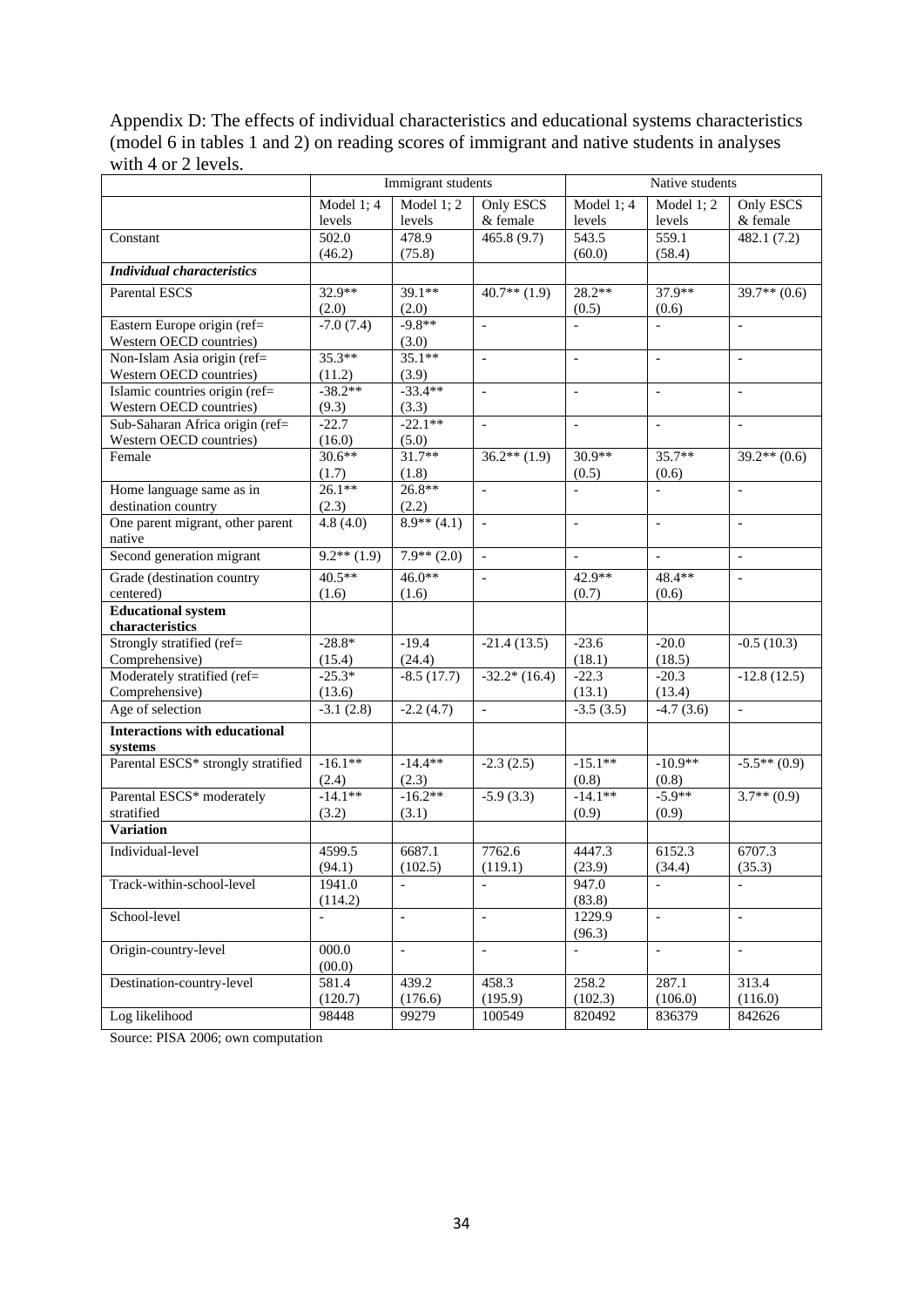| Appendix E: The effects of individual characteristics, track characteristics, school        |  |  |  |  |  |  |  |  |
|---------------------------------------------------------------------------------------------|--|--|--|--|--|--|--|--|
| characteristics, educational systems characteristics (model 6) on reading, math and science |  |  |  |  |  |  |  |  |
| scores of immigrant and native students.                                                    |  |  |  |  |  |  |  |  |
| Immigrant students<br>Native students                                                       |  |  |  |  |  |  |  |  |

|                                                                   |                        | Immigrant students     |                   | Native students          |                          |                          |  |
|-------------------------------------------------------------------|------------------------|------------------------|-------------------|--------------------------|--------------------------|--------------------------|--|
|                                                                   | Reading                | Math                   | Science           | Reading                  | Math                     | Science                  |  |
| Constant                                                          | 457.7                  | 502.9                  | 553.6             | 483.4                    | 573.4                    | $\overline{692.8}$       |  |
|                                                                   | (44.2)                 | (38.4)                 | (44.2)            | (59.8)                   | (66.5)                   | (65.0)                   |  |
| <b>Individual characteristics</b>                                 |                        |                        |                   |                          |                          |                          |  |
| <b>Parental ESCS</b>                                              | $25.0**$               | $22.4**$               | $24.7**$          | $27.4**$                 | $25.5***$                | 28.8**                   |  |
|                                                                   | (2.1)                  | (1.9)                  | (2.1)             | (0.6)                    | (0.5)                    | (0.6)                    |  |
| Eastern Europe origin (ref= Western<br>OECD countries)            | $-8.2(6.\overline{8})$ | $-15.9**$<br>(5.9)     | $-11.1(6.8)$      | $\overline{a}$           | $\overline{\phantom{a}}$ | $\overline{a}$           |  |
| Non-Islam Asia origin (ref= Western                               | $18.6*$                | $27.7**$               | 19.1(10.2)        | $\overline{\phantom{a}}$ | $\overline{\phantom{a}}$ | $\overline{\phantom{a}}$ |  |
| OECD countries)                                                   | (10.2)                 | (8.8)                  |                   |                          |                          |                          |  |
| Islamic countries origin (ref= Western)                           | $-35.3**$              | $-31.9**$              | $-36.0**$         | $\mathbb{L}$             | $\blacksquare$           | $\equiv$                 |  |
| OECD countries)<br>Sub-Saharan Africa origin (ref= Western        | (8.4)                  | (7.2)                  | (8.4)<br>$-14.3$  | $\mathbb{L}$             |                          | $\mathbf{r}$             |  |
| OECD countries)                                                   | $-15.0$<br>(14.2)      | $-18.1$<br>(12.1)      | (14.3)            |                          | $\sim$                   |                          |  |
| Female                                                            | $28.6**$               | $-20.7**$              | $-9.9**$          | $30.6**$                 | $-19.3**$                | $-8.9**$                 |  |
|                                                                   | (1.6)                  | (1.5)                  | (1.6)             | (0.5)                    | (0.5)                    | (0.6)                    |  |
| Home language same as in destination                              | $24.2**$               | $16.2**$               | $23.0**$          | $\equiv$                 | $\equiv$                 | $\overline{a}$           |  |
| country                                                           | (2.2)                  | (2.0)                  | (2.2)             |                          |                          |                          |  |
| One parent migrant, other parent native                           | 5.8(3.8)               | 5.9(3.5)               | $10.2**$<br>(3.8) | $\overline{\phantom{a}}$ | $\overline{a}$           | $\overline{a}$           |  |
| Second generation migrant                                         | $9.3**$ (1.8)          | $8.0**$                | $7.5**$ (1.9)     | $\overline{\phantom{a}}$ | $\blacksquare$           | $\equiv$                 |  |
|                                                                   |                        | (1.7)                  |                   |                          |                          |                          |  |
| Grade (destination country centered)                              | $31.8**$               | $33.6**$               | $31.7**$          | $41.1**$                 | 42.0**                   | 39.2**                   |  |
|                                                                   | (1.8)                  | (1.7)                  | (1.8)             | (0.7)                    | (0.7)                    | (0.7)                    |  |
| School-composition characteristics at<br>track-within-school      |                        |                        |                   |                          |                          |                          |  |
| <b>Average ESCS</b>                                               | 46.9**                 | $43.5***$              | $50.5**$          | $46.1**$                 | $42.2**$                 | 45.9**                   |  |
|                                                                   | (5.1)                  | (4.7)                  | (5.1)             | (3.1)                    | (2.8)                    | (2.8)                    |  |
| % students from Eastern Europe (ref=%<br>native students)         | $0.4**$ (0.2)          | $0.3**$<br>(0.1)       | $0.3*(0.2)$       | $-0.1(0.2)$              | 0.0(0.2)                 | 0.0(0.2)                 |  |
| % students from non-Islamic Asia                                  | $1.2**$ (0.2)          | $1.2**$                | $1.3**$ (0.2)     | $0.5**$                  | $0.8**$                  | $0.6**$ (0.2)            |  |
| (ref=% native students)                                           |                        | (0.2)                  |                   | (0.2)                    | (0.2)                    |                          |  |
| % students from Islamic countries<br>(ref=% native students)      | 0.1(0.1)               | 0.1(0.1)               | 0.0(0.1)          | 0.1(0.2)                 | $-0.2(0.1)$              | $-0.1(0.2)$              |  |
| % students from western OECD<br>countries (ref=% native students) | 0.0(0.1)               | 0.0(0.1)               | $0.2*(0.1)$       | $-0.3(0.2)$              | $-0.2(0.1)$              | $-0.1(0.2)$              |  |
| % students from Sub-Saharan Africa<br>(ref=% native students)     | $-0.2(0.4)$            | $\overline{0.0}$ (0.4) | $-0.2(0.4)$       | $-0.5(0.4)$              | $-0.2(0.4)$              | $-0.3(0.4)$              |  |
| <b>ESCS</b> diversity                                             | 20.0(14.0)             | 17.0<br>(13.0)         | 23.1(13.9)        | $-5.9(7.3)$              | 0.3(6.8)                 | $\overline{4.7}$ (6.8)   |  |
| Ethnic diversity                                                  | $-40.3**$              | $-34.4**$              | $-42.6**$         | $-16.2$                  | $-30.6**$                | $-27.4**$                |  |
|                                                                   | (11.2)                 | (10.4)                 | (11.0)            | (10.9)                   | (10.1)                   | (10.2)                   |  |
| <b>Curriculum at track-within-school</b>                          |                        |                        |                   |                          |                          |                          |  |
| Vocational (ref=general)                                          | $-54.1**$              | $-52.4**$              | $-50.1**$         | $-52.4**$                | $-51.1**$                | $-51.9**$                |  |
|                                                                   | (4.6)                  | (4.3)                  | (4.5)             | (2.4)                    | (2.3)                    | (2.3)                    |  |
| Higher secondary (ref=lower)                                      | $-0.8(4.9)$            | $-0.4(4.5)$            | 0.9(4.9)          | $-4.2(2.9)$              | $-3.7(2.8)$              | $-4.2(2.8)$              |  |
| Selective admittance (ref= Some                                   | $18.0**$               | 18.9**                 | $19.5**$          | $16.4**$                 | 18.4**                   | 18.4**                   |  |
| selective admittance)                                             | (2.8)                  | (2.6)                  | (2.7)             | (2.3)                    | (2.1)                    | (2.1)                    |  |
| Non selective admittance (ref= Some                               | 1.0(2.4)               | 1.2(2.2)               | 0.8(2.4)          | $-2.3(1.6)$              | $-0.9(1.5)$              | $-1.6(1.5)$              |  |
| selective admittance)                                             |                        |                        |                   |                          |                          |                          |  |
| <b>School characteristics</b>                                     |                        |                        |                   |                          |                          |                          |  |
| Teacher shortage                                                  | $-1.6(1.1)$            | $-2.6**$<br>(1.0)      | $-1.5(1.1)$       | $-4.8**$<br>(0.8)        | $-4.2**$<br>(0.7)        | $-4.1**$<br>(0.7)        |  |
| Student/staff ratio                                               | $0.8**$ (0.3)          | 0.3(0.3)               | 0.3(0.3)          | $0.5**$<br>(0.2)         | $0.4**$<br>(0.2)         | 0.3(0.2)                 |  |
| School in city (ref=towns)                                        | 2.7(2.7)               | $-0.3(2.5)$            | 1.5(2.7)          | $-1.8(1.9)$              | $-2.8(1.8)$              | $-2.7(1.7)$              |  |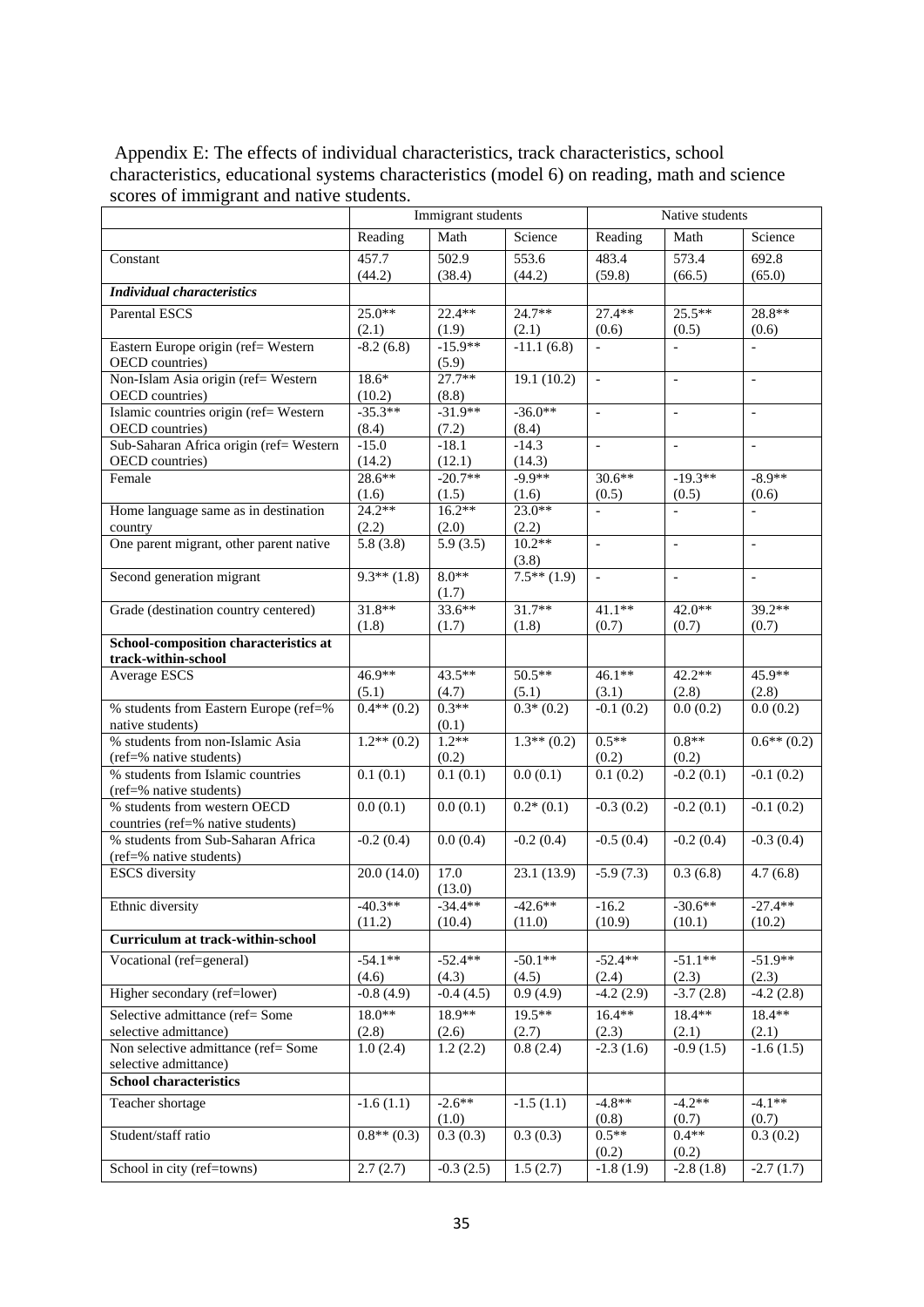| School in rural (ref=towns)                  | 2.7(2.7)      | 4.1(2.5)       | $\overline{5.9^{**}(2.6)}$ | $5.6***$     | $6.6**$     | $7.8**$ (1.5) |
|----------------------------------------------|---------------|----------------|----------------------------|--------------|-------------|---------------|
|                                              |               |                |                            | (1.7)        | (1.6)       |               |
| School-size*100                              | $0.7**$ (0.2) | $0.7**$        | $0.6**$ (0.2)              | $1.4**$      | $1.0**$     | $1.0**$ (0.2) |
|                                              |               | (0.2)          |                            | (0.2)        | (0.2)       |               |
| Private dependent (ref=Public school)        | $-4.9(3.7)$   | $-10.7**$      | $-6.0*(3.6)$               | $-7.4**$     | $-4.9**$    | $-3.6**$      |
|                                              |               | (3.4)          |                            | (2.5)        | (2.2)       | (2.2)         |
| Private independent (ref=Public school)      | $-6.4(5.4)$   | $-10.3**$      | $-4.5(5.4)$                | $-9.1**$     | $-6.3(3.6)$ | $-5.7(3.5)$   |
|                                              |               | (5.0)          |                            | (4.0)        |             |               |
| <b>Educational system characteristics</b>    |               |                |                            |              |             |               |
| Strongly stratified (ref= Comprehensive)     | $-16.7$       | $-17.0$        | $-43.9**$                  | $-1.9(18.9)$ | $-13.4$     | $-24.8$       |
|                                              | (14.5)        | (12.5)         | (14.5)                     |              | (21.0)      | (20.5)        |
| Moderately stratified (ref=                  | $-16.7$       | $-16.0$        | $-28.2**$                  | $-16.8$      | $-10.6$     | $-17.1$       |
| Comprehensive)                               | (13.1)        | (11.4)         | (13.1)                     | (14.1)       | (15.5)      | (15.2)        |
| Age of selection                             | $-2.3(2.6)$   | $-1.8(2.3)$    | $-6.1**$                   | $-0.7(3.7)$  | $-4.6(4.1)$ | $-5.9(4.0)$   |
|                                              |               |                | (2.6)                      |              |             |               |
| <b>Interactions with educational systems</b> |               |                |                            |              |             |               |
| Parental ESCS* strongly stratified           | $-16.5**$     | $-14.0**$      | $-14.3**$                  | $-16.4**$    | $-15.6**$   | $-17.4**$     |
|                                              | (2.5)         | (2.3)          | (2.5)                      | (0.8)        | (0.7)       | (0.8)         |
| Parental ESCS* moderately stratified         | $-16.5**$     | $-17.3**$      | $-15.9**$                  | $-15.9**$    | $-10.8**$   | $-13.7**$     |
|                                              | (3.3)         | (3.1)          | (3.3)                      | (0.9)        | (0.8)       | (0.9)         |
| Average ESCS* strongly stratified            | $19.5**$      | 18.4**         | 10.1(6.1)                  | $-2.6(3.7)$  | $-3.8(3.4)$ | $-8.7**$      |
|                                              | (6.2)         | (5.7)          |                            |              |             | (3.4)         |
| Average ESCS* moderately stratified          | $-11.0(8.3)$  | $-5.8(7.7)$    | $-17.7**$                  | 6.4(4.3)     | 2.1(4.0)    | 0.4(3.9)      |
|                                              |               |                | (8.3)                      |              |             |               |
| Higher secondary* strongly stratified        | $16.3**$      | $11.4*$        | $13.0**$                   | $11.9**$     | $16.0**$    | $18.2**$      |
|                                              | (6.5)         | (6.0)          | (6.4)                      | (3.9)        | (3.8)       | (3.8)         |
| Higher secondary* moderately stratified      | $32.7**$      | $27.8**$       | $20.3**$                   | $25.1**$     | $17.1**$    | 6.6(7.8)      |
|                                              | (9.8)         | (9.0)          | (9.7)                      | (8.1)        | (7.7)       |               |
| Reproduction                                 |               |                |                            |              |             |               |
| Parental ESCS* average ESCS                  | $-0.5(1.8)$   | $3.5***$       | $3.1**$ (1.8)              | $-1.1*(0.6)$ | $1.5**$     | $1.6**$ (0.6) |
|                                              |               | (1.6)          |                            |              | (0.6)       |               |
| <b>Variation</b>                             |               |                |                            |              |             |               |
| Individual-level                             | 4516.2        | 3904.3         | 4663.7                     | 4447.3       | 4077.0      | 5000.0        |
|                                              | (89.0)        | (76.9)         | (91.0)                     | (23.9)       | (21.9)      | (26.9)        |
| Track-within-school-level                    | 917.1         | 792.0          | 793.2                      | 307.7        | 307.2       | 268.0         |
|                                              | (82.8)        | (71.6)         | (80.2)                     | (41.9)       | (39.5)      | (40.6)        |
| School-level                                 | $\frac{1}{2}$ | $\overline{a}$ | $\overline{\phantom{a}}$   | 759.0        | 552.3       | 513.3         |
|                                              |               |                |                            | (50.4)       | (44.6)      | (44.9)        |
| Origin-country-level                         | 000.0         | 000.0          | 291.4                      |              |             |               |
|                                              | (00.0)        | (00.0)         | (1640.2)                   |              |             |               |
| Destination-country-level                    | 444.6         | 312.0          | 159.0                      | 279.6        | 354.1       | 337.2         |
|                                              | (91.7)        | (67.0)         | (1639.6)                   | (107.1)      | (133.6)     | (127.2)       |
| Log likelihood                               | 97314         | 96060          | 97415                      | 818466       | 811887      | 825911        |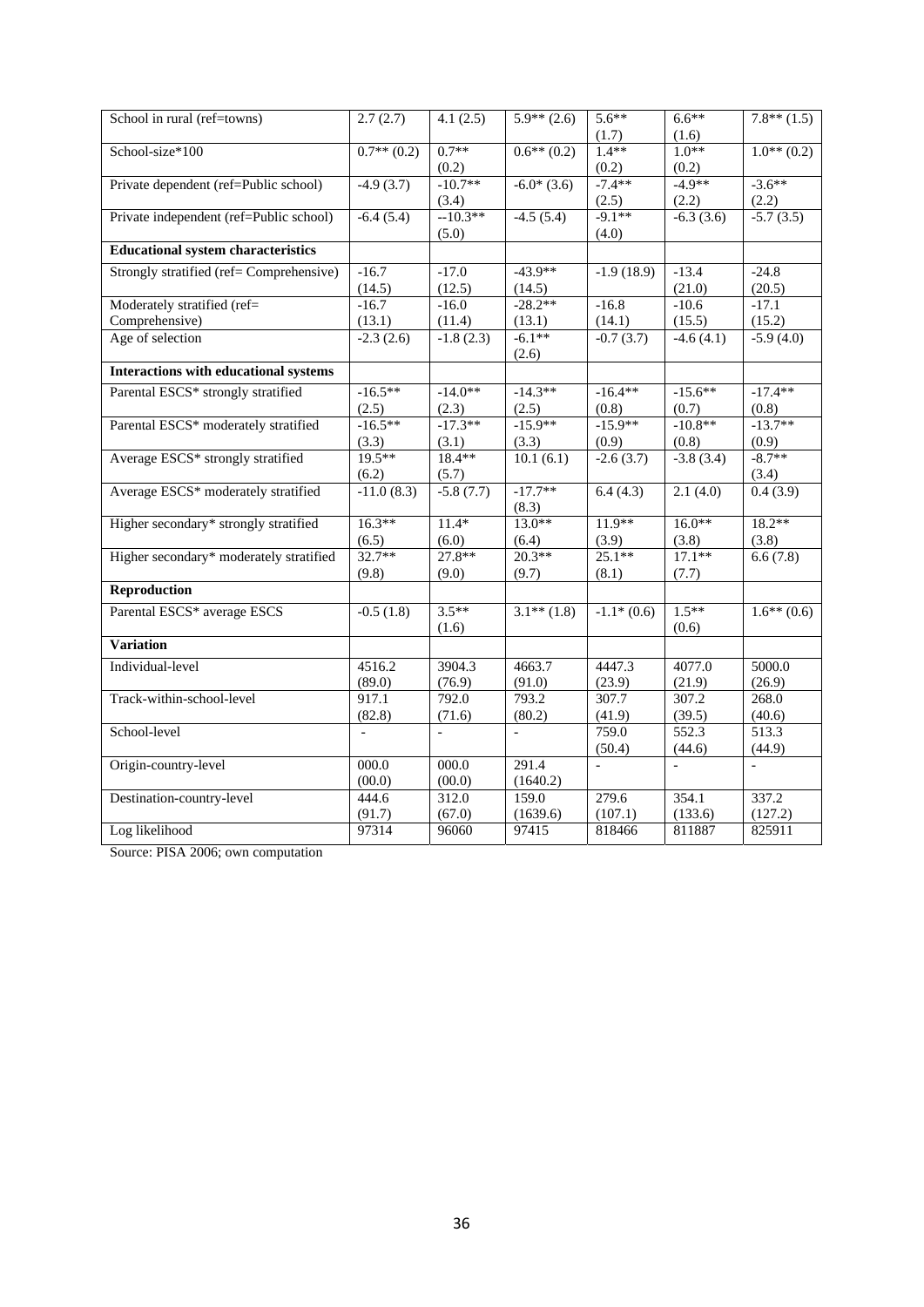Appendix F: The effects of individual characteristics and educational systems characteristics (model 6) on reading scores of immigrant and native students with the measured and countrycentered track-level

|                                                                   |                       | Immigrant students    |                                    | Native students          |
|-------------------------------------------------------------------|-----------------------|-----------------------|------------------------------------|--------------------------|
|                                                                   | Measured track-       | Centered track-       | Measured track-                    | Centered track-          |
| Constant                                                          | level<br>457.7 (44.2) | level<br>457.2 (45.6) | level<br>$483.4 \overline{(59.8)}$ | level<br>463.6(61.7)     |
| <b>Individual characteristics</b>                                 |                       |                       |                                    |                          |
| <b>Parental ESCS</b>                                              | $25.0**$ (2.1)        | $24.9**$ (2.1)        | $27.4**$ (0.6)                     | $27.4**$ (0.6)           |
| Eastern Europe origin (ref= Western OECD                          | $-8.2(6.8)$           | $-6.9(7.0)$           |                                    |                          |
| countries)                                                        |                       |                       |                                    |                          |
| Non-Islamic Asia origin (ref= Western OECD                        | $18.6*(10.2)$         | $19.6*(10.5)$         | $\overline{\phantom{a}}$           | $\overline{\phantom{a}}$ |
| countries)<br>Islamic countries origin (ref= Western OECD         | $-35.3**$ (8.4)       | $-35.2**$ (8.6)       | $\blacksquare$                     |                          |
| countries)                                                        |                       |                       |                                    |                          |
| Sub-Saharan Africa origin (ref= Western<br>OECD countries)        | $-15.0(14.2)$         | $-14.6(14.7)$         | $\Box$                             | $\overline{\phantom{a}}$ |
| Female                                                            | $28.6**$ (1.6)        | $28.6**$ (1.6)        | $30.6**$ (0.5)                     | $30.6**$ (0.6)           |
| Home language same as in destination country                      | $24.2**$ (2.2)        | $24.2**$ (2.2)        | $\overline{\phantom{a}}$           | $\overline{\phantom{a}}$ |
| One parent migrant, other parent native                           | 5.8(3.8)              | 5.7(3.8)              | $\frac{1}{2}$                      | $\blacksquare$           |
| Second generation migrant                                         | $9.3**$ (1.8)         | $9.4**$ (1.8)         |                                    |                          |
| Grade (destination country centered)                              | $31.8**$ (1.8)        | $33.0**$ (1.8)        | $41.1**$ (0.7)                     | $40.9**$ (0.7)           |
| School-composition characteristics at track-                      |                       |                       |                                    |                          |
| within-school<br><b>Average ESCS</b>                              | $46.9**$ (5.1)        | $46.9**$ (5.1)        | $46.1**$ (3.1)                     | $46.3**$ (3.0)           |
| % students from Eastern Europe (ref=% native                      | $0.4**$ (0.2)         | $0.4**$ (0.2)         | $-0.1(0.2)$                        | $-0.1(0.2)$              |
| students)                                                         |                       |                       |                                    |                          |
| % students from non-Islamic Asia (ref=%                           | $1.2**$ (0.2)         | $1.2**$ (0.2)         | $0.5**$ (0.2)                      | $0.6**$ (0.2)            |
| native students)<br>% students from Islamic countries (ref=%      | 0.1(0.1)              | 0.1(0.1)              | 0.1(0.2)                           | 0.1(0.2)                 |
| native students)                                                  |                       |                       |                                    |                          |
| % students from western OECD countries<br>(ref=% native students) | 0.0(0.1)              | 0.0(0.1)              | $-0.3(0.2)$                        | $-0.3(0.2)$              |
| % students from Sub-Saharan Africa (ref=%<br>native students)     | $-0.2(0.4)$           | $-0.2(0.4)$           | $-0.5(0.4)$                        | $-0.5(0.4)$              |
| <b>ESCS</b> diversity                                             | 20.0(14.0)            | 18.8(14.0)            | $-5.9(7.3)$                        | $-6.2(7.2)$              |
| Ethnic diversity                                                  | $-40.3**$ (11.2)      | $-40.9**$ (11.2)      | $-16.2(10.9)$                      | $-16.6(10.8)$            |
| Curriculum at track-within-school                                 |                       |                       |                                    |                          |
| Vocational (ref=general)                                          | $-54.1**$ (4.6)       | $-48.7**$ (4.5)       | $-52.4**$ (2.4)                    | $-51.0**$ (2.3)          |
| Higher secondary (ref=lower)                                      | $-0.8(4.9)$           | $-1.0(2.6)$           | $-4.2(2.9)$                        | $-2.6(1.5)$              |
| Selective admittance (ref= Some selective<br>admittance)          | $18.0**$ (2.8)        | $18.5**$ (2.8)        | $16.4** (2.3)$                     | $16.3**$ (2.3)           |
| Non selective admittance (ref= Some selective                     | 1.0(2.4)              | 1.0(2.4)              | $-2.3(1.6)$                        | $-2.2(1.6)$              |
| admittance)<br><b>School characteristics</b>                      |                       |                       |                                    |                          |
| Teacher shortage                                                  | $-1.6(1.1)$           | $-1.6(1.1)$           | $-4.8**$ (0.8)                     | $-4.8**$ (0.8)           |
| Student/staff ratio                                               | $0.8**$ (0.3)         | $0.7**$ (0.3)         | $0.5**$ $(0.2)$                    | $0.6**$ (0.2)            |
| School in city (ref=towns)                                        | 2.7(2.7)              | 2.6(2.7)              | $-1.8(1.9)$                        | $-1.9(1.9)$              |
| School in rural (ref=towns)                                       | 2.7(2.7)              | 2.6(2.7)              | $5.6***(1.7)$                      | $5.6**$ (1.7)            |
| School-size*100                                                   | $0.7**$ (0.2)         | $0.7**$ (0.2)         | $1.4**$ (0.2)                      | $1.3**$ (0.2)            |
| Private dependent (ref=Public school)                             | $-4.9(3.7)$           | $-5.3(3.7)$           | $-7.4**$ (2.5)                     | $-7.3**$ (2.5)           |
| Private independent (ref=Public school)                           | $-6.4(5.4)$           | $-6.9(5.4)$           | $-9.1**$ (4.0)                     | $-8.5**$ (3.9)           |
| <b>Educational system characteristics</b>                         |                       |                       |                                    |                          |
| Strongly stratified (ref= Comprehensive)                          | $-16.7(14.5)$         | $-10.9(15.0)$         | $-1.9(18.9)$                       | 8.7(19.4)                |
| Moderately stratified (ref= Comprehensive)                        | $-16.7(13.1)$         | $-1.1(12.7)$          | $-16.8(14.1)$                      | $-3.3(13.9)$             |
| Age of selection                                                  | $-2.3(2.6)$           | $-2.3(2.7)$           | $-0.7(3.7)$                        | 0.4(3.8)                 |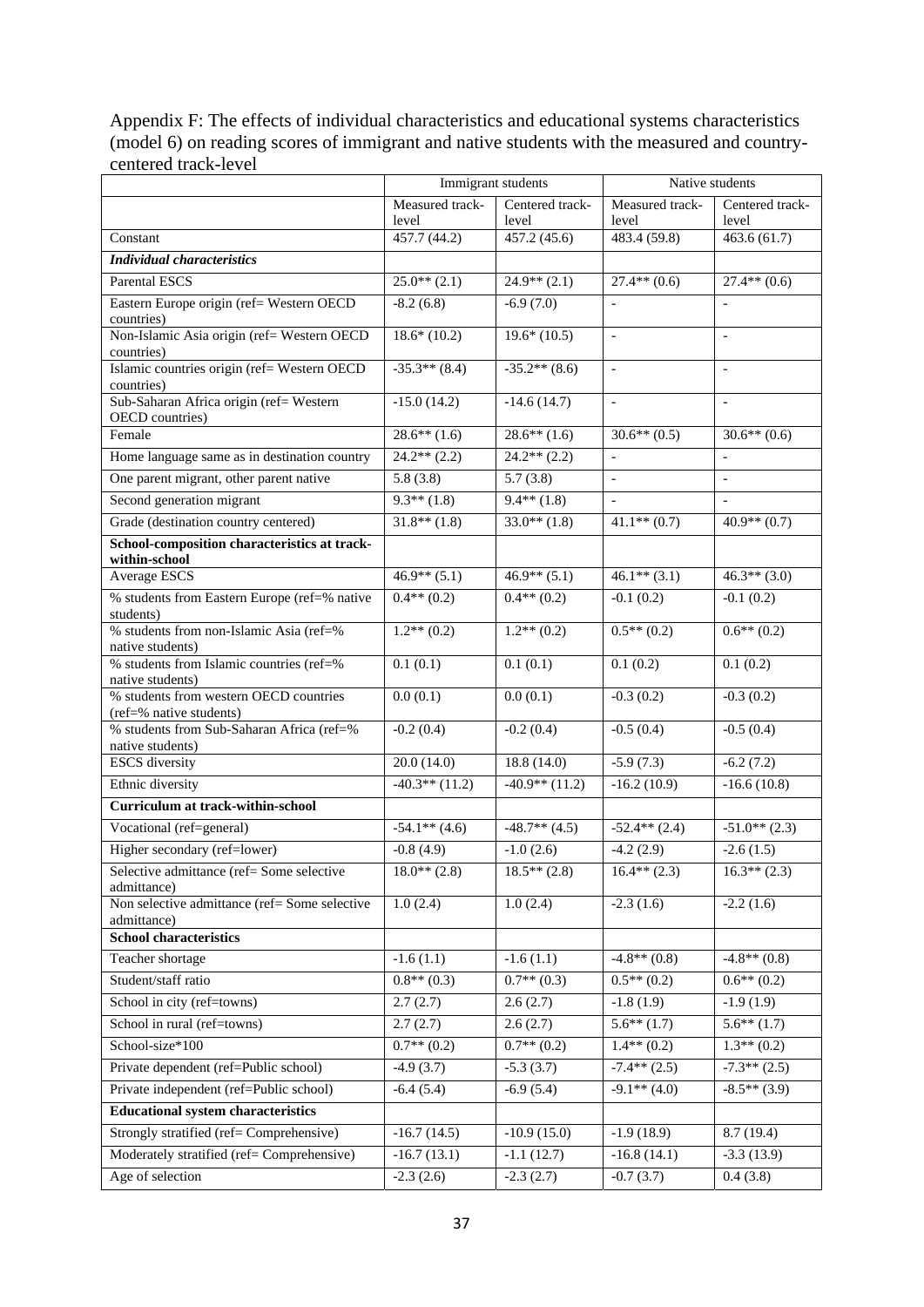| <b>Interactions with educational systems</b>   |                 |                    |                 |                 |
|------------------------------------------------|-----------------|--------------------|-----------------|-----------------|
| Parental ESCS <sup>*</sup> strongly stratified | $-16.5**(2.5)$  | $-16.4$ ** $(2.5)$ | $-16.4**$ (0.8) | $-16.4**$ (0.8) |
| Parental ESCS* moderately stratified           | $-16.5**$ (3.3) | $-16.4**$ (3.3)    | $-15.9**$ (0.9) | $-15.9**$ (0.9) |
| Average ESCS <sup>*</sup> strongly stratified  | $19.5**$ (6.2)  | $21.3**$ (6.2)     | $-2.6(3.7)$     | $-4.56(4.2)$    |
| Average ESCS* moderately stratified            | $-11.0(8.3)$    | $-8.8(8.6)$        | 6.4(4.3)        | 4.2(4.4)        |
| Higher secondary* strongly stratified          | $16.3**$ (6.5)  | 4.3(3.3)           | $11.9**$ (3.9)  | $8.1**$ (2.0)   |
| Higher secondary* moderately stratified        | $32.7**$ (9.8)  | $16.7*(5.1)$       | $25.1**$ (8.1)  | $18.7**$ (3.9)  |
| <b>Reproduction</b>                            |                 |                    |                 |                 |
| Parental ESCS* average ESCS                    | $-0.5(1.8)$     | $-0.4(1.8)$        | $-1.1*(0.6)$    | $-1.2*(0.6)$    |
| <b>Variation</b>                               |                 |                    |                 |                 |
| Individual-level                               | 4516.2 (89.0)   | 4511.0 (88.9)      | 4447.3 (23.9)   | 4447.4 (23.9)   |
| Track-within-school-level                      | 917.1 (82.8)    | 926.0(83.1)        | 307.7 (41.9)    | 309.0 (41.9)    |
| School-level                                   |                 |                    | 759.0 (50.4)    | 746.2 (50.1)    |
| Origin-country-level                           | 000.0(00.0)     | 000.0(00.0)        |                 |                 |
| Destination-country-level                      | 444.6 (91.7)    | 484.6 (98.8)       | 279.6 (107.1)   | 299.3 (114.2)   |
| Log likelihood                                 | 97314           | 97321              | 818466          | 818444          |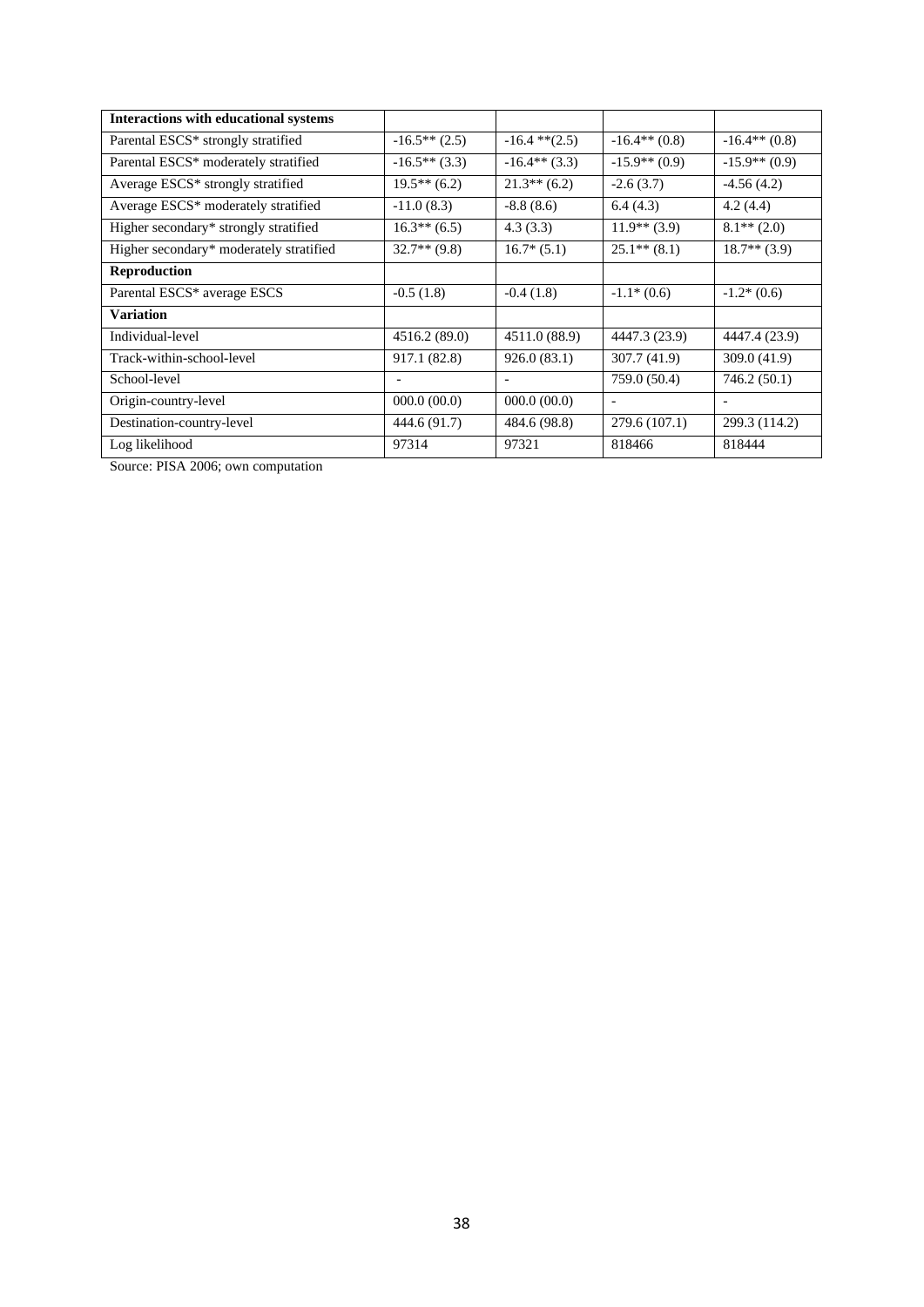Appendix G: estimation of educational performance of first generation immigrant students from Western OECD countries with different parental ESCS, in schools with different ESCS composition and track-level and in different educational systems (model 6 of table 2). The scores of the immigrant students from Eastern Europe, non-Islamic Asia, Islamic countries and Sub-Saharan African countries can be obtained by changing the scores with -8.2, +18.6, -35.3 and -15.0 respectively. The scores of second-generation immigrant students should be changed with +9.3, of those who use the same language as the destination country with  $+24.2$  and those with mixed parents with  $+5.8$ .

|                         |                   | comprehensive & lowest school ECSC (-2.07) |              |               |              |               |              |
|-------------------------|-------------------|--------------------------------------------|--------------|---------------|--------------|---------------|--------------|
|                         |                   |                                            | highest      | lowest        | highest      | lowest        | highest      |
|                         |                   |                                            | parent       | parent        | parent       | parent        | parent       |
|                         |                   | lowest parent ECSC (-4.4)                  | ECSC $(3.0)$ | ECSC $(-4.4)$ | ECSC $(3.0)$ | ECSC $(-4.4)$ | ECSC $(3.0)$ |
|                         |                   | & vocational                               | & vocational | & general     | & general    | & general     | & general    |
|                         | parameter & lower |                                            | & lower      | & lower       | & lower      | & higher      | & higher     |
| Constant                | 457,7             | 457,7                                      | 457,7        | 457,7         | 457,7        | 457,7         | 457,7        |
| School ESCS             | 46,9              | $-97,1$                                    | $-97,1$      | $-97,1$       | $-97,1$      | $-97,1$       | $-97,1$      |
| Vocational              | $-54,1$           | $-54,1$                                    | $-54,1$      | 0,0           | O, O         | 0,0           | 0,0          |
| higher secondary        | $-0.8$            | 0,0                                        | 0,0          | O, O          | O, O         | $-0.8$        | $-0.8$       |
| Parent ESCS             | 25,0              | $-110,0$                                   | 75,0         | $-110,0$      | 75,0         | $-110,0$      | 75,0         |
| strongly stratified     | $-16,7$           | 0,0                                        | 0,0          | 0,0           | 0,0          | 0, 0          | 0,0          |
| moderately stratified   | $-16,7$           | 0,0                                        | O, O         | O, O          | O, O         | 0,0           | 0,0          |
| higher*strongly         | 16,3              | 0,0                                        | 0,0          | O, O          | O, O         | 0,0           | 0,0          |
| higher*moderately       | 32,7              | 0,0                                        | 0, 0         | 0,0           | 0, 0         | 0, 0          | 0,0          |
| School ESCS*strongly    | 19,5              | 0,0                                        | 0, 0         | 0,0           | O, O         | 0,0           | 0,0          |
| School ESCS*moderately  | $-11,0$           | 0,0                                        | 0, 0         | 0, 0          | 0, 0         | 0,0           | 0,0          |
| Parent ESCS*strongly    | $-16,5$           | 0,0                                        | 0, 0         | 0,0           | 0,0          | 0, 0          | 0,0          |
| Parent ESCS*moderately  | $-16,5$           | 0,0                                        | 0, 0         | 0,0           | 0, 0         | 0,0           | 0,0          |
| Parent ESCS*school ESCS | $-0,5$            | $-4.6$                                     | 3,1          | $-4,6$        | 3,1          | $-4,6$        | 3,1          |
|                         |                   | 198,5                                      | 384,6        | 246           | 438,7        | 254           | 446,7        |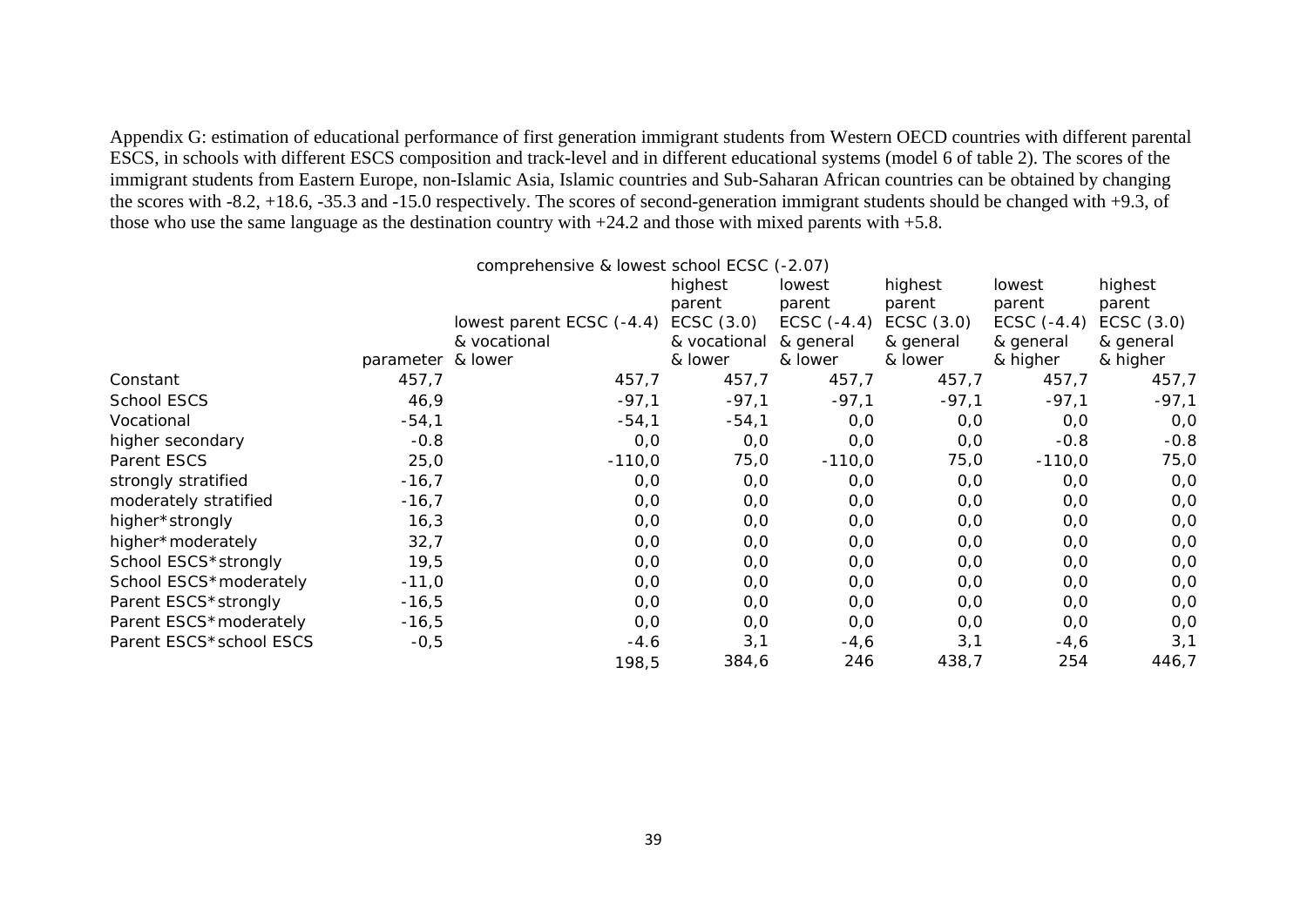|                         | comprehensive & highest school ECSC (1.64) |                           |              |               |              |               |              |
|-------------------------|--------------------------------------------|---------------------------|--------------|---------------|--------------|---------------|--------------|
|                         |                                            |                           | highest      | lowest        | highest      | lowest        | highest      |
|                         |                                            |                           | parent       | parent        | parent       | parent        | parent       |
|                         |                                            | lowest parent ECSC (-4.4) | ECSC $(3.0)$ | ECSC $(-4.4)$ | ECSC $(3.0)$ | ECSC $(-4.4)$ | ECSC $(3.0)$ |
|                         |                                            | & vocational              | & vocational | & general     | & general    | & general     | & general    |
|                         | parameter & lower                          |                           | & lower      | & lower       | & lower      | & higher      | & higher     |
| Constant                | 457,7                                      | 457,7                     | 457,7        | 457,7         | 457,7        | 457,7         | 457,7        |
| School ESCS             | 46,9                                       | 76,9                      | 76,9         | 76,9          | 76,9         | 76,9          | 76,9         |
| Vocational              | $-54,1$                                    | $-54,1$                   | $-54,1$      | O, O          | 0, 0         | 0,0           | 0,0          |
| higher secondary        | $-0.8$                                     | 0,0                       | 0,0          | 0,0           | O, O         | $-0,8$        | $-0,8$       |
| Parent ESCS             | 25,0                                       | $-110,0$                  | 75,0         | $-110,0$      | 75,0         | $-110,0$      | 75,0         |
| strongly stratified     | $-16,7$                                    | 0,0                       | 0,0          | 0,0           | O, O         | 0,0           | 0,0          |
| moderately stratified   | $-16,7$                                    | 0,0                       | 0, 0         | 0,0           | O, O         | 0,0           | 0,0          |
| higher*strongly         | 16,3                                       | 0,0                       | 0, 0         | O, O          | O, O         | 0,0           | 0,0          |
| higher*moderately       | 32,7                                       | 0,0                       | 0, 0         | O, O          | 0, 0         | 0,0           | 0,0          |
| School ESCS*strongly    | 19,5                                       | 0,0                       | O, O         | 0,0           | O, O         | 0,0           | 0, 0         |
| School ESCS*moderately  | $-11,0$                                    | 0,0                       | 0, 0         | 0, 0          | O, O         | 0, 0          | 0,0          |
| Parent ESCS*strongly    | $-16,5$                                    | 0,0                       | 0, 0         | 0,0           | 0,0          | 0, 0          | 0,0          |
| Parent ESCS*moderately  | $-16,5$                                    | 0,0                       | 0,0          | O, O          | 0, 0         | 0,0           | 0,0          |
| Parent ESCS*school ESCS | $-0,5$                                     | 3,6                       | $-2,5$       | 3,6           | $-2,5$       | 3,6           | $-2,5$       |
|                         |                                            | 374,1                     | 553          | 428,2         | 607,1        | 427,4         | 606,3        |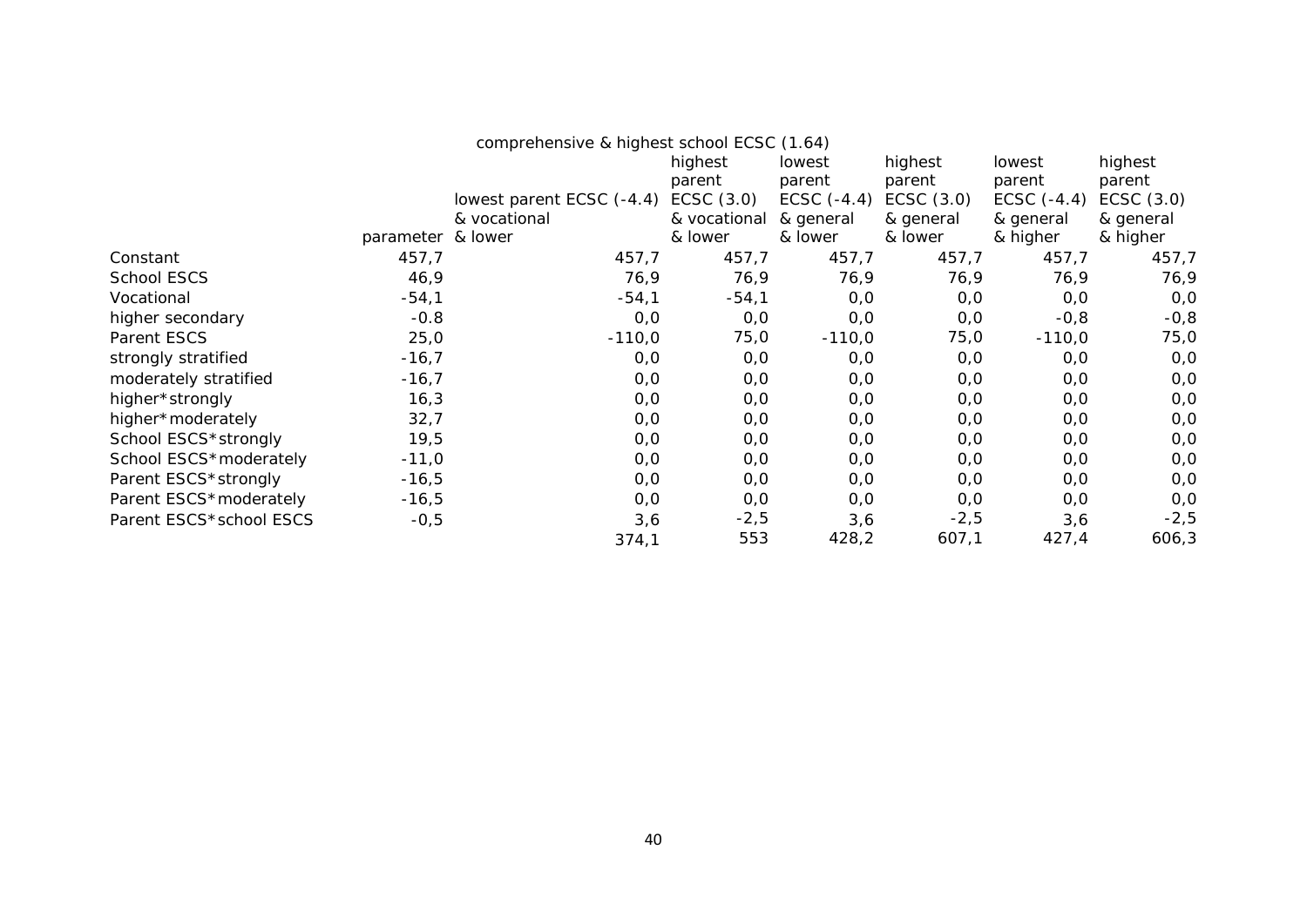|                         | Moderately stratified & lowest school ECSC (-2.07) |                           |              |               |              |               |           |
|-------------------------|----------------------------------------------------|---------------------------|--------------|---------------|--------------|---------------|-----------|
|                         |                                                    |                           | highest      | lowest        | highest      | lowest        | highest   |
|                         |                                                    |                           | parent       | parent        | parent       | parent        | parent    |
|                         |                                                    | lowest parent ECSC (-4.4) | ECSC $(3.0)$ | ECSC $(-4.4)$ | ECSC $(3.0)$ | ECSC $(-4.4)$ | ECSC(3.0) |
|                         |                                                    | & vocational              | & vocational | & general     | & general    | & general     | & general |
|                         | parameter & lower                                  |                           | & lower      | & lower       | & lower      | & higher      | & higher  |
| Constant                | 457,7                                              | 457,7                     | 457,7        | 457,7         | 457,7        | 457,7         | 457,7     |
| School ESCS             | 46,9                                               | $-97,1$                   | $-97,1$      | $-97,1$       | $-97,1$      | $-97,1$       | $-97,1$   |
| Vocational              | $-54,1$                                            | $-54,1$                   | $-54,1$      | 0,0           | 0,0          | 0,0           | 0,0       |
| higher secondary        | $-0.8$                                             | 0, 0                      | 0, 0         | 0,0           | 0,0          | 6,2           | 6, 2      |
| Parent ESCS             | 25,0                                               | $-110,0$                  | 75,0         | $-110,0$      | 75,0         | $-110,0$      | 75,0      |
| strongly stratified     | $-16,7$                                            | 0, 0                      | 0, 0         | 0,0           | 0,0          | 0,0           | O, O      |
| moderately stratified   | $-16,7$                                            | $-16,7$                   | $-16,7$      | $-16,7$       | $-16,7$      | $-16,7$       | $-16,7$   |
| higher*strongly         | 16,3                                               | 0, 0                      | O, O         | 0,0           | O, O         | O, O          | O, O      |
| higher*moderately       | 32,7                                               | 0, 0                      | 0, 0         | 0,0           | 0,0          | 32,7          | 32,7      |
| School ESCS*strongly    | 19,5                                               | O, O                      | 0,0          | 0,0           | O, O         | 0,0           | 0, 0      |
| School ESCS*moderately  | $-11,0$                                            | 5,0                       | 5,0          | 5,0           | 5,0          | 5,0           | 5,0       |
| Parent ESCS*strongly    | $-16,5$                                            | 0, 0                      | 0, 0         | 0,0           | 0,0          | O, O          | 0,0       |
| Parent ESCS*moderately  | $-16,5$                                            | 72,6                      | $-49,5$      | 72,6          | $-49,5$      | 72,6          | $-49,5$   |
| Parent ESCS*school ESCS | $-0,5$                                             | $-4.6$                    | 3,1          | $-4,6$        | 3,1          | $-4,6$        | 3,1       |
|                         |                                                    | 259,4                     | 323,4        | 306,9         | 377,5        | 345,8         | 416,4     |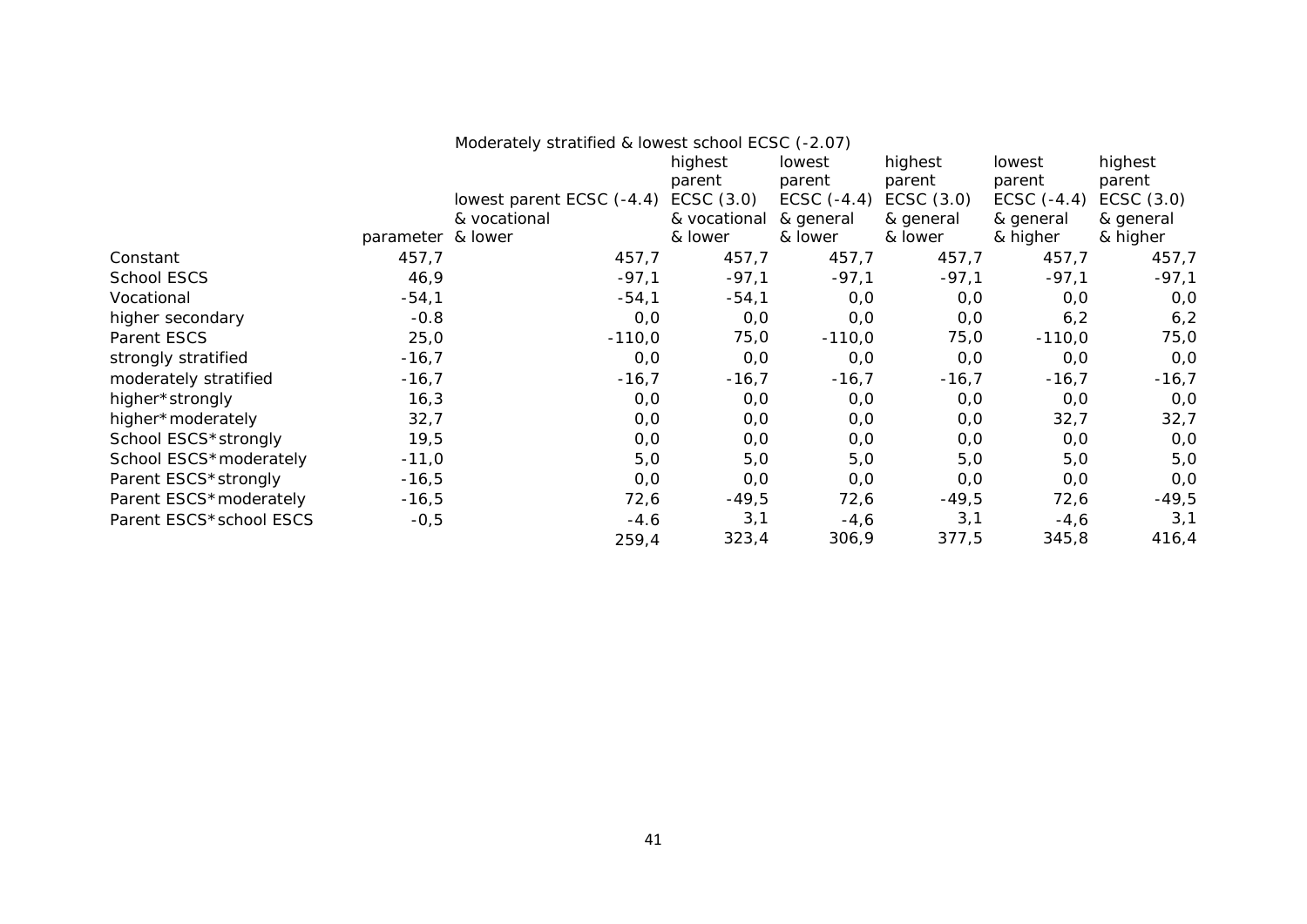|                         | Moderately stratified & highest school ECSC (1.64) |                           |              |               |              |               |              |
|-------------------------|----------------------------------------------------|---------------------------|--------------|---------------|--------------|---------------|--------------|
|                         |                                                    |                           | highest      | lowest        | highest      | lowest        | highest      |
|                         |                                                    |                           | parent       | parent        | parent       | parent        | parent       |
|                         |                                                    | lowest parent ECSC (-4.4) | ECSC $(3.0)$ | ECSC $(-4.4)$ | ECSC $(3.0)$ | ECSC $(-4.4)$ | ECSC $(3.0)$ |
|                         |                                                    | & vocational              | & vocational | & general     | & general    | & general     | & general    |
|                         | parameter & lower                                  |                           | & lower      | & lower       | & lower      | & higher      | & higher     |
| Constant                | 457,7                                              | 457,7                     | 457,7        | 457,7         | 457,7        | 457,7         | 457,7        |
| School ESCS             | 46,9                                               | 76,9                      | 76,9         | 76,9          | 76,9         | 76,9          | 76,9         |
| Vocational              | $-54,1$                                            | $-54,1$                   | $-54,1$      | O, O          | 0,0          | 0,0           | 0,0          |
| higher secondary        | $-0.8$                                             | 0, 0                      | 0, 0         | 0, 0          | 0,0          | $-0,8$        | $-0,8$       |
| Parent ESCS             | 25,0                                               | $-110,0$                  | 75,0         | $-110,0$      | 75,0         | $-110,0$      | 75,0         |
| strongly stratified     | $-16,7$                                            | 0, 0                      | 0,0          | 0, 0          | 0,0          | 0,0           | 0, 0         |
| moderately stratified   | $-16,7$                                            | $-16,7$                   | $-16,7$      | $-16,7$       | $-16,7$      | $-16,7$       | $-16,7$      |
| higher*strongly         | 16,3                                               | 0, 0                      | 0,0          | O, O          | 0,0          | O, O          | 0,0          |
| higher*moderately       | 32,7                                               | 0, 0                      | 0,0          | 0,0           | O, O         | 32,7          | 32,7         |
| School ESCS*strongly    | 19,5                                               | 0, 0                      | 0, 0         | 0, 0          | 0,0          | 0,0           | 0, 0         |
| School ESCS*moderately  | $-11,0$                                            | $-18,0$                   | $-18,0$      | $-18,0$       | $-18,0$      | $-18,0$       | $-18,0$      |
| Parent ESCS*strongly    | $-16,5$                                            | 0, 0                      | 0,0          | O, O          | 0,0          | O, O          | 0,0          |
| Parent ESCS*moderately  | $-16,5$                                            | 72,6                      | -49,5        | 72,6          | $-49,5$      | 72,6          | $-49,5$      |
| Parent ESCS*school ESCS | $-0,5$                                             | 3,6                       | $-2,5$       | 3,6           | $-2,5$       | 3,6           | $-2,5$       |
|                         |                                                    | 412                       | 468,8        | 466,1         | 522,9        | 498           | 554,8        |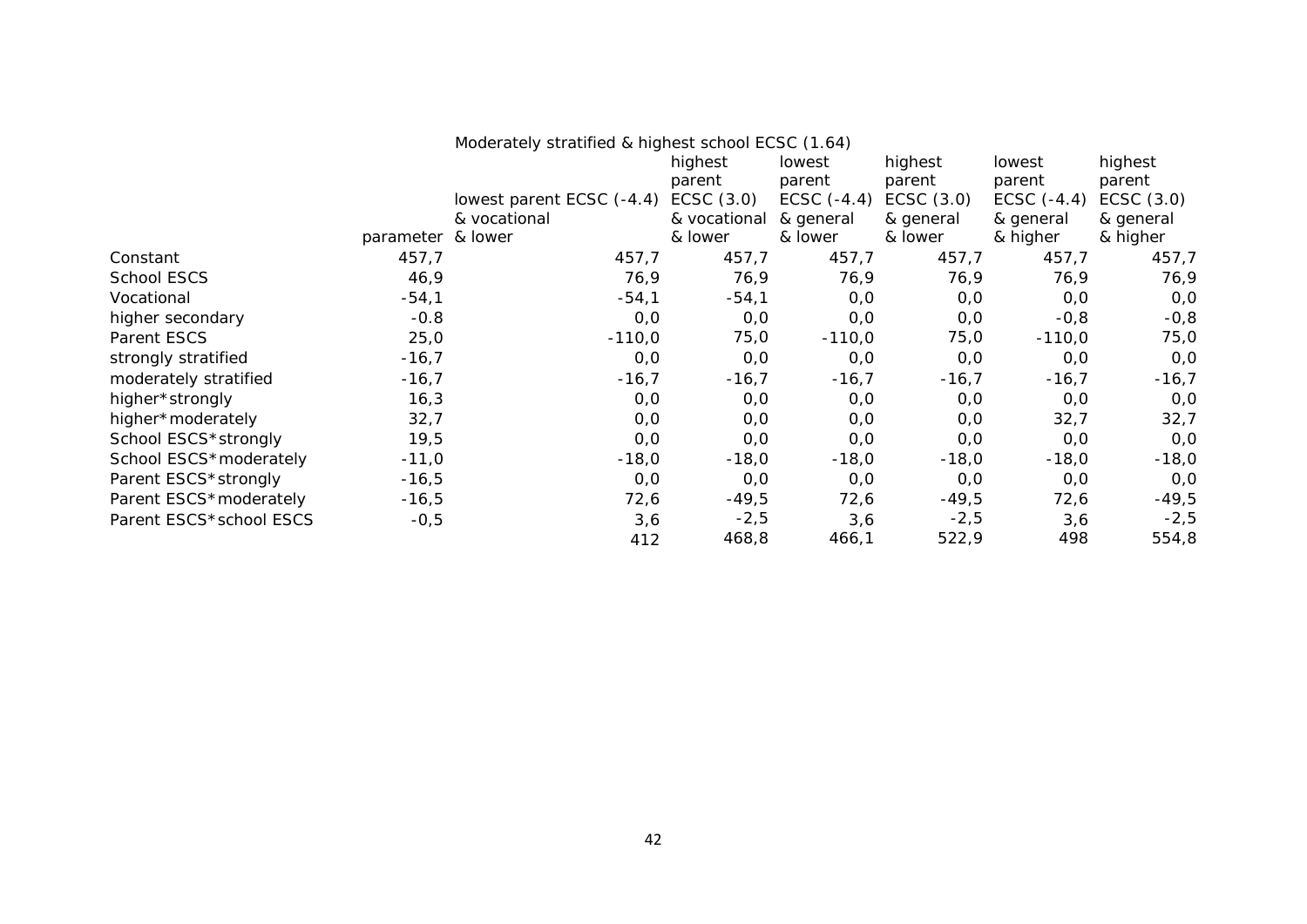|                         | strongly stratified & lowest school ECSC (-2.07) |                           |              |               |              |               |              |
|-------------------------|--------------------------------------------------|---------------------------|--------------|---------------|--------------|---------------|--------------|
|                         |                                                  |                           | highest      | lowest        | highest      | lowest        | highest      |
|                         |                                                  |                           | parent       | parent        | parent       | parent        | parent       |
|                         |                                                  | lowest parent ECSC (-4.4) | ECSC(3.0)    | ECSC $(-4.4)$ | ECSC $(3.0)$ | ECSC $(-4.4)$ | ECSC $(3.0)$ |
|                         |                                                  | & vocational              | & vocational | & general     | & general    | & general     | & general    |
|                         | parameter & lower                                |                           | & lower      | & lower       | & lower      | & higher      | & higher     |
| Constant                | 457,7                                            | 457,7                     | 457,7        | 457,7         | 457,7        | 457,7         | 457,7        |
| School ESCS             | 46,9                                             | $-97,1$                   | $-97,1$      | $-97,1$       | $-97,1$      | $-97,1$       | $-97,1$      |
| Vocational              | $-54,1$                                          | $-54,1$                   | $-54,1$      | 0,0           | O, O         | O, O          | 0,0          |
| higher secondary        | $-0,8$                                           | 0,0                       | 0, 0         | O, O          | O, O         | $-0,8$        | $-0,8$       |
| Parent ESCS             | 25,0                                             | $-110,0$                  | 75,0         | $-110,0$      | 75,0         | $-110,0$      | 75,0         |
| strongly stratified     | $-16,7$                                          | $-16,7$                   | $-16,7$      | $-16,7$       | $-16,7$      | $-16,7$       | $-16,7$      |
| moderately stratified   | $-16,7$                                          | 0,0                       | 0, 0         | 0,0           | 0,0          | 0,0           | 0, 0         |
| higher*strongly         | 16,3                                             | 0,0                       | 0,0          | O, O          | O, O         | 16,3          | 16,3         |
| higher*moderately       | 32,7                                             | 0,0                       | O, O         | O, O          | O, O         | O, O          | 0, 0         |
| School ESCS*strongly    | 19,5                                             | $-40,4$                   | $-40,4$      | $-40,4$       | $-40,4$      | $-40,4$       | $-40,4$      |
| School ESCS*moderately  | $-11,0$                                          | 0,0                       | 0,0          | 0,0           | 0,0          | O, O          | 0,0          |
| Parent ESCS*strongly    | $-16,5$                                          | 72,6                      | $-49,5$      | 72,6          | $-49,5$      | 72,6          | $-49,5$      |
| Parent ESCS*moderately  | $-16,5$                                          | 0, 0                      | O, O         | 0,0           | 0, 0         | O, O          | 0,0          |
| Parent ESCS*school ESCS | $-0,5$                                           | $-4.6$                    | 3,1          | $-4,6$        | 3,1          | $-4,6$        | 3,1          |
|                         |                                                  | 214                       | 278          | 261,5         | 332,1        | 277           | 347,6        |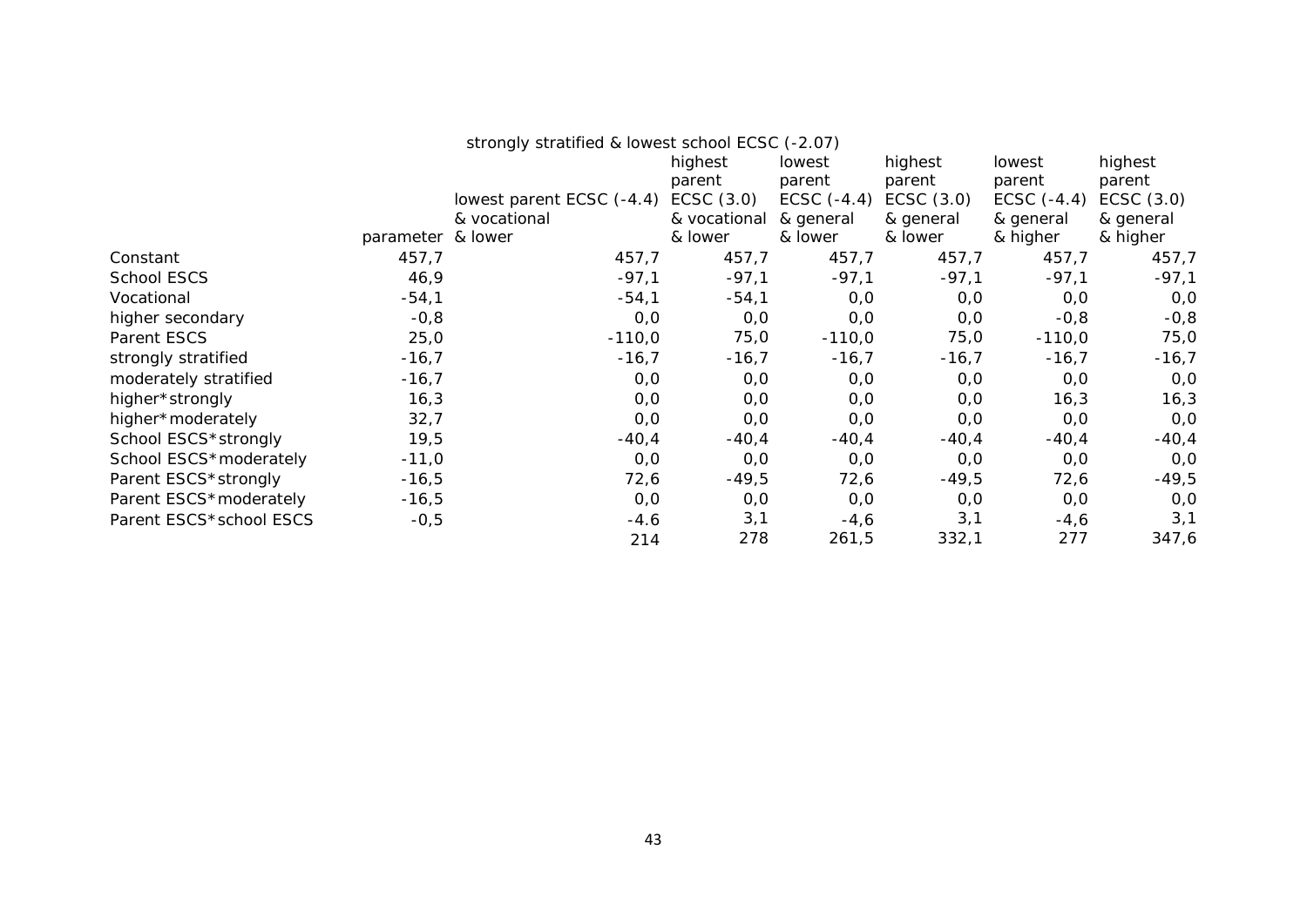|                         | strongly & highest school ECSC (1.64) |                           |              |               |              |               |              |
|-------------------------|---------------------------------------|---------------------------|--------------|---------------|--------------|---------------|--------------|
|                         |                                       |                           | highest      | lowest        | highest      | lowest        | highest      |
|                         |                                       |                           | parent       | parent        | parent       | parent        | parent       |
|                         |                                       | lowest parent ECSC (-4.4) | ECSC $(3.0)$ | ECSC $(-4.4)$ | ECSC $(3.0)$ | ECSC $(-4.4)$ | ECSC $(3.0)$ |
|                         |                                       | & vocational              | & vocational | & general     | & general    | & general     | & general    |
|                         | parameter & lower                     |                           | & lower      | & lower       | & lower      | & higher      | & higher     |
| Constant                | 457,7                                 | 457,7                     | 457,7        | 457,7         | 457,7        | 457,7         | 457,7        |
| School ESCS             | 46,9                                  | 76,9                      | 76,9         | 76,9          | 76,9         | 76,9          | 76,9         |
| Vocational              | $-54,1$                               | $-54,1$                   | $-54,1$      | 0,0           | 0, 0         | 0, 0          | 0,0          |
| higher secondary        | $-0.8$                                | 0,0                       | 0,0          | O, O          | O, O         | $-0,8$        | $-0,8$       |
| Parent ESCS             | 25,0                                  | $-110,0$                  | 75,0         | $-110,0$      | 75,0         | $-110,0$      | 75,0         |
| strongly stratified     | $-16,7$                               | $-16,7$                   | $-16,7$      | $-16,7$       | $-16,7$      | $-16,7$       | $-16,7$      |
| moderately stratified   | $-16,7$                               | 0,0                       | 0,0          | O, O          | 0, 0         | 0, 0          | 0,0          |
| higher*strongly         | 16,3                                  | 0,0                       | 0,0          | O, O          | 0,0          | 16,3          | 16,3         |
| higher*moderately       | 32,7                                  | 0,0                       | 0,0          | 0,0           | 0,0          | 0, 0          | 0,0          |
| School ESCS*strongly    | 19,5                                  | 32,0                      | 32,0         | 32,0          | 32,0         | 32,0          | 32,0         |
| School ESCS*moderately  | $-11,0$                               | 0,0                       | 0,0          | 0,0           | 0,0          | O, O          | 0,0          |
| Parent ESCS*strongly    | $-16,5$                               | 72,6                      | $-49,5$      | 72,6          | $-49,5$      | 72,6          | $-49,5$      |
| Parent ESCS*moderately  | $-16,5$                               | 0,0                       | 0,0          | O, O          | 0, 0         | 0, 0          | 0, 0         |
| Parent ESCS*school ESCS | $-0,5$                                | 3,6                       | $-2,5$       | 3,6           | $-2,5$       | 3,6           | $-2,5$       |
|                         |                                       | 462                       | 518,8        | 516,1         | 572,9        | 531,6         | 588,4        |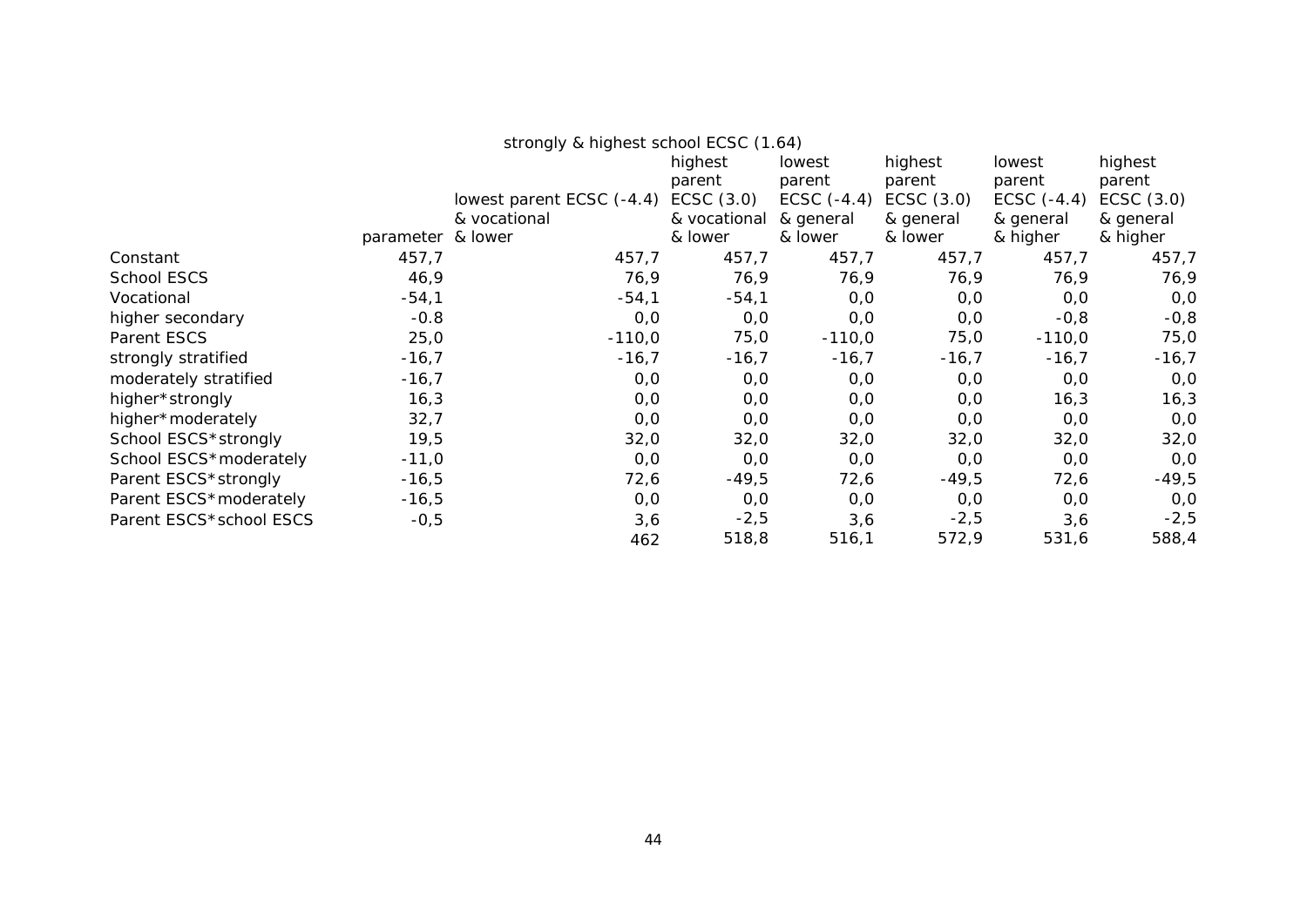Appendix H: estimation of educational performance of comparable native students with different parental ESCS, in schools with different ESCS composition and track-level and in different educational systems (model 6 of table 1).

|                         |                   | comprehensive & lowest school ECSC (-2.19) |              |               |              |               |              |
|-------------------------|-------------------|--------------------------------------------|--------------|---------------|--------------|---------------|--------------|
|                         |                   |                                            | highest      | lowest        | highest      | lowest        | highest      |
|                         |                   |                                            | parent       | parent        | parent       | parent        | parent       |
|                         |                   | lowest parent ECSC (-4.4)                  | ECSC $(3.3)$ | ECSC $(-4.4)$ | ECSC $(3.3)$ | ECSC $(-4.4)$ | ECSC $(3.3)$ |
|                         |                   | & vocational                               | & vocational | & general     | & general    | & general     | & general    |
|                         | parameter & lower |                                            | & lower      | & lower       | & lower      | & higher      | & higher     |
| Constant                | 483.4             | 483,4                                      | 483,4        | 483,4         | 483,4        | 483,4         | 483,4        |
| School ESCS             | 46.1              | $-101,0$                                   | $-101,0$     | $-101,0$      | $-101,0$     | $-101,0$      | $-101,0$     |
| vocational              | $-52.4$           | $-52,4$                                    | $-52,4$      | 0, 0          | 0, 0         | 0,0           | 0,0          |
| higher secondary        | $-4.2$            |                                            |              |               |              | $-4,2$        | $-4,2$       |
| Parent ESCS             | 27.4              | $-101,0$                                   | 90,4         | $-101,0$      | 90,4         | $-101,0$      | 90,4         |
| strongly stratified     | $-1.9$            |                                            |              |               |              |               | 0            |
| moderately stratified   | $-16.8$           |                                            |              |               |              |               | O            |
| higher*strongly         | 11.9              |                                            |              |               |              |               | 0            |
| higher*moderately       | 25.1              |                                            |              |               |              |               | 0            |
| School ESCS*strongly    | $-2,6$            |                                            |              |               |              |               | 0            |
| School ESCS*moderately  | 6,4               |                                            |              |               |              |               | 0.           |
| Parent ESCS*strongly    | $-16.4$           |                                            |              |               |              |               | 0            |
| Parent ESCS*moderately  | $-15.9$           |                                            |              |               |              |               | $\Omega$     |
| Parent ESCS*school ESCS | $-1,1$            | $-10,6$                                    | 7,9          | $-10,6$       | 7,9          | $-10,6$       | 7,9          |
|                         |                   | 218,4                                      | 428,3        | 270,8         | 480,7        | 266,6         | 476,5        |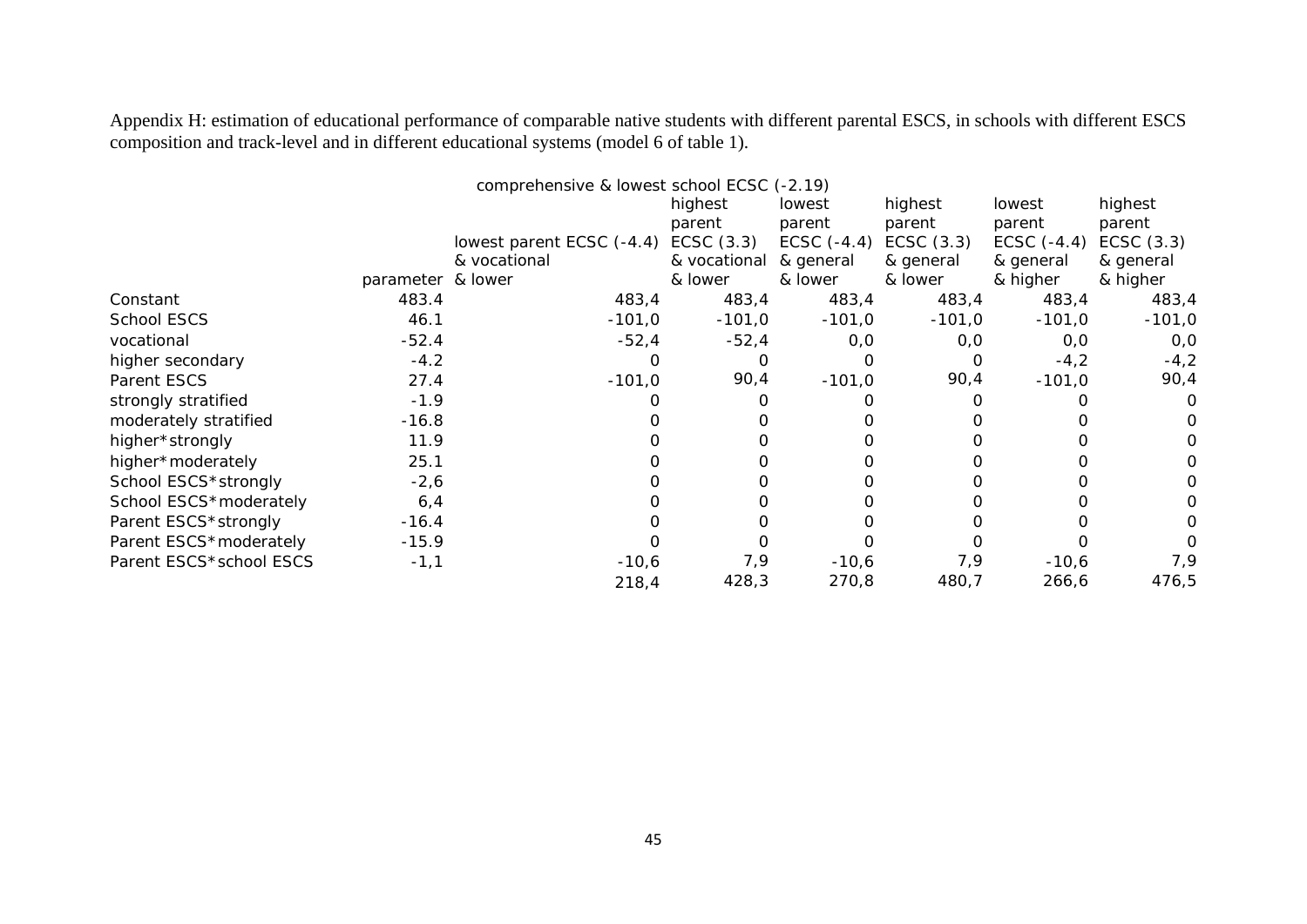|                         |                   | comprehensive & highest school ECSC (1.69) |              |               |              |               |              |
|-------------------------|-------------------|--------------------------------------------|--------------|---------------|--------------|---------------|--------------|
|                         |                   |                                            | highest      | lowest        | highest      | lowest        | highest      |
|                         |                   |                                            | parent       | parent        | parent       | parent        | parent       |
|                         |                   | lowest parent ECSC (-4.4)                  | ECSC $(3.3)$ | ECSC $(-4.4)$ | ECSC $(3.3)$ | ECSC $(-4.4)$ | ECSC $(3.3)$ |
|                         |                   | & vocational                               | & vocational | & general     | & general    | & general     | & general    |
|                         | parameter & lower |                                            | & lower      | & lower       | & lower      | & higher      | & higher     |
| constant                | 483.4             | 483,4                                      | 483,4        | 483,4         | 483,4        | 483,4         | 483,4        |
| <b>School ESCS</b>      | 46.1              | 77,9                                       | 77,9         | 77,9          | 77,9         | 77,9          | 77,9         |
| vocational              | $-52.4$           | $-52,4$                                    | $-52,4$      |               |              |               | O            |
| higher secondary        | $-4.2$            |                                            |              |               |              | $-4,2$        | $-4,2$       |
| Parent ESCS             | 27.4              | $-101,0$                                   | 90,4         | $-101,0$      | 90,4         | $-101,0$      | 90,4         |
| strongly stratified     | $-1.9$            |                                            |              |               |              |               | 0            |
| moderately stratified   | $-16.8$           |                                            |              |               |              |               | 0            |
| higher*strongly         | 11.9              |                                            |              |               |              |               |              |
| higher*moderately       | 25.1              |                                            |              |               |              |               | 0            |
| School ESCS*strongly    | $-2,6$            |                                            |              |               |              |               | O.           |
| School ESCS*moderately  | 6,4               |                                            |              |               |              |               |              |
| Parent ESCS*strongly    | $-16.4$           |                                            |              |               |              |               |              |
| Parent ESCS*moderately  | $-15.9$           |                                            |              |               |              |               |              |
| Parent ESCS*school ESCS | $-1,1$            | 8,2                                        | $-6,1$       | 8,2           | $-6,1$       | 8,2           | $-6,1$       |
|                         |                   | 416,1                                      | 593,2        | 468,5         | 645,6        | 464,3         | 641,4        |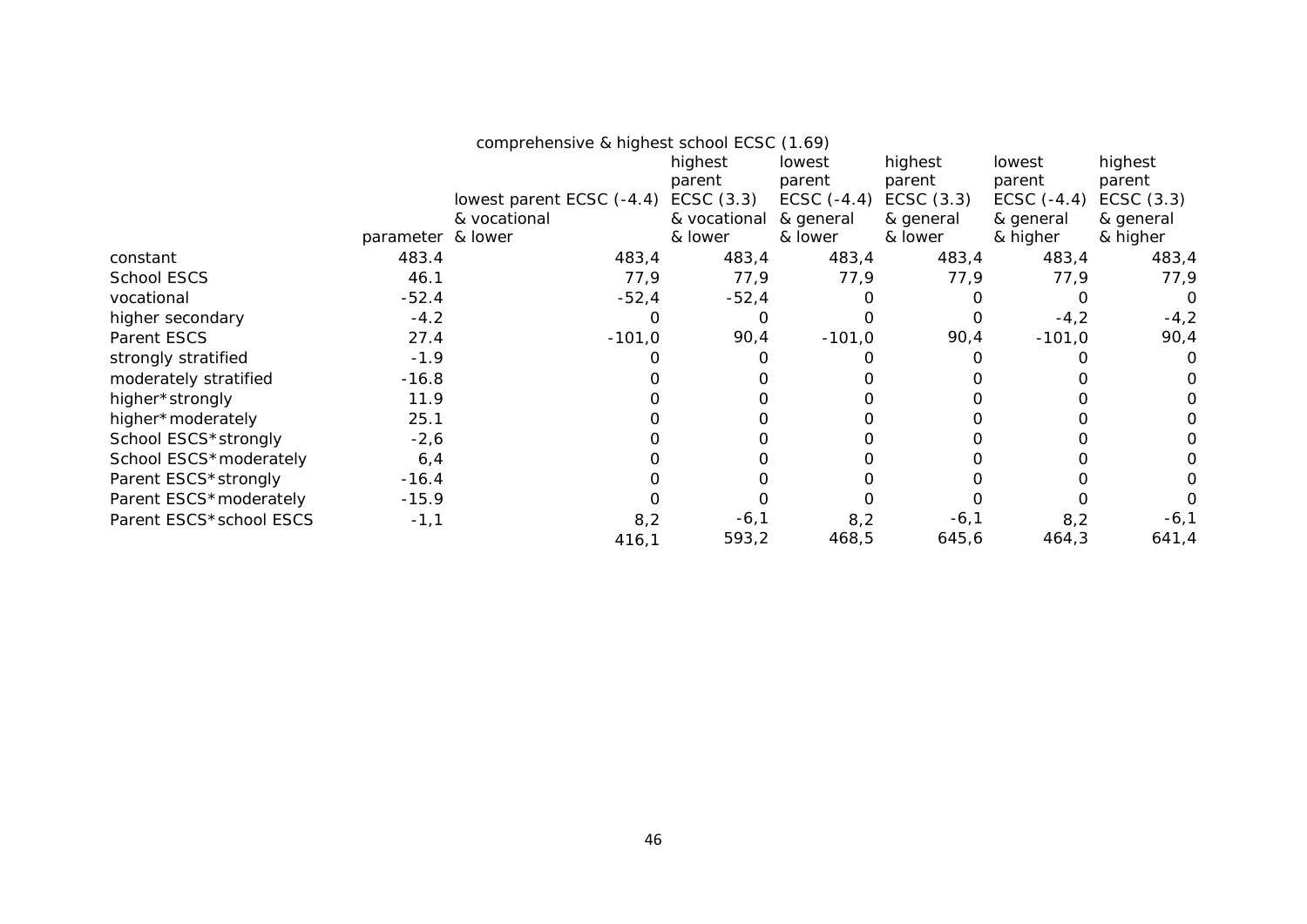|                         |                   | Moderately stratified & lowest school ECSC (-2.19) |                   |                  |                   |                  |                   |
|-------------------------|-------------------|----------------------------------------------------|-------------------|------------------|-------------------|------------------|-------------------|
|                         |                   |                                                    | highest<br>parent | lowest<br>parent | highest<br>parent | lowest<br>parent | highest<br>parent |
|                         |                   | lowest parent ECSC (-4.4)                          | ECSC $(3.3)$      | ECSC $(-4.4)$    | ECSC $(3.3)$      | ECSC $(-4.4)$    | ECSC $(3.3)$      |
|                         |                   | & vocational                                       | & vocational      | & general        | & general         | & general        | & general         |
|                         | parameter & lower |                                                    | & lower           | & lower          | & lower           | & higher         | & higher          |
| constant                | 483.4             | 483,4                                              | 483,4             | 483,4            | 483,4             | 483,4            | 483,4             |
| School ESCS             | 46.1              | $-101,0$                                           | $-101,0$          | $-101,0$         | $-101,0$          | $-101,0$         | $-101,0$          |
| vocational              | $-52.4$           | $-52,4$                                            | $-52,4$           | 0,0              | 0,0               | O, O             | 0,0               |
| higher secondary        | $-4.2$            | 0                                                  | $\Omega$          | $\Omega$         | O                 | $-4,2$           | $-4,2$            |
| Parent ESCS             | 27.4              | $-101,0$                                           | 90,4              | $-101,0$         | 90,4              | $-101,0$         | 90,4              |
| strongly stratified     | $-1.9$            | 0                                                  | $\Omega$          | O                | $\Omega$          | $\Omega$         | $\circ$           |
| moderately stratified   | $-16.8$           | $-16,8$                                            | $-16,8$           | $-16,8$          | $-16,8$           | $-16,8$          | $-16,8$           |
| higher*strongly         | 11.9              | 0                                                  | 0                 |                  | $\Omega$          | 0                | $\Omega$          |
| higher*moderately       | 25.1              | 25,1                                               | 25,1              | 25,1             | 25,1              | 25,1             | 25,1              |
| School ESCS*strongly    | $-2,6$            | 0                                                  | $\Omega$          | 0                | O                 | O                | $\Omega$          |
| School ESCS*moderately  | 6,4               | $-14,0$                                            | $-14,0$           | $-14,0$          | $-14,0$           | $-14,0$          | $-14,0$           |
| Parent ESCS*strongly    | $-16.4$           | 0                                                  | $\Omega$          | O                | $\Omega$          | $\Omega$         | $\Omega$          |
| Parent ESCS*moderately  | $-15.9$           | 70,0                                               | $-52,5$           | 70,0             | $-52,5$           | 70,0             | $-52,5$           |
| Parent ESCS*school ESCS | $-1,1$            | $-10,6$                                            | 7,9               | $-10,6$          | 7,9               | $-10,6$          | 7,9               |
|                         |                   | 282,7                                              | 370,1             | 335,1            | 422,5             | 330,9            | 418,3             |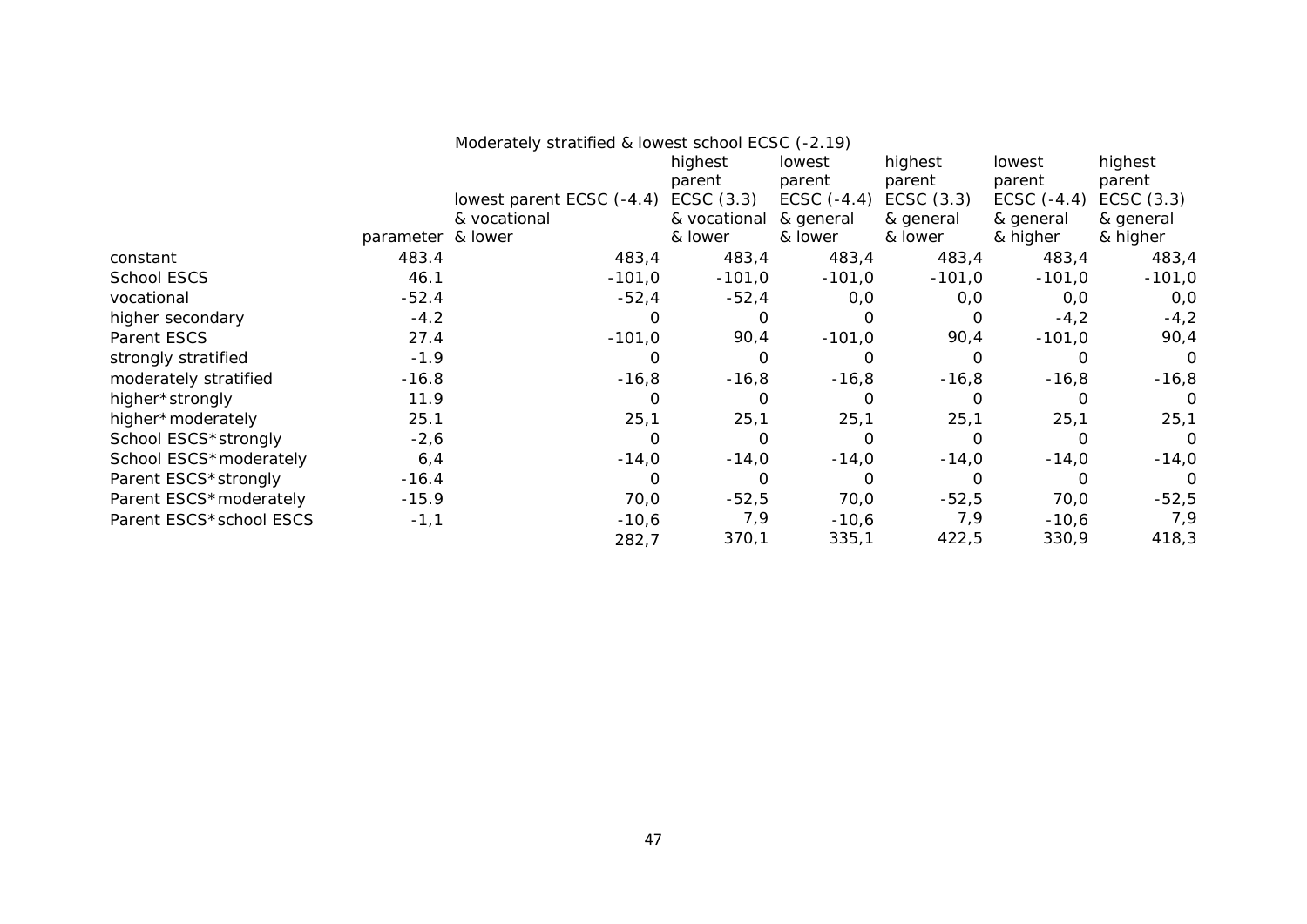|                         | Moderately stratified & highest school ECSC (1.69) |                                      |              |               |           |               |              |
|-------------------------|----------------------------------------------------|--------------------------------------|--------------|---------------|-----------|---------------|--------------|
|                         |                                                    |                                      | highest      | lowest        | highest   | lowest        | highest      |
|                         |                                                    |                                      | parent       | parent        | parent    | parent        | parent       |
|                         |                                                    | lowest parent ECSC (-4.4) ECSC (3.3) |              | ECSC $(-4.4)$ | ECSC(3.3) | ECSC $(-4.4)$ | ECSC $(3.3)$ |
|                         |                                                    | & vocational                         | & vocational | & general     | & general | & general     | & general    |
|                         | parameter & lower                                  |                                      | & lower      | & lower       | & lower   | & higher      | & higher     |
| constant                | 483.4                                              | 483,4                                | 483,4        | 483,4         | 483,4     | 483,4         | 483,4        |
| School ESCS             | 46.1                                               | 77,9                                 | 77,9         | 77,9          | 77,9      | 77,9          | 77,9         |
| vocational              | $-52.4$                                            | $-52,4$                              | $-52,4$      | O             |           |               | 0            |
| higher secondary        | $-4.2$                                             | 0                                    | 0            | $\Omega$      |           | $-4,2$        | $-4,2$       |
| Parent ESCS             | 27.4                                               | $-101,0$                             | 90,4         | $-101,0$      | 90,4      | $-101,0$      | 90,4         |
| strongly stratified     | $-1.9$                                             | 0                                    | 0            | O             |           |               | O            |
| moderately stratified   | $-16.8$                                            | $-16,8$                              | $-16,8$      | $-16,8$       | $-16,8$   | $-16,8$       | $-16,8$      |
| higher*strongly         | 11.9                                               | 0                                    |              | 0             |           |               | 0            |
| higher*moderately       | 25.1                                               | 25,1                                 | 25,1         | 25,1          | 25,1      | 25,1          | 25,1         |
| School ESCS*strongly    | $-2,6$                                             | $\Omega$                             | O            | $\Omega$      | ∩         |               | $\Omega$     |
| School ESCS*moderately  | 6,4                                                | 10,8                                 | 10,8         | 10,8          | 10,8      | 10,8          | 10,8         |
| Parent ESCS*strongly    | $-16.4$                                            | 0                                    | Ω            | $\Omega$      |           |               | O            |
| Parent ESCS*moderately  | $-15.9$                                            | 70,0                                 | $-52,5$      | 70,0          | $-52,5$   | 70,0          | $-52,5$      |
| Parent ESCS*school ESCS | $-1,1$                                             | 8,2                                  | $-6,1$       | 8,2           | $-6,1$    | 8,2           | $-6,1$       |
|                         |                                                    | 505,2                                | 559,8        | 557,6         | 612,2     | 553,4         | 608          |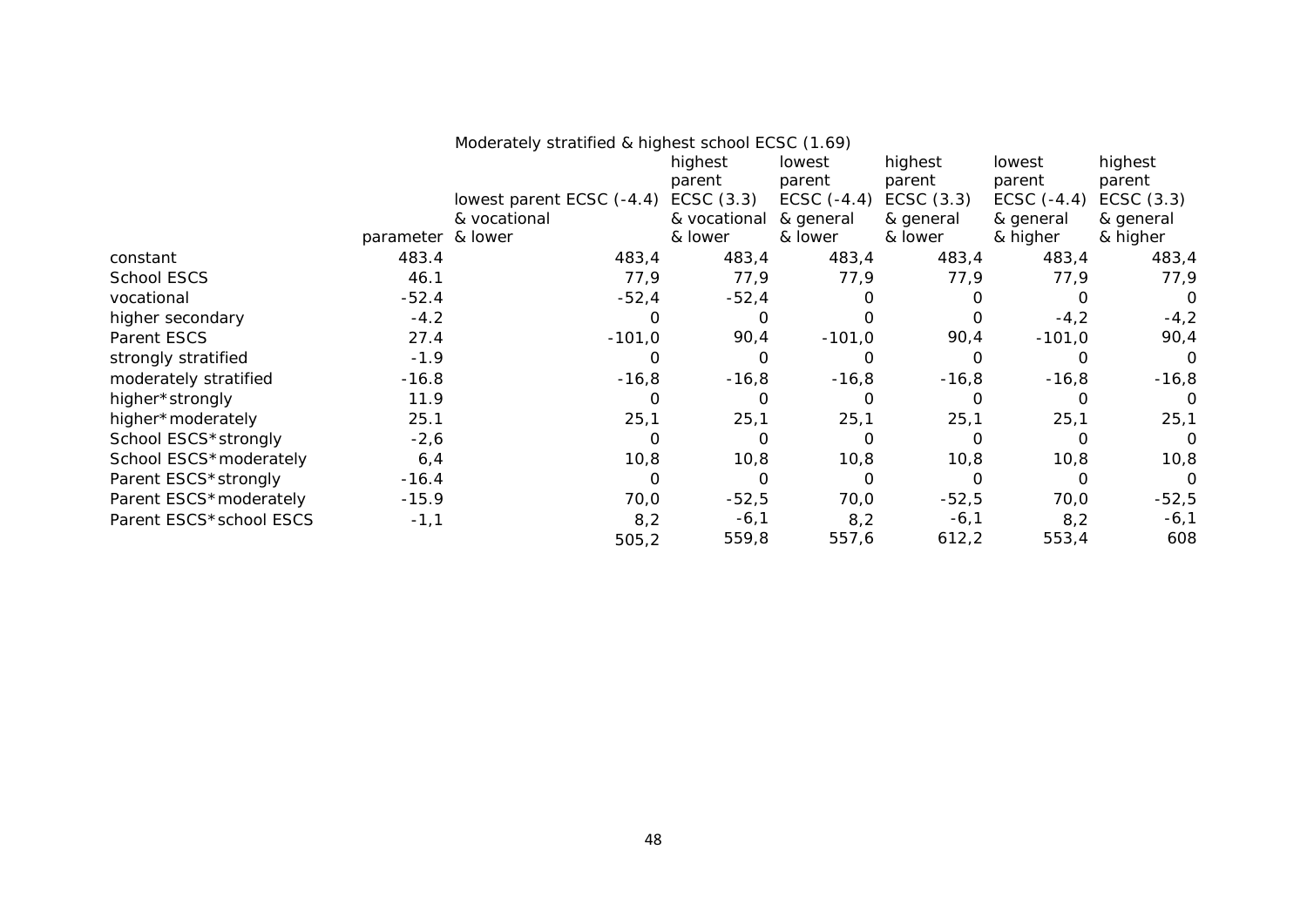| Strongly stratified & lowest school ECSC (-2.19) |  |
|--------------------------------------------------|--|
|                                                  |  |

|                         |                   |                           | highest      | lowest        | highest      | lowest        | highest      |
|-------------------------|-------------------|---------------------------|--------------|---------------|--------------|---------------|--------------|
|                         |                   |                           | parent       | parent        | parent       | parent        | parent       |
|                         |                   | lowest parent ECSC (-4.4) | ECSC $(3.3)$ | ECSC $(-4.4)$ | ECSC $(3.3)$ | ECSC $(-4.4)$ | ECSC $(3.3)$ |
|                         |                   | & vocational              | & vocational | & general     | & general    | & general     | & general    |
|                         | parameter & lower |                           | & lower      | & lower       | & lower      | & higher      | & higher     |
| constant                | 483.4             | 483,4                     | 483,4        | 483,4         | 483,4        | 483,4         | 483,4        |
| <b>School ESCS</b>      | 46.1              | $-101,0$                  | $-101,0$     | $-101,0$      | $-101,0$     | $-101,0$      | $-101,0$     |
| vocational              | $-52.4$           | $-52,4$                   | $-52,4$      | 0,0           | 0,0          | 0,0           | 0,0          |
| higher secondary        | $-4.2$            | O                         | $\Omega$     | 0             | $\Omega$     | 0,1           | 0,1          |
| Parent ESCS             | 27.4              | $-101,0$                  | 90,4         | $-101,0$      | 90,4         | $-101,0$      | 90,4         |
| strongly stratified     | $-1.9$            | $-1,9$                    | $-1,9$       | $-1,9$        | $-1,9$       | $-1,9$        | $-1,9$       |
| moderately stratified   | $-16.8$           | 0                         | $\Omega$     | 0             | O            | 0             | $\Omega$     |
| higher*strongly         | 11.9              | 11,9                      | 11,9         | 11,9          | 11,9         | 11,9          | 11,9         |
| higher*moderately       | 25.1              |                           |              | O             |              |               | 0            |
| School ESCS*strongly    | $-2,6$            | 5,7                       | 5,7          | 5,7           | 5,7          | 5,7           | 5,7          |
| School ESCS*moderately  | 6,4               | Ω                         | $\Omega$     | 0             | O            | Ω             | 0            |
| Parent ESCS*strongly    | $-16.4$           | 72,2                      | $-54,1$      | 72,2          | $-54,1$      | 72,2          | $-54,1$      |
| Parent ESCS*moderately  | $-15.9$           | 0                         | $\Omega$     | $\Omega$      | O            | O             | 0            |
| Parent ESCS*school ESCS | $-1,1$            | $-10,6$                   | 7,9          | $-10,6$       | 7,9          | $-10,6$       | 7,9          |
|                         |                   | 306,3                     | 389,9        | 358,7         | 442,3        | 358,8         | 442,4        |